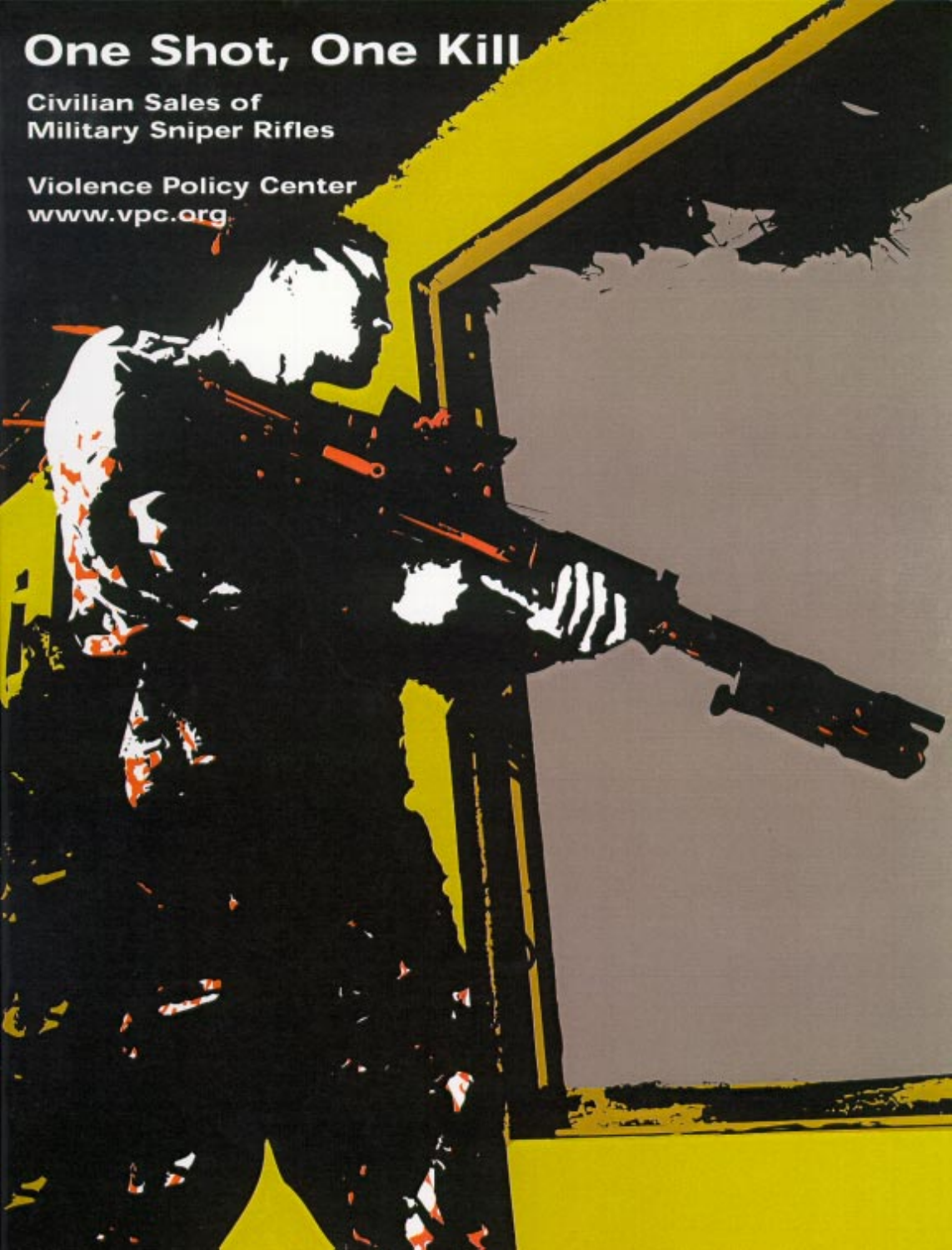**The Violence Policy Center** is a national non-profit educational organization that conducts research and public education on firearms violence and provides information and analysis to policymakers, journalists, grassroots advocates, and the general public. The Center examines the role of firearms in America, analyzes trends and patterns in firearms violence, and works to develop policies to reduce firearm-related death and injury.

This study was authored by Tom Diaz and edited by Bill McGeveran and Aimée Stenzel. Research assistance was provided by Sarah Blodgett, Gina Etzrodt, Susan Glick, and Marty Langley.

This study was funded with the support of The Center on Crime, Communities & Culture; The George Gund Foundation; The Joyce Foundation; and The John D. and Catherine T. MacArthur Foundation.

**Past studies** released by the Violence Policy Center include:

- Start 'Em Young: Recruitment of Kids to the Gun Culture (April 1999)
- License to Kill, and Kidnap, and Rape, and Drive Drunk... (March 1999)
- C *Who Dies?—A Look at Firearms Death and Injury in America* (February 1999)
- C *Making a Killing: The Business of Guns in America* (January 1999)
- Paper Tiger: Will the Brady Law Work After Instant Check? (November 1998)
- Broken Promises: The Failure of the Trigger Lock "Deal" Between the Gun Industry and the *White House* (October 1998)
- When Men Murder Women: An Analysis of 1996 Homicide Data—Females Murdered by *Males in Single Victim/Single Offender Incidents* (September 1998)
- Where Did You Get That Statistic?-A Firearms Violence Bibliography and Resource Guide *for Advocates Working to Reduce Firearms Violence* (February 1998)
- C *License to Kill: Arrests Involving Texas Concealed Handgun License Holders* (January 1998)
- Joe Camel with Feathers: How the NRA with Gun and Tobacco Industry Dollars Uses Its *Eddie Eagle Program to Market Guns to Kids* (November 1997)
- C *Cease Fire: A Comprehensive Strategy to Reduce Firearms Violence* (Revised, October 1997)
- Kids Shooting Kids: Stories From Across the Nation of Unintentional Shootings Among *Children and Youth* (March 1997)
- C *Concealing the Risk: Real-World Effects of Lax Concealed Weapons Laws* (August 1996)
- Female Persuasion: A Study of How the Firearms Industry Markets to Women and the *Reality of Women and Guns* (December 1994)
- C *Use the Schools: How Federal Tax Dollars are Spent to Market Guns to Kids* (December 1994)

Violence Policy Center 1140 19th Street, NW Suite 600 Washington, DC 20036

202-822-8200 phone 202-822-8205 fax www.vpc.org web

© May 1999 Violence Policy Center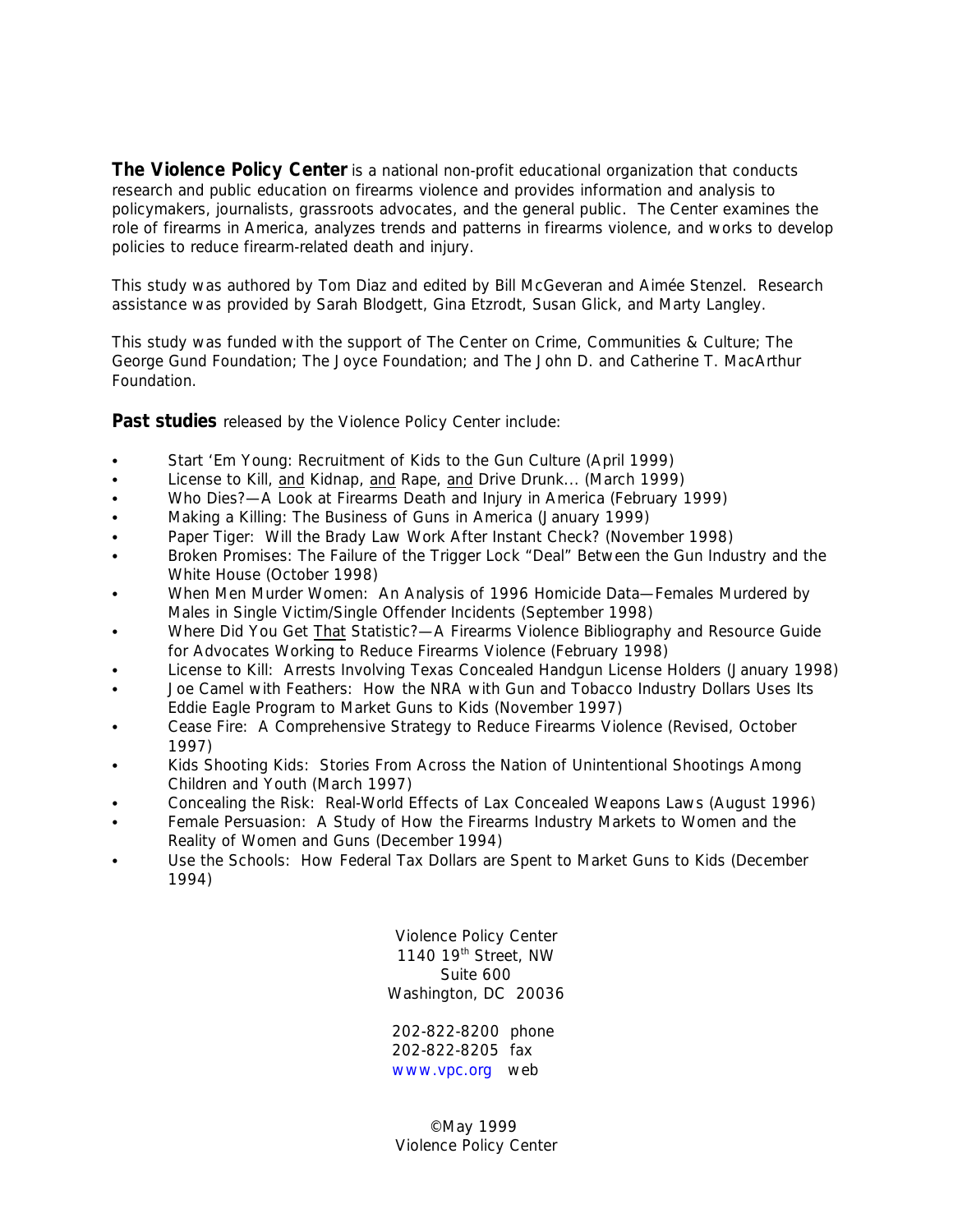## **Table of Contents**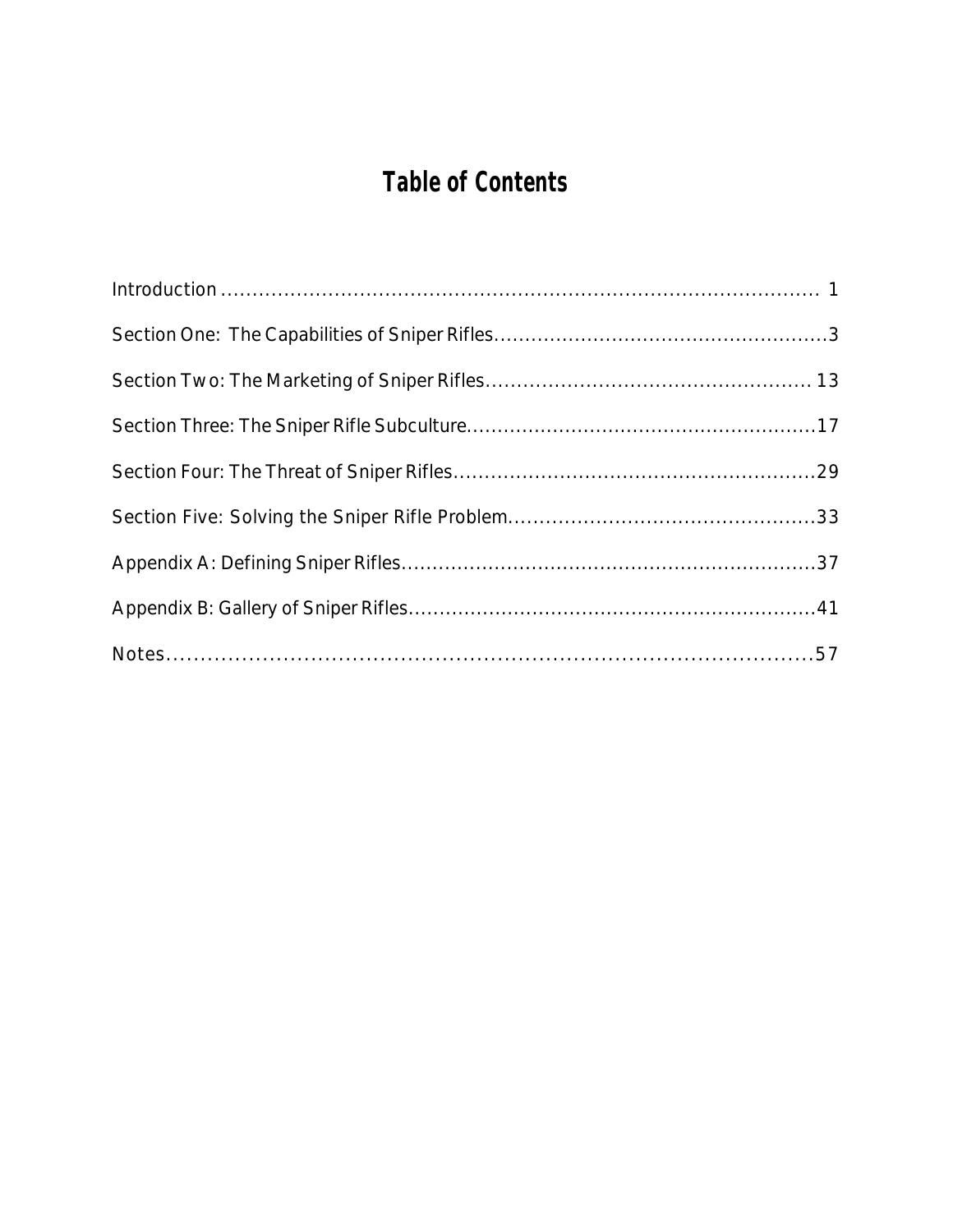## *INTRODUCTION*

For at least the last two decades, the firearms industry in the United States has repeatedly introduced progressively more lethal weapons into the civilian marketplace. This response to stagnation in gun sales has been apparent as each new deadly innovation has become more widely available, from semiautomatic pistols to militarystyle assault weapons to so-called "pocket rockets," which are tiny, high-powered handguns. In each of these cases, the gun industry used increased lethality—increased killing power—as a principal selling point for civilians.<sup>1</sup>

Today, another deadly innovation is becoming more prominent in the civilian marketplace, this one perhaps more lethal than any of its predecessors: the military sniper rifle. An extremely powerful weapon, the sniper rifle uses high-caliber ammunition at extraordinarily long ranges.

The sniper rifle is truly a military weapon, fielded by armies in conflicts around the world. U.S. armed forces, for example, used 50 caliber sniper rifles during the 1991 Gulf War to destroy Iraqi light armored vehicles, missiles, and artillery pieces at very long range.<sup>2</sup> Fifty caliber M88 sniper rifles from McMillan Gunworks (now Harris Gun Works) were reportedly used to disable aircraft belonging to Manuel Noriega during the 1989-1990 invasion of Panama.<sup>3</sup>

In fact, no less than one of the most highly respected journals on military matters in the world, Jane's *International Defense Review,* has concluded that "from an operational standpoint, the closest parallel weapon to a 0.50-calibre rifle is probably the 60mm mortar."<sup>4</sup>

These same military armaments are now freely available across gun shop counters. As a result, the ideal tool for assassination and destruction is accessible to terrorists, criminals, or mentally unstable people here in the United States. For instance, two Barrett 50 caliber sniper rifles were in the arsenal of the Branch Davidian compound near Waco, Texas. Their presence was a major reason that law enforcement officials used armored personnel vehicles to protect their officers during the 1993 siege at the compound.

This report documents the dangers posed by the civilian sale of military sniper rifles. First, it explains what a sniper rifle is and shows its particularly dangerous capabilities. Next, it explores the gun industry's efforts to market sniper rifles and the resulting subculture of sniper enthusiasts that have turned discussion of this weapon into a cottage industry of books, web sites, computer games, and even sniper schools. Then it discusses selected instances when these weapons have been misused. Finally, it proposes public policy responses to this serious threat to America's national security.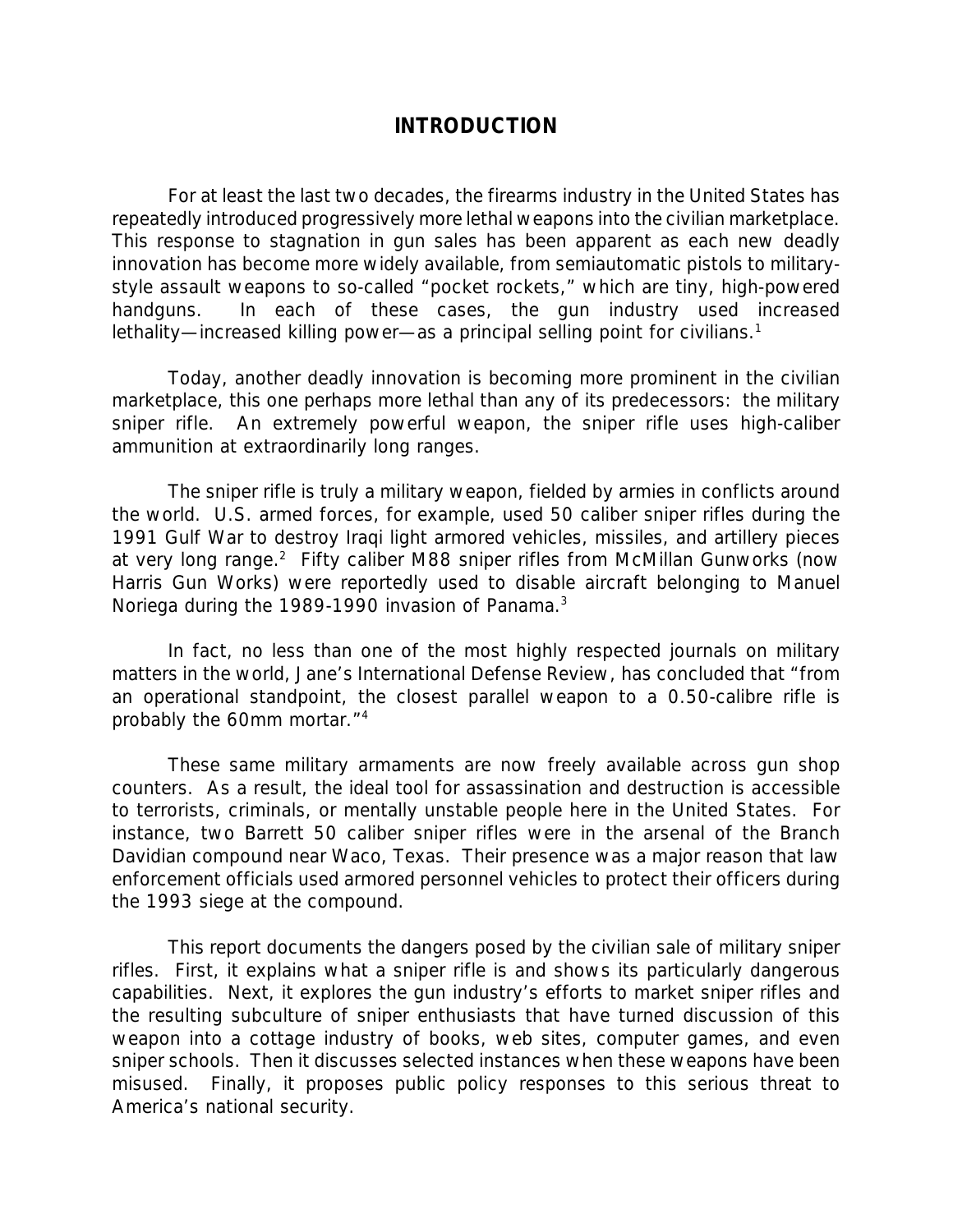## *SECTION ONE: The Capabilities of Sniper Rifles*

**"How can anyone exaggerate .50-caliber performance? Here's a bullet that even at 1 1/2** miles crashes into a target with more energy than Dirty Harry's famous .44 Magnum at point**blank."**

**—John L. Plaster,** *The Ultimate Sniper: An Advanced Training Manual for Military & Police* Snipers<sup>5</sup>

Sniper rifles are radically different from standard hunting rifles. Sniper rifles are "purpose-designed" and "purpose-built" weapons of war.<sup>a</sup> This terminology is used in the firearms literature to describe weapons that are made for a specific narrow purpose, in this case for sniping—highly accurate firing on a target from a significant distance. *Jane's Defence Weekly,* for example, draws this distinction very clearly, explaining, "sniper rifles fall into two broad categories: modified versions of standard military or sporting rifles and purpose-designed weapons."<sup>6</sup>

No single feature marks this special class of purpose-designed and purposebuilt sniper rifles. Rather, the true sniper rifle is an amalgam of specific design features that make it "a bit better in many ways than its off-the-rack cousins to be an overall significantly more accurate weapon," according to Maj. John L. Plaster (USAR), who is perhaps the preeminent sniper authority writing in the gun press today.<sup>7</sup> "To build a sniper rifle," observes Adrian Gilbert, another expert writer on the subject, "the manufacturer must use only the finest materials, ensure that tolerances are fined down to a minimum, and impose a draconian level of quality control."<sup>8</sup>

Such "purpose-designed" and "purpose-built" sniper rifles are designed and manufactured for the purpose of killing human beings at more than five times the range hunters shoot deer, and to destroy "materiel" targets such as light armored vehicles and aircraft at distances of more than a mile.

This report uses the term "sniper rifle" strictly to refer to those that are "purpose-designed" and "purpose-built" for sniping. The characteristics and capabilities of a sniper rifle are explained in this section—in particular its unusual accuracy, range, and power. Appendix A explores the precise definition of a sniper

<sup>&</sup>lt;sup>a</sup> Thus, a "purpose-designed" rifle would be one that was intended from the drawing board to be a sniper rifle. A "purpose-built" sniper rifle, on the other hand, could include a rifle that was originally designed for another purpose, such as use as a standard infantry weapon, but was culled from the production line to be given close attention in manufacture.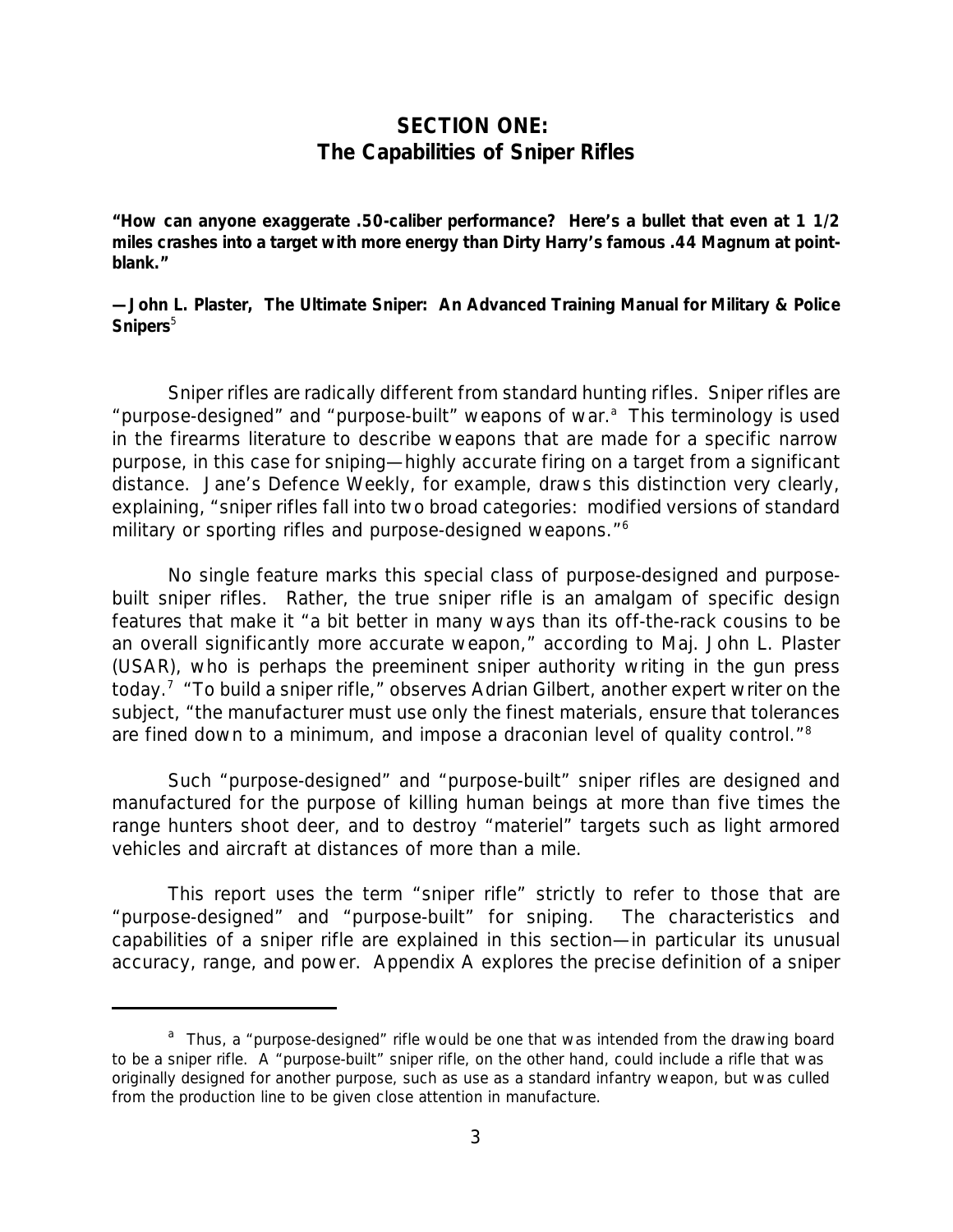rifle in greater detail.

## *Accuracy*

The sniper's goal is to hit his human target with a precision summed up in the sniper's informal motto, "One shot, one kill."<sup>9</sup> Thus, the most important attribute of a true sniper rifle is its *consistent* accuracy.

"The real test for any rifle claiming to be a sniper rifle is its accuracy," according to gun writer Frank James. "Although FBI statistics say the average police sniper shot in the United States is around 72 yards, the need still remains for the capability to hit an apricot size target at extended distances."<sup>10</sup>

This "apricot size" target, referred to frequently in sniper materials,  $11$  is the junction of the brain and brain stem. Hitting and destroying this point at the back of the human head with a single bullet will cause the person to instantly and completely collapse without reflex.<sup>12</sup> Snipers therefore call this spot "the apricot," and consider it the ideal target for achieving the ideal goal of "one shot, one kill."

There is a class of rifles, well recognized among gun experts, that are purposedesigned and purpose-built precisely to provide the consistent accuracy that snipers need. The accuracy of these sniper rifles is achieved largely by painstaking attention to engineering detail, explained more fully in Appendix A. The intention of this special design and manufacturing effort is to produce a rifle such that—all other things such as ammunition and the sniper's own ability being equal—when a sniper aims at a given spot, the rifle will consistently deliver the round to that spot.

The sniper must also be able to rely on the rifle's exact accuracy when he makes standard adjustments to take into account variables such as wind and distance. The rifle's "zero point" must be completely consistent, in order to serve as a benchmark against which the sniper compensates for these and similar variables. Again, consistent and predictable accuracy is the sniper rifle's hallmark.

These purpose-built rifles exist because modified versions of production line military or sporting rifles "are cheaper to produce than purpose-designed sniper rifles—as little as half the cost—but generally do not achieve the same degree of accuracy and consistency and are often more difficult to maintain."<sup>13</sup>

Such emphasis on accuracy makes the sniper rifle the exact opposite of another military weapon which has come into increasing civilian circulation, the semiautomatic assault weapon. The latter firearm, issued in the military to the ordinary infantryman, is designed to "hose down" a closer and broader area by laying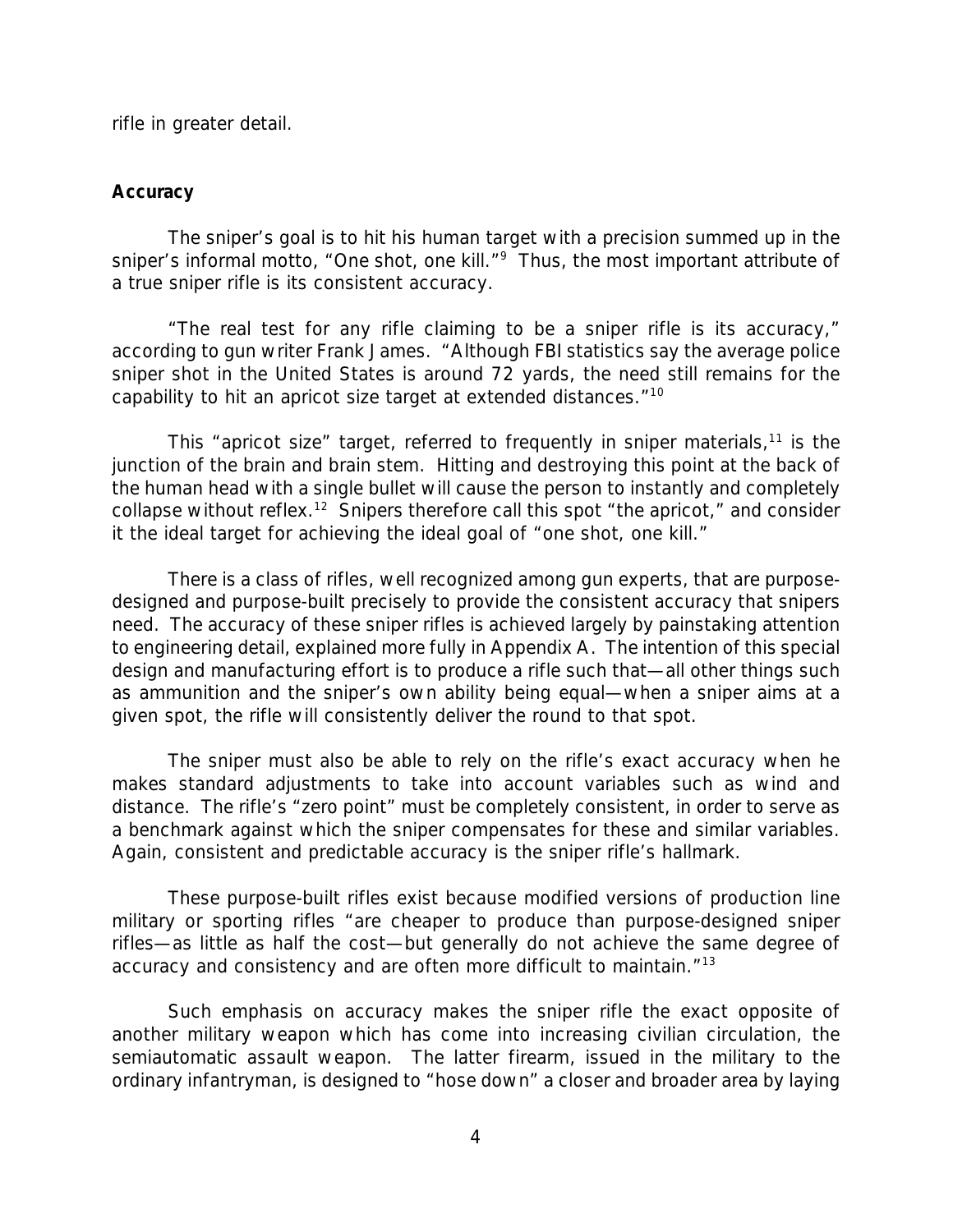down a stream of rapid fire. Thus, "the sniper has little in common with today's rifleman, who is typically equipped with a small-calibre, automatic weapon designed to deliver high rates of fire to ranges little beyond 300m."<sup>14</sup>

## *Range*

Sniper rifles can be used with great accuracy against targets at much longer distances than ordinary hunting or sporting rifles. Deer hunters, for example, shoot over ranges of 150 to 200 yards.<sup>15</sup> One of the most common ammunition rounds used by deer hunters is the .30-30 cartridge, "which most hunters would consider ineffective beyond about 200 yards."<sup>16</sup> That is less than the distance from the West Front of the United States Capitol to the Rayburn House Office Building right next door.

Military snipers, by comparison, ordinarily engage their targets from ranges of 400 to 800 yards, and can double that range with large 50 caliber guns. Numerous engagements with the same weapon during the Gulf War took place at 1,600 meters, which is about 1,750 yards.<sup>17</sup> From the West Front of the Capitol, this range would allow accurate firing as far as the Smithsonian Metro station on the Mall.

Even this distance does not express the limits of the sniper rifle's capabilities. The longest-range confirmed sniper kill of the Gulf War was reported to have been made by a Barrett Model 82A1 sniper rifle at a range of 1,800 meters—nearly 2,000 yards, or almost 10 times the deer hunter's maximum effective range. At some potential sacrifice to accuracy, a .50 sniper rifle can maintain its effectiveness at ranges of as much as 7,500 yards.

The longest confirmed kill in sniper history was at a distance of 1.42 miles in Vietnam, by U.S. Marine Corps Gunnery Sergeant Carlos N. Hathcock.<sup>18</sup> As discussed in Section Three of this report, the late Sgt. Hathcock has become a cult figure in the contemporary sniper subculture. From the same spot on the West Front of the Capitol, Hatchcock's shot would reach well past the Washington Monument.

While successful shots as long as Hathcock's are unusual, the fact that they are at least possible with the aid of a sniper rifle highlights the mind-boggling range of these weapons.

Police snipers, who often face different tactical challenges than their military cousins, shoot at far closer ranges, usually within 100 yards.<sup>19</sup> FBI statistics reportedly reveal that the average police sniper engagement distance is 71 yards.<sup>20</sup> Police snipers rely on the superior accuracy built into the military rifle, but prefer the closer shot because the consequences of even a single miss are more serious than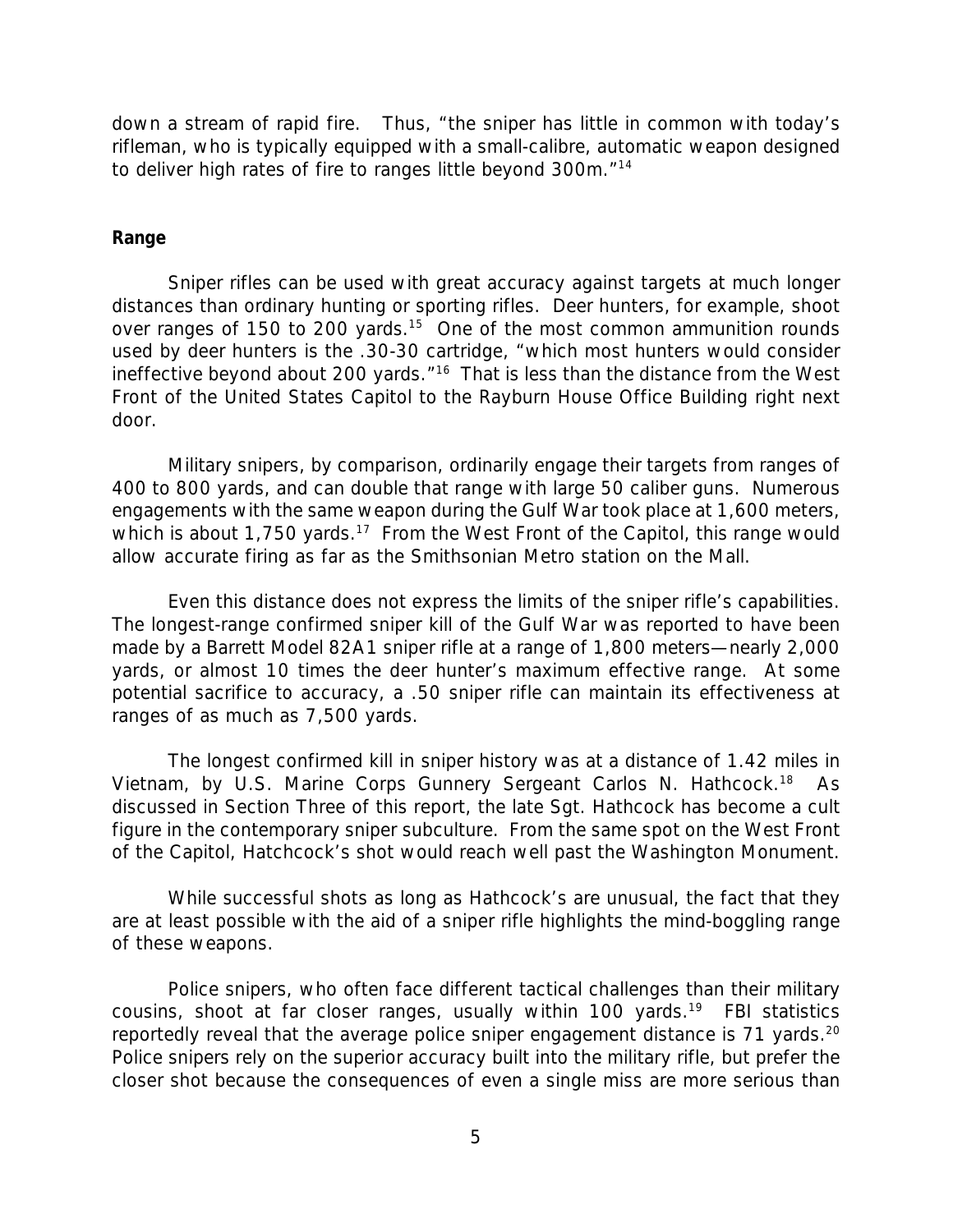a miss on the battlefield:

The world does not come crashing to a halt if a military sniper misses a shot...a miss becomes only a "learning experience" for both sniper and target alike...In dramatic contrast, a police sniper must *never* be allowed the leeway to miss. When he misses, a hostage dies, a suspect escapes, or a fellow officer loses his life, all on national television with follow-up in the newspapers. $21$ 

A terrorist in a major city could take advantage of the sniper rifle's stunning potential range with the same impact as a soldier on a battlefield. Using a .50 sniper rifle, a marksman could hit a target beside the Pentagon in Virginia—while standing at the Lincoln Memorial or the Jefferson Memorial in Washington.

## *Power*

The most destructive rounds fired by sniper rifles are 50 caliber—the largest round of ammunition generally available to civilians. Under the National Firearms Act, passed in 1934, weapons which fire rounds any larger than 50 caliber are severely restricted from civilian sale. The same law restricts fully automatic machine guns, sawed-off shotguns, and hand grenades.

The destructive power of a sniper rifle firing 50 caliber rounds is difficult to overstate. The weapon is, after all, purpose-designed and purpose-built in part to destroy enemy materiel.

The most powerful of these bullets, used in so-called "heavy" sniper rifles, is the .50 BMG (Browning machine gun) round. Half an inch thick and five and a half inches long, it has been in the U.S. military arsenal for 80 years. Originally developed during World War I as an anti-tank round, the .50 BMG first appeared in the U.S. Army's inventory as the Model 1921A1 Antiaircraft Machine Gun. Subsequent modifications of this heavy machine gun have been fielded by armies all over the world in a wide range of anti-personnel, anti-aircraft, and other anti-materiel uses.<sup>22</sup>

The manufacturer of the Barrett Model 82A1, a .50 heavy sniper rifle, claims that the weapon can destroy armored personnel carriers, radar dishes, communications vehicles, and aircraft.<sup>23</sup> Jane's *International Defense Review* states that, depending on the exact round used, 50 caliber sniper rounds fired from distances as great as 300 meters can penetrate from 10 to 19 mm (.40 to .76 inches) of armor; 300 meters is only slightly less than the length of two football fields.<sup>24</sup> This level of penetration applies in the case of military-style armor. Penetration of steel protective shields could be even greater. The publication describes 50 caliber sniper rifles as a "'force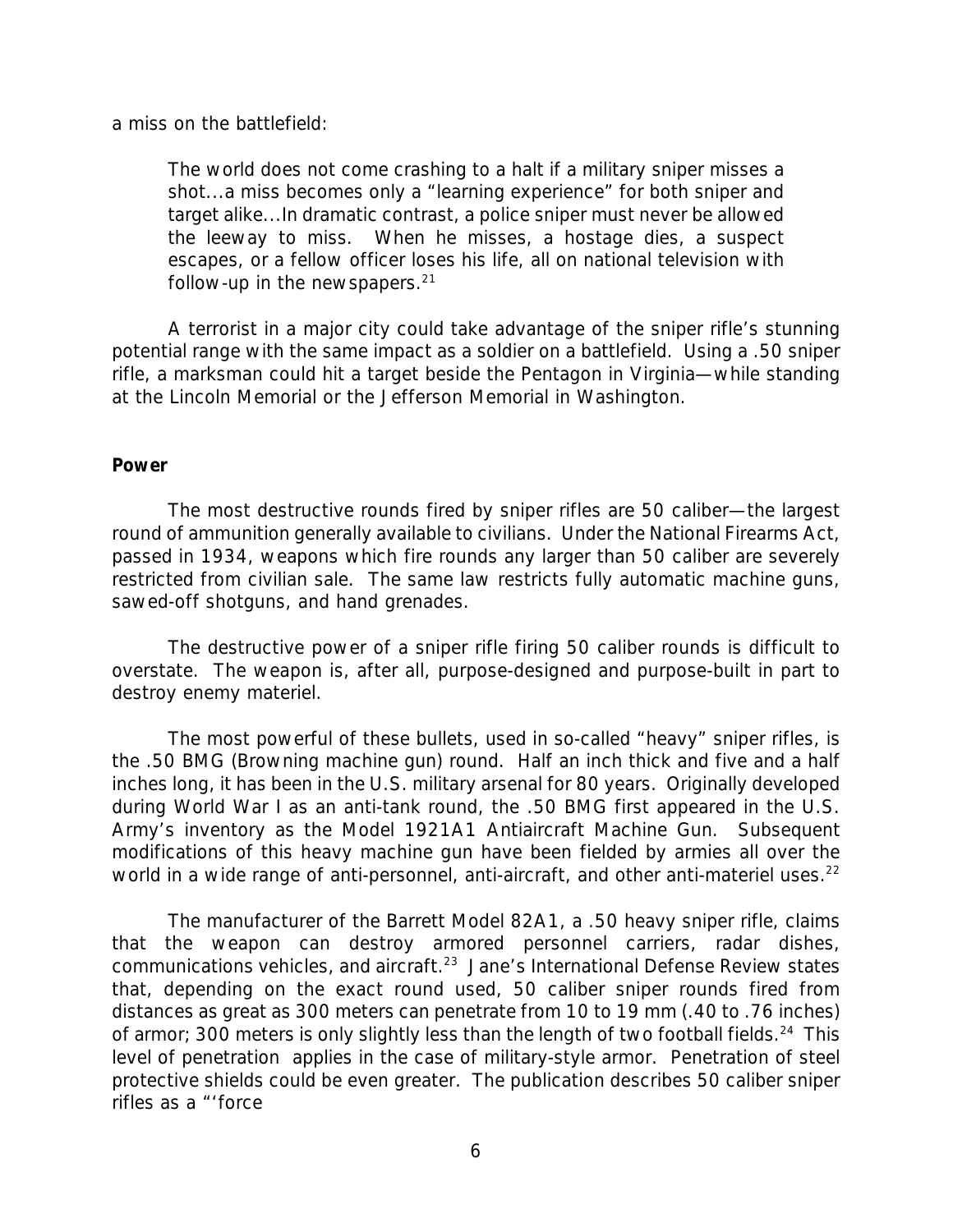multiplier' for light, non-mechanised units," with a "primary role" of the "destruction of vehicles, APCs [armored personnel carriers], helicopters, parked aircraft, fuel dumps and the like at ranges up to 2,000m" (nearly 2,200 yards). "The concept naturally appeals to special forces whose role includes creating mayhem behind enemy lines," the article notes.<sup>25</sup>

Many more varieties of purpose-designed and purpose-built military sniper rifles are increasingly and aggressively being marketed to civilians in more conventional—but highly lethal—calibers. These are most often chambered in .308 Winchester, the civilian equivalent of the 7.62mm NATO military round. A recent trend is the marketing of sniper rifles in a so-called "intermediate" caliber, the .338 Lapua Magnum, which Jane's *International Defense Review* has described as "perhaps the ultimate in anti-personnel sniping," noting the round's "high-striking energy, which at 1,500m [about 1,640 yards] is three times that of 7.62mm NATO.<sup>"26</sup> The .338 Lapua thus approaches the range and materiel smashing abilities of the 50 caliber heavy guns.

The extraordinary power and range of the 50 caliber "heavies" and the .338 Lapua Magnum "intermediates" create a whole new order of threat which is a source of concern for domestic law enforcement authorities. These rounds can knock down aircraft, including helicopters, and punch through concrete block, armored vehicles, and other materials that may be relied upon for executive protection. In fact, Barrett boasts that "the advantages are obvious when you consider that many of the same targets of rocket and mortar fire can be neutralized" with its 50 caliber model.<sup>27</sup>

Beyond the mere size of the round, other factors can increase the sniper rifle's tremendous destructive potential, including semiautomatic models and the use of armor-piercing rounds—both perfectly legal.

Semiautomatic heavy sniper rifle models like the Barrett Model 82A1 and the Knight's Manufacturing Co. SR-50 can deliver repeated, accurate, and devastating long-range blows far more swiftly than slower bolt-action models.<sup>b</sup> The Barrett semiautomatic, for example, is said to have an accurate rate of fire of 10 or 11 rounds per minute.<sup>28</sup> One expert enthusiast described several scenarios in which the semiautomatic sniper rifle is superior to the bolt action. These include shooting at a moving target and shooting through automotive glass. When firing a semiautomatic sniper rifle at a moving limousine, for example, even if the first round is deflected, it will likely punch open a hole for subsequent rounds.<sup>29</sup>

<sup>&</sup>lt;sup>b</sup> Bolt-action rifles require the sniper to manually pull back and forth the handle on a "bolt" to eject each spent round and load a new one. Semiautomatic rifles automatically eject each spent round and require only that the trigger be pressed again to fire a fresh round. This process can continue rapidly until the ammunition magazine (also called a "clip") is exhausted. Semiautomatic sniper rifle magazines often hold 10 rounds.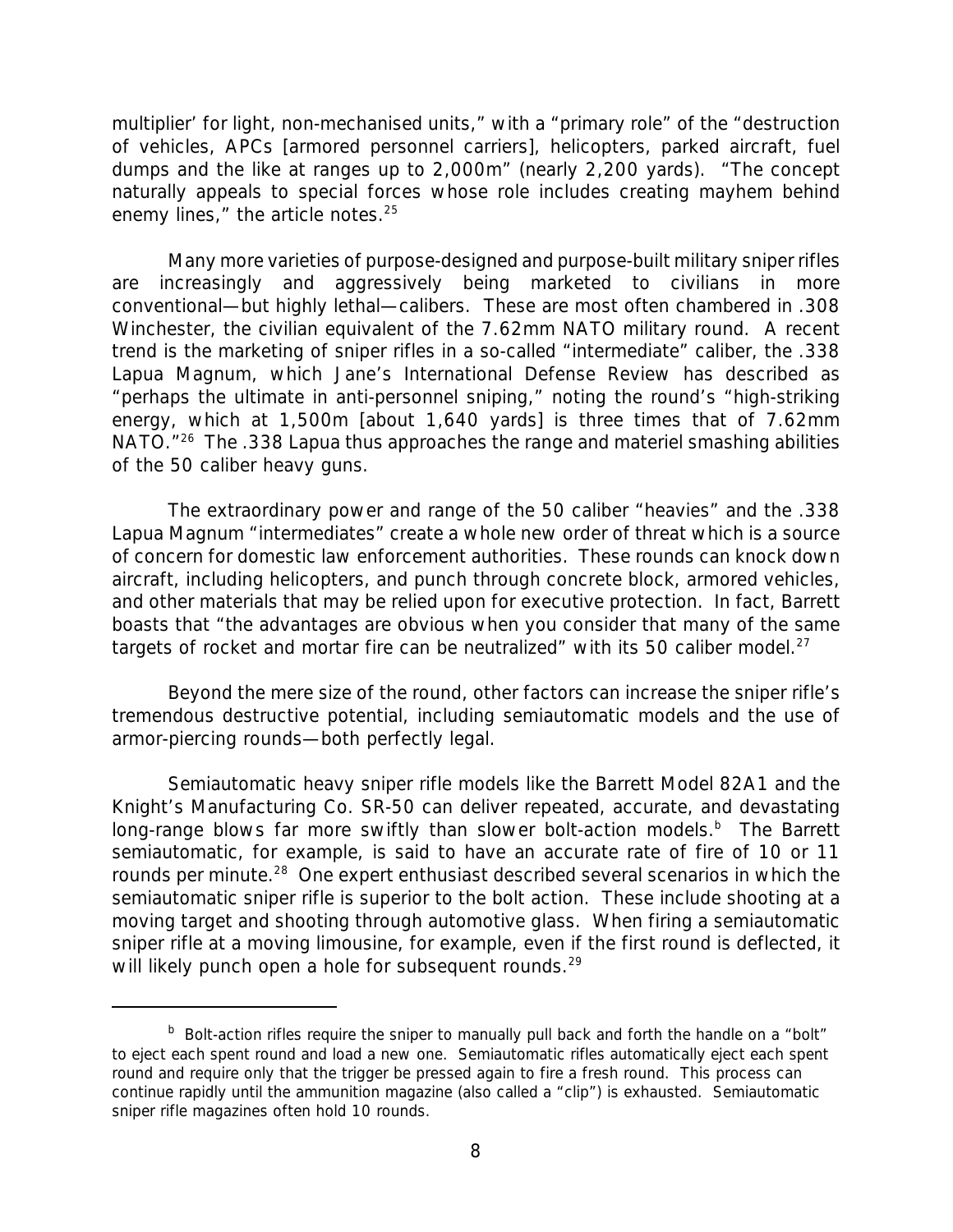Sniper rifles which use armor-piercing rifle rounds further magnify the power—and the threat—of these deadly weapons. Federal law restricts only armorpiercing *handgun* rounds, not armor-piercing *rifle* rounds. When fired from a sniper rifle, even at long distances, armor-piercing rifle rounds can punch through advanced body armor that is capable of stopping submachine gun rounds at close range.<sup>30</sup>

In addition to the obvious danger to human life, such capabilities in the hands of a sniper could wreak havoc by destroying exposed equipment essential to the functioning of critical domestic infrastructures, such as switches, transformers, generators, radar, and other elements of communications, transportation, and power networks—from well beyond the range of any quard forces that may be posted.<sup>31</sup> Such materiel destruction is exactly what the U.S. military reportedly used sniper rifles for in Panama and the Persian Gulf. Sold over the counter at an American gun shop, the same destruction could be turned on Americans at home.

## *Defining Sniper Rifles: The Semantic Trap*

A precise definition of the sniper rifle is vital because of the frequently loose use of sniper terminology. After all, virtually any rifle can be used to shoot without warning from concealment at another human being. In fact, the news media commonly report such ambush shootings as "sniper" attacks, regardless of the type of gun involved or the range from which the shooting was done. "Any nut with a gun is referred to as a sniper," a Delray, Florida police sniper complained. "He may not be able to fire a handgun across the room and hit the opposite wall, but because he pointed a gun out a window and started firing shots, he then is called a sniper."<sup>32</sup>

The gun lobby is quick to use this imprecision to score rhetorical points. National Rifle Association President Charlton Heston recently predicted in *Guns & Ammo* magazine, "Someone will commit a terrible crime with a hunting rifle, and suddenly your deer rifle or benchrest gun will be demonized by the anti-gun media as a sinister 'sniper rifle' capable of killing children and police from great distances."<sup>33</sup> The serious threat described in this report has nothing to do with Heston's gardenvariety criminal taking potshots from hiding with a hunting rifle, but his accusation resonates with readers of *Guns & Ammo* because sniper terminology is sometimes used so loosely. For this reason, adhering to the rigorous definition outlined in Appendix A is very important.

To be sure, the casual use of the word "sniper" to refer to a gun does not make it a sniper rifle. However, the studied avoidance of the word "sniper" in reference to a purpose-designed or purpose-built sniper rifle does not make it something different.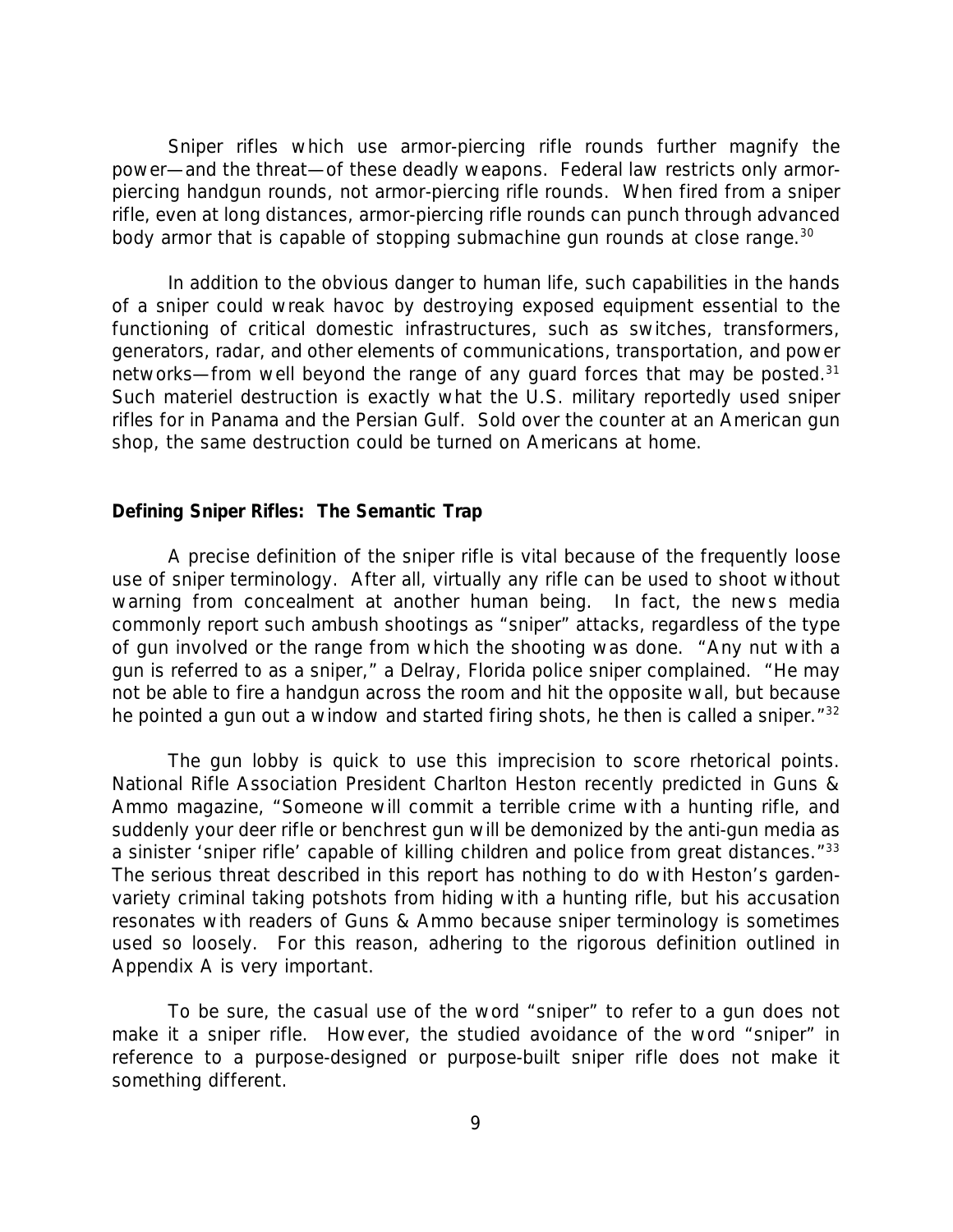Like Heston, the gun industry recognizes that words that evoke images of killing human beings, like "sniper," can attract criticism—and might even have the legal effect of triggering federal import restrictions.<sup>c</sup> It therefore has invented euphemistic labels, such as "tactical rifle," which are well understood within the gun culture as "wink and nod" terms for true sniper rifles.

This type of semantic evasion is nothing new for the firearms industry, which practiced a similar switch in terminology as semiautomatic assault weapons became more controversial.<sup>34</sup> In the case of sniper rifles, the evasion is discussed openly in publications written for the sniper culture. Expert Mike R. Lau, for example, explained the matter in detail in his recent book, *The Military and Police Sniper.* His thoughts are worth quoting at length because they clearly establish that rigorous definitions are a clearer method for identifying sniper rifles than industry labels:

Some manufacturers come right out and tell you what kind of tactical shooting the rifle was designed for. However, the use of the word "sniper" in the nomenclature is sometimes politically incorrect so the rifle takes on other names, but underneath all of that it may have been originally designed as a sniper rifle. Usually the agency or the actual user of the rifle will give away it's [sic] tactical purpose. Many foreign sniper rifles cannot be imported into the US if they carry the word "sniper" in their nomenclature and have to be renamed "target,""long range," "precision varmint with sniper accuracy," "marksman," "sharpshooter," etc. To display products at the annual SHOT Show [the gun industry's annual trade show] the promoters prefer that your rifle or any product not have any reference to shooting human targets. Norm Chandler was hassled at the SHOT Show in Dallas one year when he displayed his "Chandler Sniper" rifle and *Death From Afar* books on a table. Benelli and HK [two foreign gun manufacturers] were also at the show with all their combat weapons and so were many other manufacturers and dealers because the way many firearms sell today is "tactical." As an example, we know the Marine Corps M40 rifle, developed for the Marines during the Vietnam War by Remington Arms, was not originally intended to be a SWAT or varmint (animal type) rifle. However, it was soon brought out as the "Varmint Special" and later the "Police Sniper Special" or PSS. Today's current police model is labeled the Remington 700P.<sup>35</sup>

<sup>&</sup>lt;sup>c</sup> Federal law requires that any firearm proposed to be imported into the United States have a "sporting purpose" (with exceptions for police or military use). However, the Bureau of Alcohol, Tobacco and Firearms is notoriously lax in its administration of this requirement and has clearly allowed the import of military sniper rifles under other names.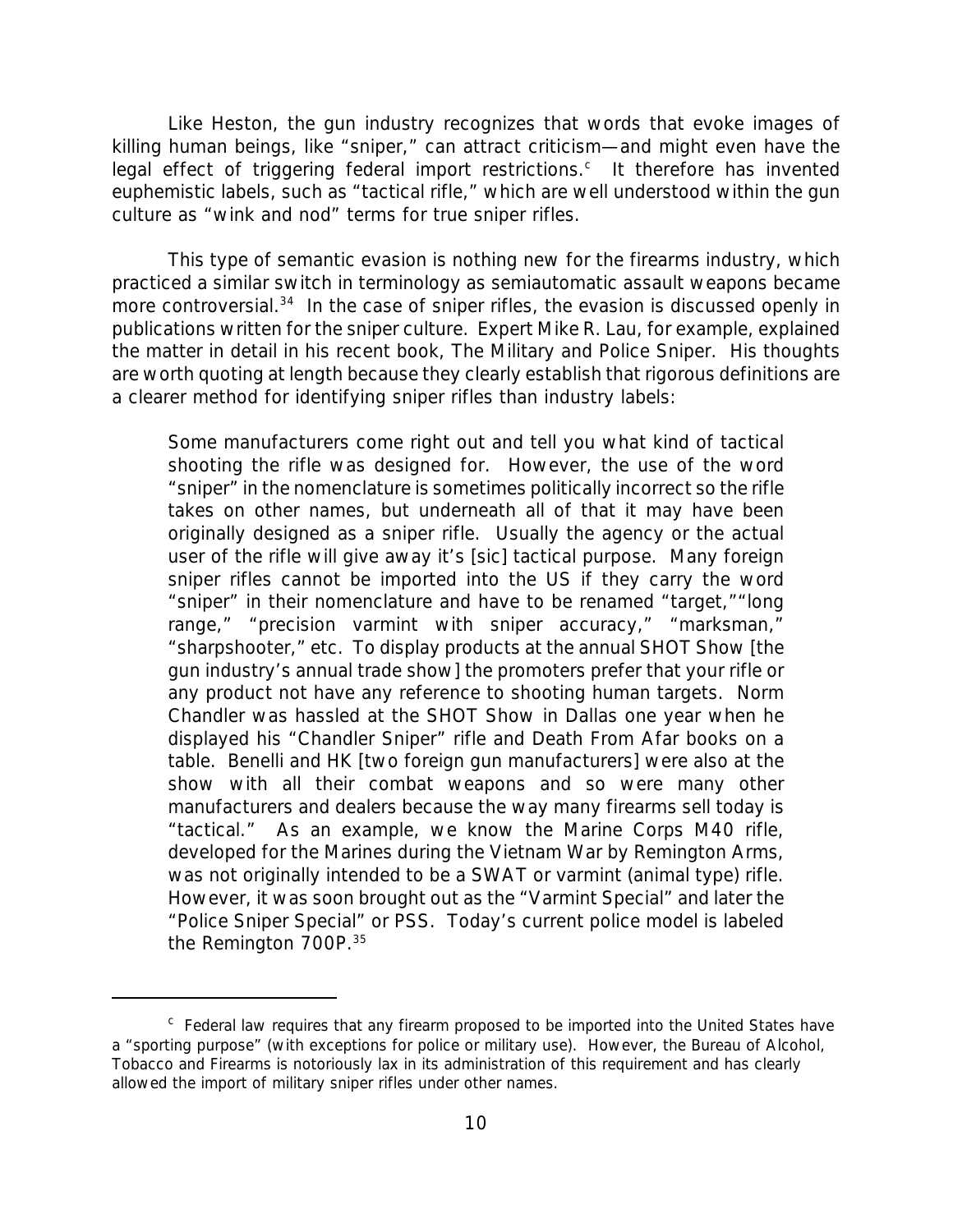The writings of other gun experts confirm this dissembling. "In these politically correct times," writer Mark Adkins stated in a September 1998 review of the SIG SG550 Sniper, "terms such as 'Sporter', 'Match', and 'Target' inappropriately find their names attached to rifles which, in more innocent days, would have been given titles containing letters and numbers designating a military heritage.<sup>"36</sup>

Peter Kokalis, a writer for *Soldier of Fortune* magazine, penned a similar thought recently when he described the title of the "Precision Rifle" training course at the civilian Thunder Ranch as "the politically correct term for *Countersniper*."<sup>37</sup> The equivalence of the terms "tactical" and "sniper" was also underscored in a blurb in *Guns & Weapons for Law Enforcement* touting as "a new sniper manual" a handbook titled *The Tactical Marksman*. 38

In short, a sniper rifle by any other name is still as deadly. A sniper rifle is best recognized by how it is made and what it is capable of doing—whether it is "purposedesigned" and "purpose-built" for sniping. This firearm is set apart from others not principally by language, but by its exceptional accuracy, range, and power.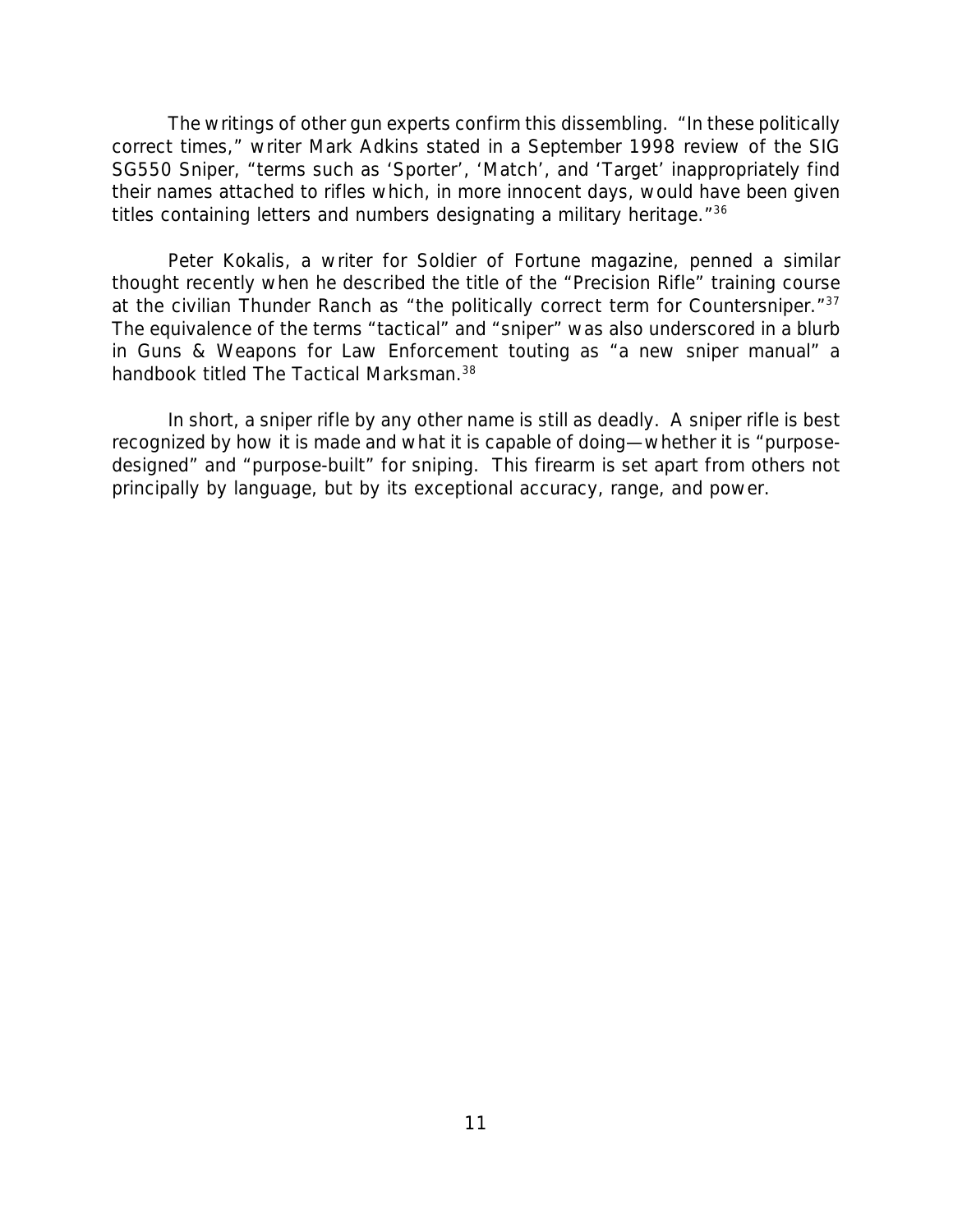## *SECTION TWO: The Marketing of Sniper Rifles*

**"In an exclusive interview, Robar president Robert Barrkman, himself a world-class competitive shooter, told the author that the proliferation of sniper weapons is one of the few growth areas that exist for small-arms makers."**

#### **–Jane's** *International Defense Review*<sup>39</sup>

The accuracy, range, and power of a sniper rifle could present a grave danger if used by a determined criminal or a deranged gunman, and a serious threat to national security in the hands of a terrorist. These real hazards appear to be of no concern to the American firearms industry in its efforts to sell the gun to civilian customers.

Indeed, as the gun industry struggles against sliding sales and a saturated market for firearms, it sees the military heritage and destructive potential of the sniper rifle as positive elements in its civilian sales pitch. Apparently, the pitch is working. The ATF's inexact data makes it difficult to calculate numbers, but estimates of the number of .50 sniper rifles range as high as 15,000 to 20,000 manufactured for the civilian market between the early 1980s (when Barrett began selling them) and March 1997.<sup>40</sup>

The firearms industry has suffered a serious market slump for years, caused principally by the shrinking number of Americans who own guns. According to a 1997 Police Foundation survey, the proportion of households in the United States that own firearms is declining markedly, and firearms ownership is increasingly concentrated in a minority of hands. Only one quarter of adults in the United States own a gun.<sup>41</sup> Lucian Truscott, an astute observer of the sniper culture, noted the effect of this aggregation in a *New York Times* op-ed: "It's not abnormal today for individual gun owners to have 50 or more guns—the approximate number of weapons an entire infantry platoon would carry."<sup>42</sup>

The industry has strived to maintain its profitability by pursuing innovations that allow it to sell more and more guns to this smaller and smaller core of customers. As the industry publication *Shooting Sports Retailer* reported:

Some industry observers claim that makers are desperate to get anything they can call "new" onto retail gun racks...Many agree that manufacturers are falling short in introducing innovative new concepts in firearms to lead us into the next millennium. They are doing the next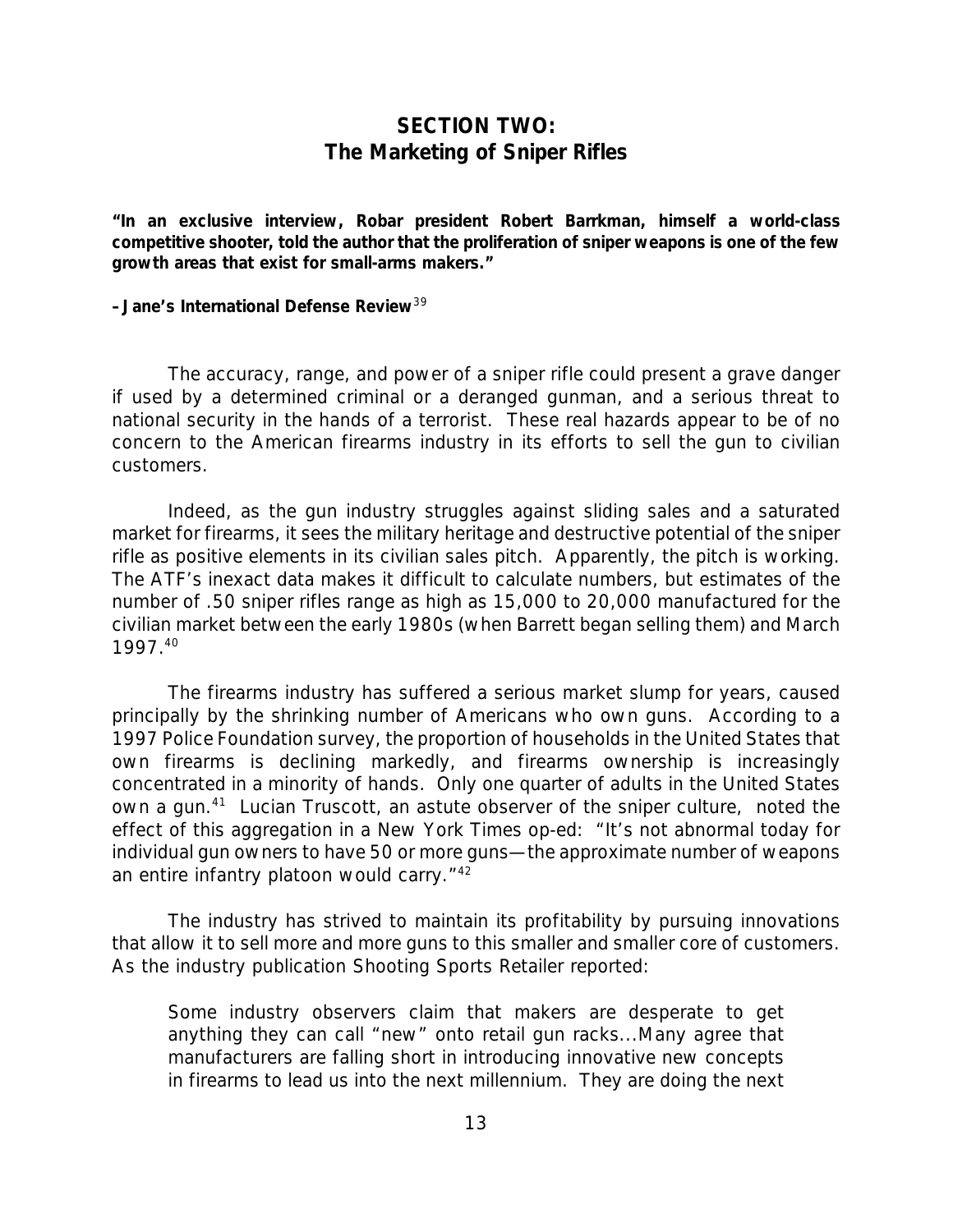best thing, however, providing firearms that address specific needs for specific situations.<sup>43</sup>

In other words, the gun industry is desperately searching for products—any products—that can spark sales in specialized market "niches" that are not as stagnant as the overall gun market. The civilian sniper rifle market has become one of those niches. Like assault weapons and pocket rockets before it, the sniper rifle is innovative for one big reason: it reaches a new level of lethality.<sup>44</sup>

A study of gun industry advertising and promotional literature, and of articles in the gun press and on the Internet, documents how the gun industry is developing and marketing military sniper rifles to civilians. These efforts began in the early 1980s, but became much more aggressive over the last six years.

Purpose-designed rifles built from the ground up specifically for the purpose of military sniping are a relatively new phenomenon. Throughout most of the history of military sniping, the sniper's rifle was either an upgraded service rifle (sometimes hand-picked from production lines), or a sporting rifle—a less satisfactory choice because such weapons are not designed to withstand the rigors of the battlefield.

According to sniper expert and author Adrian Gilbert, the first real military sniper rifle was the Soviet SVD, tested in 1959 and fielded by the Soviet Army in 1963.<sup>45</sup> Not coincidentally, the Dragunov is a very popular model in the U.S. civilian market today:

The West was slow to follow the Soviet lead and it was only in the late 1970s and the 1980s...that dedicated sniper rifles were introduced. Since then, however, they have been produced in profusion, manufacturers vying with each other to improve on existing designs. <sup>46</sup>

The firearms industry frequently transfers firearms and firearms technology developed specifically for the military to civilian markets. Sniper rifles are no exception. Having produced a "profusion" of sniper rifles, the gun industry has increasingly moved them into the civilian market. A *Guns & Ammo* writer recently put the sniper rifle trend in context with the industry's overall rifle trend, and summed up its significance for the bottom line:

Brush rifles, varmint rifles, plains rifles, "assault" rifles and beanfield rifles have all had their moment in the sun. At one time or another, all have been the focal point of experimentation, media coverage and general reader fascination. Not to mention sales. Now it seems we are in the era of the tactical rifle. $47$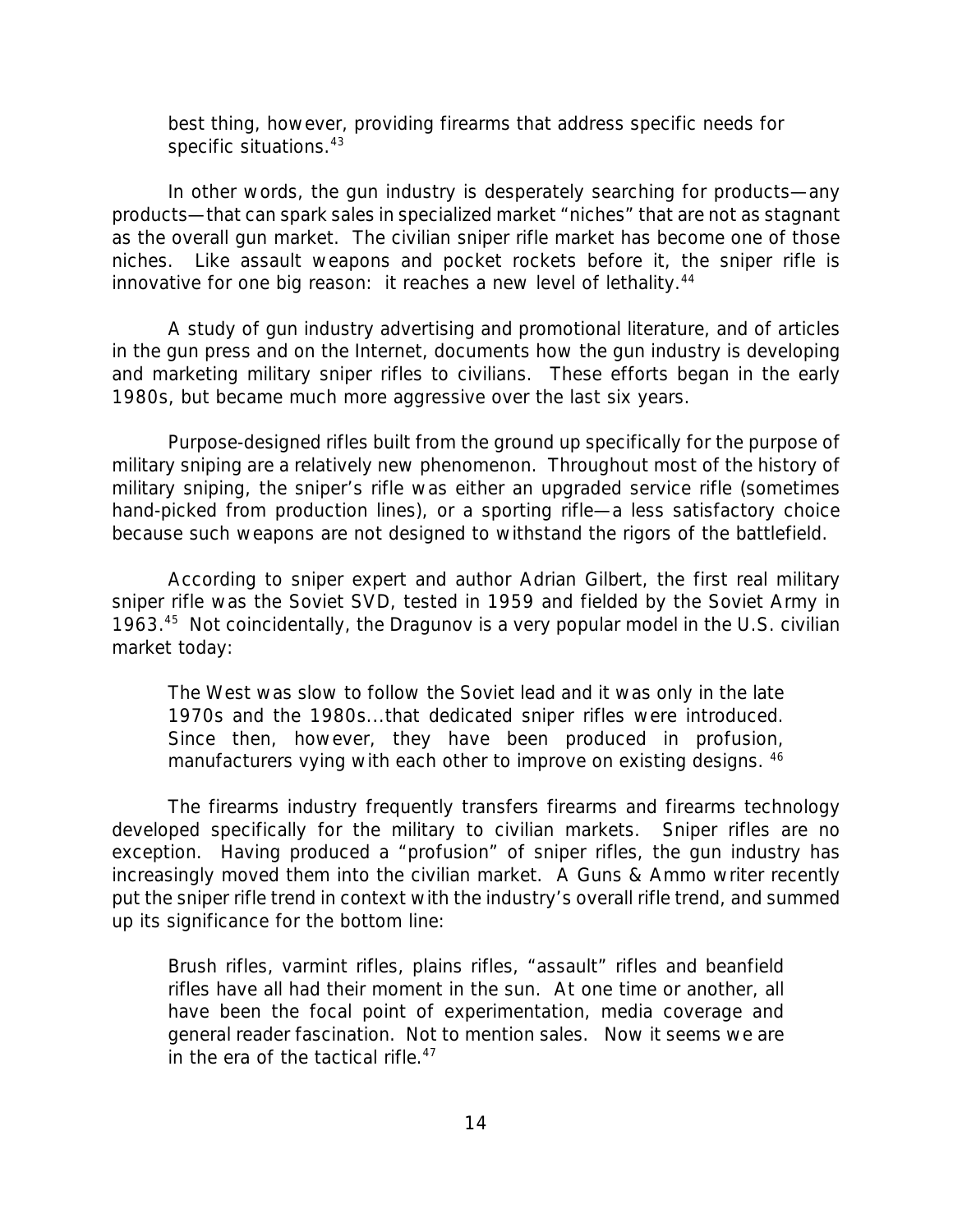One of the early signs of the rising trend came in a 1993 article in Jane's *International Defense Review.* The story reported that "in an exclusive interview, Robar president Robert Barrkman...told the author that the proliferation of sniper weapons is one of the few growth areas that exist for small-arms makers."<sup>48</sup> Robar vigorously markets its sniper rifles to civilians.

To exploit this "growth area," sniper rifle manufacturers promote the weapons by emphasizing their military lineage and lethality. The makers of the semiautomatic Barrett Model 82A1 rifle enthusiastically describe their product in an advertising brochure as "the most widely used .50 caliber by military organizations around the world...successfully used against a large variety of targets, often at staggering ranges."<sup>49</sup>

The Barrett, of course, is only one of a growing number of .50 BMG sniper rifles that are now being sold on the U.S. civilian gun market.<sup>50</sup> As the sniper craze has begun to spread within the gun culture, other innovations in the design have been made to retain the interest—and hopefully the dollars—of sniper rifle afficionados. These changes have greatly expanded the variety of sniper rifles available to civilians. A 1998 book on sniping rifles and sniping skills succinctly and candidly summarized these industry actions. Note that the author clearly treats "target rifles" as a different class than "sniper" or "tactical" rifles:

Demand for sniper rifles has encouraged many firearms manufacturers to produce long range tactical rifles. Competing for rifle sales has kept pricing reasonable. Just like the target rifle did in the past, sniper rifle demand is directly responsible for much of the changes in stock designs, improved barrel quality, improved scope sights, improved ammunition and components, and much more. As a result, the entire firearms industry, including the shooter, has benefited. $51$ 

This innovation *within* the newly created category of the "civilian sniper rifle" marks the creation of a new niche. As it has done in the past, the gun industry has stimulated a demand for incredibly lethal firearms with no conceivable sporting purpose, all as part of a campaign to resell to a saturated market—the pursuit of lethality for profit. As we shall see in the next section, the rise of the high-priced sniper rifle has been accompanied by the rise of a sniper subculture that lavishes great attention on the legends and lore surrounding this deadly weapon.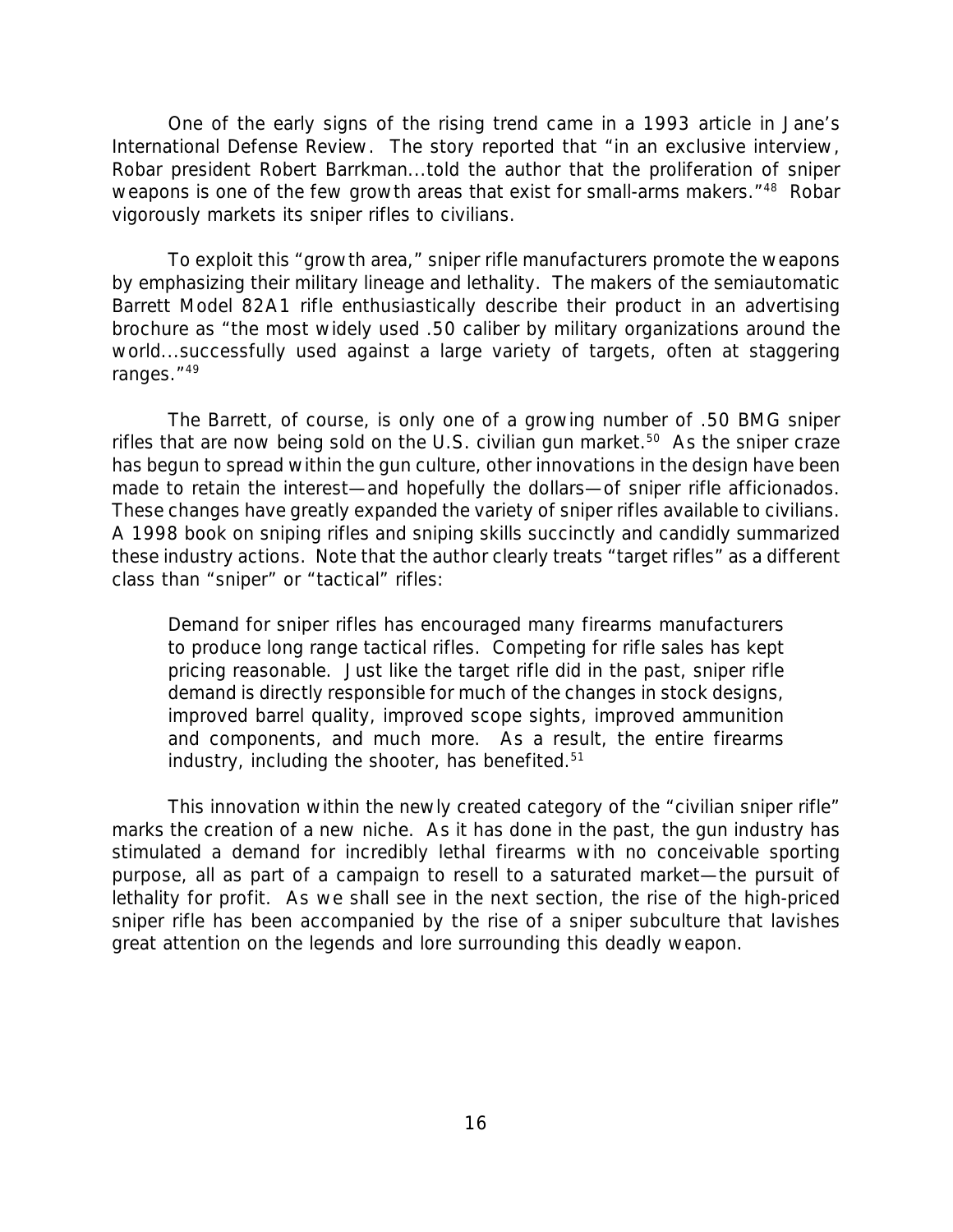## *SECTION THREE: The Sniper Rifle Subculture*

**"For reasons that escape me entirely, an entire subculture has developed around sniper rifles."**

**—Lucian Truscott, op-ed,** *The New York Times*<sup>52</sup>

The profligate sale of military sniper rifles in the civilian market is cause for concern. Perhaps even more alarming is the cultural context in which the gun industry sells sniper rifles. Even a modest review of the evidence reveals that a sniper subculture is burgeoning within the American civilian gun culture. This subculture glorifies the sniper fantasy, diminishes its human cost, and teaches everything about sniping—from equipment and shooting skills to military and police sniping tactics.

The civilian sniper culture is fed by the gun industry, nurtured by a fawning gun press, and disseminated through an array of commercial media enterprises. Industry advertising, favorable gun press articles, books, motion pictures, videos, video games, posters, and even tee shirts promote the sniper mystique. The subculture even has its own cult figure, the late Carlos Hathcock, who as a Marine sniper in Vietnam was credited with the longest confirmed kill in history.

It defies experience to believe that this blizzard of violent fantasy will not effect the greater society. The perpetrators of the massacre at Columbine High School and the Oklahoma City bombing were deeply immersed in the netherworld of the American gun culture. These tragedies remind us that we cannot afford to ignore any perversity of that culture, however obscure or bizarre it may seem. The sniper subculture in particular combines two dangerous currents—it has a mordant appeal for unstable personalities, and it offers an ideal weapon for terrorism.

An idea of the suggestive mordancy that attends the subject of sniping is reflected in a recent advertisement in *Guns & Ammo* magazine promoting the Military Book Club's sniper-related books: "Read about the weapon that makes men *SHIVER*."<sup>53</sup>

Graphic descriptions of sniper wounds in these books may also have peculiar effects on impressionable or unstable minds. The following very explicit excerpt from *Marine Sniper: 93 Confirmed Kills*, for example, recounts the shooting of a Vietnamese sniper by American sniper Carlos Hathcock: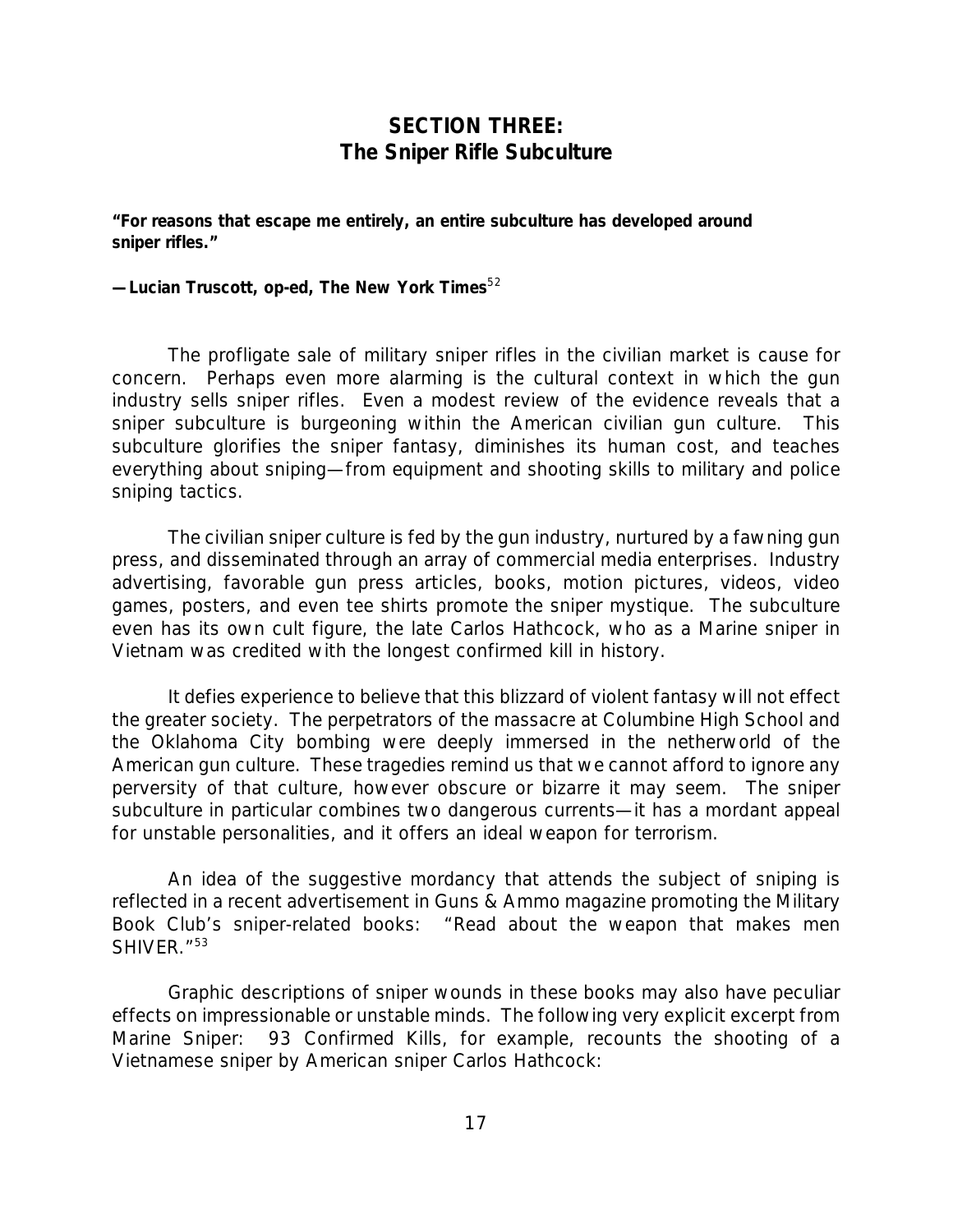The bullet cracked from the barrel, arched past the lower elbow of the hill, and struck the target.

In that same instant, the old man jerked his final shot, as half his face and the portion of his head above his right ear exploded in a crimson spray. The bullet's impact separated the man from his rifle and hurled him backward into the field. His suddenly lifeless body leaped skyward, violently kicking and crashing through the sugarcane.

Several Marines who sat behind the sandbags on the hill's finger heard the sniper's shot. They peeked over the top and witnessed the gory sight of the man's dead body reeling in uncontrolled acrobatics—whipping, kicking, jumping.

Hathcock watched through his scope, tracking the nearly headless body as it flopped and crashed through the cane field. Several of his head shots had ended in similar displays of dancing dead, but this was the most gruesome. The sight repulsed him, and he turned his head away.<sup>54</sup>

An example from *The Military and Police Sniper* is more clinical but nonetheless illustrates the type of material in the sniper subculture that may appeal to disturbed persons (emphasis is in the original):

The aiming point for the *instant kill shot* is a two inch by four inch area running through the eyes and ears and a two inch wide band running down the nose when viewed from the front of the face. A shot in this area will usually result in *flaccid relaxation or instant paralysis* and the body will fall like a 'sack of potatoes.' A rifle bullet traveling at high velocity (usually over 1800 fps) *may* cause flaccid relaxation even if it is within 2 inches of the medulla oblongata due to *hydrostatic shock.*<sup>55</sup>

The issue is not whether true military and police snipers, who are carefully screened and thoroughly trained in controlled environments, need to know such disturbing things. It is rather the effect of such lurid details on disturbed persons or persons with bad motives and intentions, especially when the firearms described are available for civilian purchase.

Of course, the materials we describe will not necessarily inspire wrongdoing in and of themselves. Nor will they alone make a person an expert sniper. Nonetheless, there is more than enough instructional material available in the sniper subculture to roil troubled minds and teach home-grown terrorists or impressionable juveniles how to use the destructive capabilities of sniper rifles to maximum effect. As we have seen in too many tragedies, this combination can be deadly.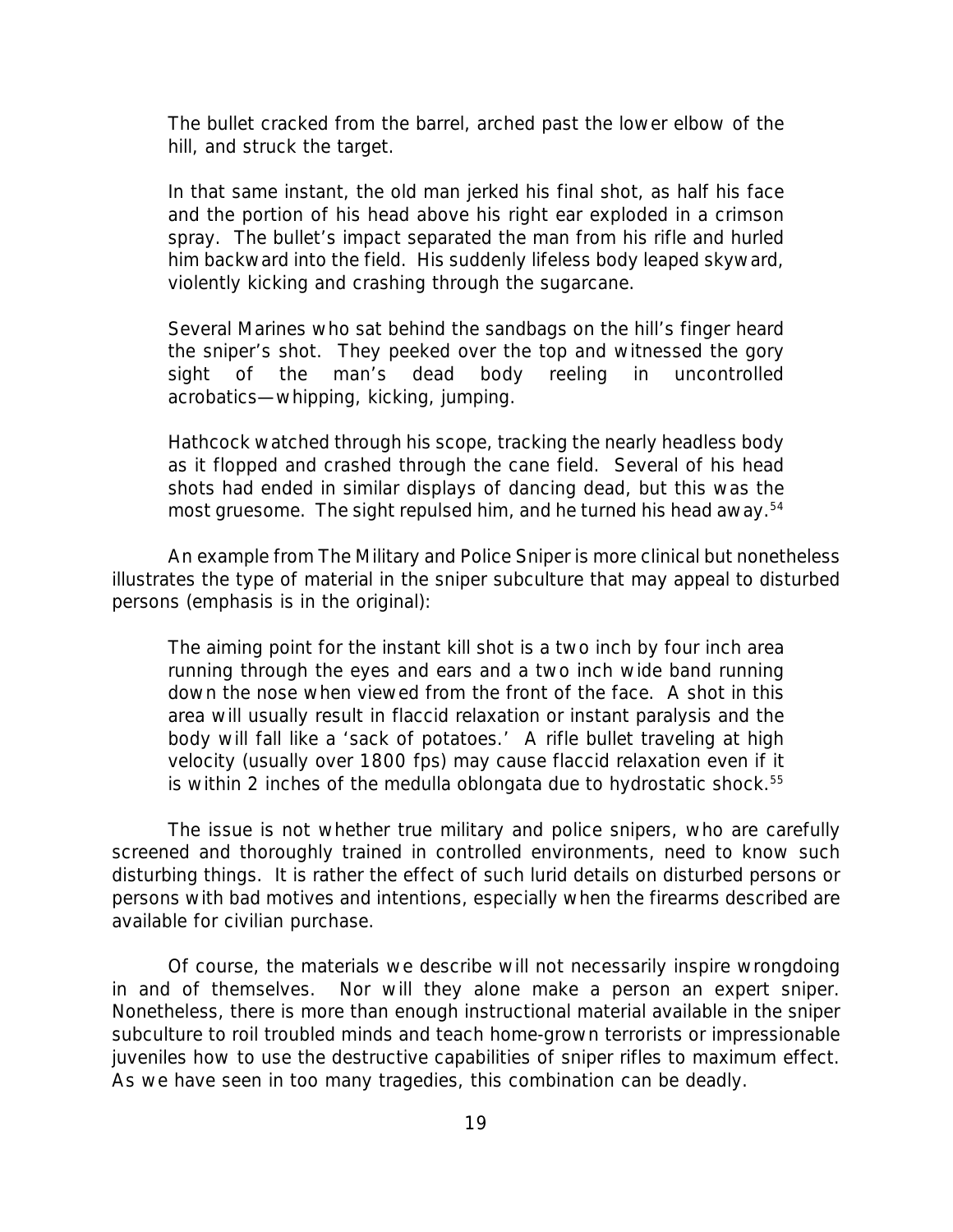Popular literature about sniping and snipers**,** such as that described above, is voluminous and growing. The Violence Policy Center does not advocate censorship of that literature, but believes that it is important to understand its dimensions and content as a tangible artifact of the sniper subculture.

## *The Gun Press*

The American gun press is a marketing complement to the gun industry. With few exceptions, articles in gun "fan" magazines enthusiastically promote specific guns and gun usage in general with "puff pieces" and adulatory reviews. These articles often are timed to coincide with the introduction of new firearms or to help gun manufacturers promote specific marketing themes.<sup>56</sup> As the gun industry magazine *Shooting Sports Retailer* recently observed, "Like it or not, the firearms press is the single biggest driver of new product sales."<sup>57</sup>

Articles about sniping and sniper rifles are becoming increasingly common in the fan magazines of the popular gun press. These include features about military and police sniper teams or shooting competitions with sniper rifles,<sup>58</sup> and reviews of specific sniper rifles available on the civilian market.<sup>59</sup> *Tactical Shooter*, which began publication in January 1998 and is devoted entirely to the subject of "tactical shooting," or sniping, opined in its maiden issue that the "real future of tactical shooting...like it or not...is at the civilian level."<sup>60</sup>

Increased attention such as these articles in the gun press is a reliable indicator of the gun industry's marketing focus, signaling the industry's desire to stimulate a particular demand. A revealing insight into how this link operates in practice is found in an article reviewing the Erma SR 100 sniper rifle in *Gun World* magazine. The author described how Robin Sharpless, a representative of the importer, H&R 1871, pitched the sniper rifle to him at the 1996 annual industry SHOT Show:

"Hey Steve," Sharpless whispered urgently, "I've got something GUN WORLD has to check out. It's a natural for you guys!"

Okay. I'm game. I like break-open single-shot shotguns for most kinds of hunting and especially for taking wild turkeys. I envisioned a new turkey gun. What a surprise when Sharpless pulled the big Erma sniper rifle from behind the door!

Some firearms "talk," and this particular rifle screamed!<sup>61</sup>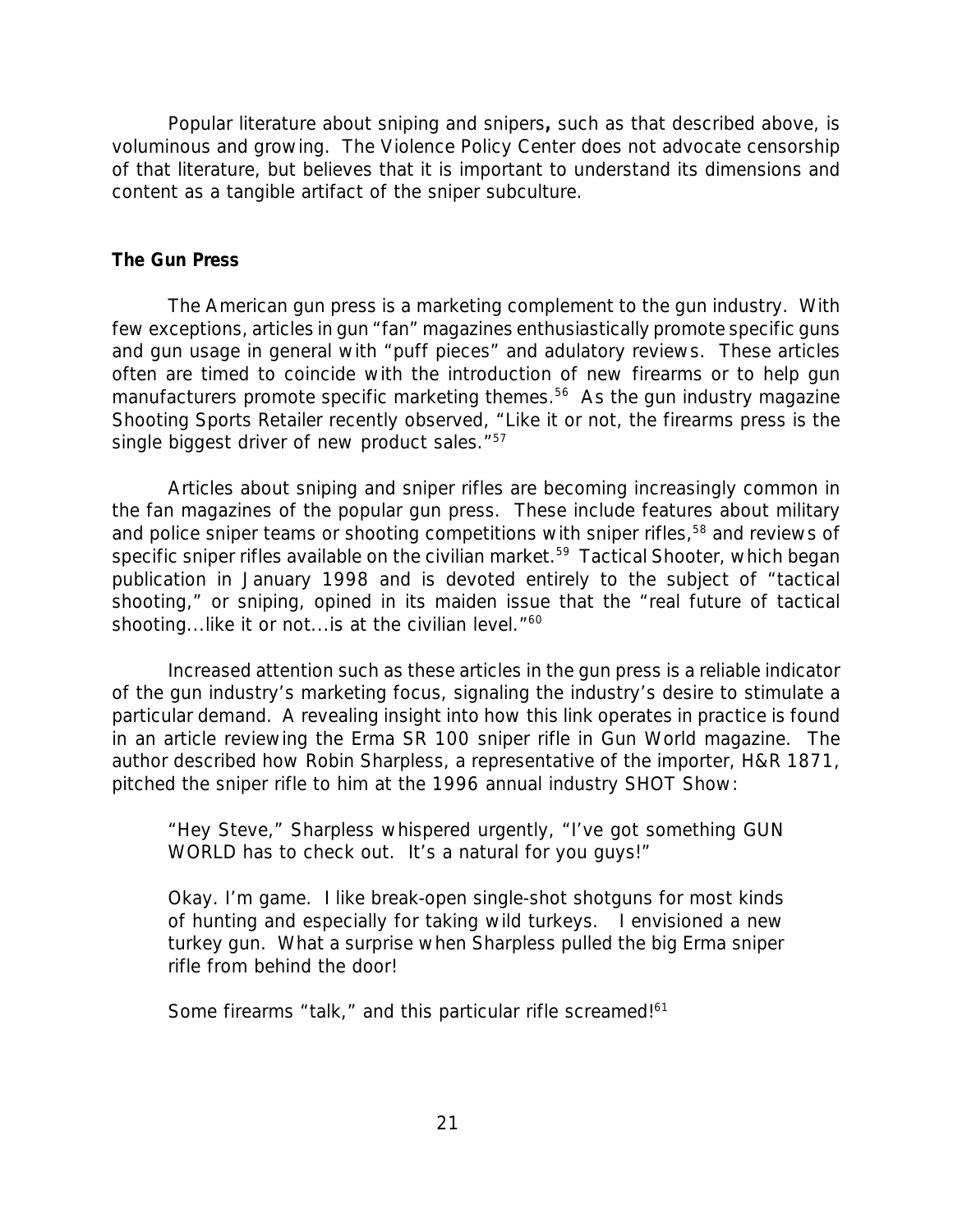#### *Sniper Books*

Just as sniper rifles are increasingly "talking" from the pages of popular gun fan magazines, so are books about snipers and sniping proliferating in amazing number. A search using the word "sniper" at Amazon.com on April 27, 1999 returned a list of 63 books. These books are frequently reviewed<sup>62</sup> or advertised in gun magazines<sup>63</sup> and catalogs.<sup>64</sup> Specialized sniper web sites highlight the books and link to commercial sites such as Amazon.com where they can be ordered.<sup>65</sup>

Recent titles reviewed by the Violence Policy Center fall into three general categories: the history of sniping, sniping rifles, and "how-to" sniping manuals. Sniper histories include such titles as *Stalk and Kill: The Sniper Experience*, <sup>66</sup> *Sniper:* The Skills, the Weapons, and the Experiences,<sup>67</sup> Marine Sniper: 93 Confirmed Kills,<sup>68</sup> and *Police Sniper*. <sup>69</sup> Reviews of sniping rifles include books such as *The World's* Sniping Rifles,<sup>70</sup> Modern Sniping Rifles,<sup>71</sup> and The Poor Man's Sniper Rifle.<sup>72</sup>

Several recent volumes are comprehensive manuals for snipers and would-be snipers. They include *The Ultimate Sniper: An Advanced Training Manual for Military & Police Snipers,*<sup>73</sup> *The Military and Police Sniper: Advanced Precision Shooting for Combat and Law Enforcement*, <sup>74</sup> and *SEAL Sniper Training Program*. <sup>75</sup> These books cover weapons, tactics, and techniques in detail.

The potential use of these publications becomes more problematic when they are viewed in the broader context of the many other war-making manuals sold through outlets that cater to the gun culture. Among many others widely advertised, the Violence Policy Center obtained and reviewed such titles as *Urban Combat: A Guide to Combat in Built-up Areas*<sup>76</sup> (which includes a section on "Employment of Snipers"), *The Militia Battle Manual* (which describes itself as "a manual for the modern rebel operating out of an industrialized society"),<sup>77</sup> Training Handbook of the *American Underground,*<sup>78</sup> and *Defending Your Retreat: A Manual for Combat After the Collapse.<sup>79</sup>*

An idea of the millenialist themes these books pursue can be gained from the following comments from *Defending Your Retreat:*

Very soon our basic survival may depend on our ability to defend our possessions, families, and homes...As I write this, I can imagine some prospective retreater reading these words and wondering how paranoid I must be...The large number of state and federal armories scattered around the country may at first seem a blessing. In the long run, however, they may constitute the ultimate threat to our existence...<sup>80</sup>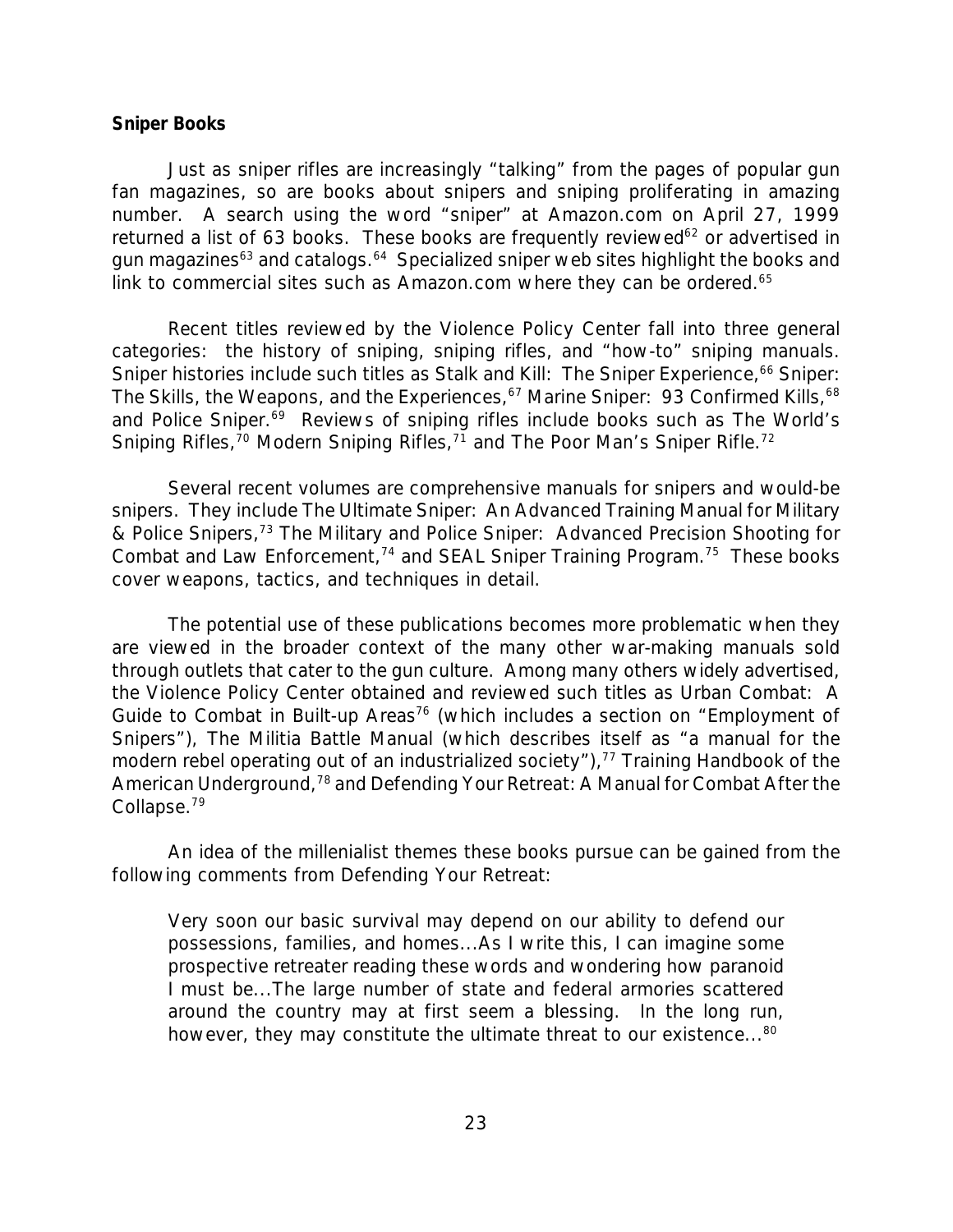#### *Sniper Videotapes*

Videotapes about snipers and sniping are also proliferating, advertised in the same ways as sniper books.<sup>81</sup> One Internet web site, Ultimate Weapons Systems (www.uws.com), offered nine different sniper videos, the majority of which are apparently instructional.<sup>82</sup> Here are the web site's descriptions of two of them:

*U.S.M.C. Marine Scout/Sniper (2 video set)*: This new Video will show you the tactics and techniques that made the USMC scout/sniper the best in the world. Learn from the pros as they re-create their most dangerous missions. Live fire of an authentic M40A-1 and see how it matches up to the British SAS AW Rifle. Find out why the Top-secret Raufoss Round is the most effective Sniper ammo. Learn U.S.M.C. tactics in combat scenarios based on real (and classified) "Hot" situations. Crammed with facts, Corps lore, and combat lessons learned the hard way, this film is truly certain to increase your knowledge of combat sniping and the Scout/Sniper program.

*Marine Sniper*: The Marine Sniper must be able to hit a stationary target at 1000 yards with one round. Can you do it? Learn the secrets.<sup>83</sup>

## *Video Games*

Gun makers and the video game industry are also capitalizing on the fascination with sniping. Head Games Publishing, in cooperation with Remington, last year introduced an interactive shooting game for personal computers called "Remington Top Shot." The product features the Remington M24 sniper rifle, in addition to other weapons like the AK-47 assault rifle. According to Head Games, the software "delivers an authentic trigger-blasting game in which players feel their pulse quicken as they ready for the shot."<sup>84</sup>

#### *Sniper Schools*

Another recent phenomenon is the growth of civilian sniper training schools. The *CBS Evening News* reported that as of March 1999 there were eight such schools, and "two more soon to follow."<sup>85</sup> Although some of these schools may be restricted to law enforcement or active duty military personnel, others are open to civilians. Press reports of on-site visits to schools indicate that at least three such schools are open to civilians: Thunder Ranch in Texas,<sup>86</sup> Gunsite Training Center in Arizona,<sup>87</sup> and Storm Mountain Training Center in West Virginia.<sup>88</sup>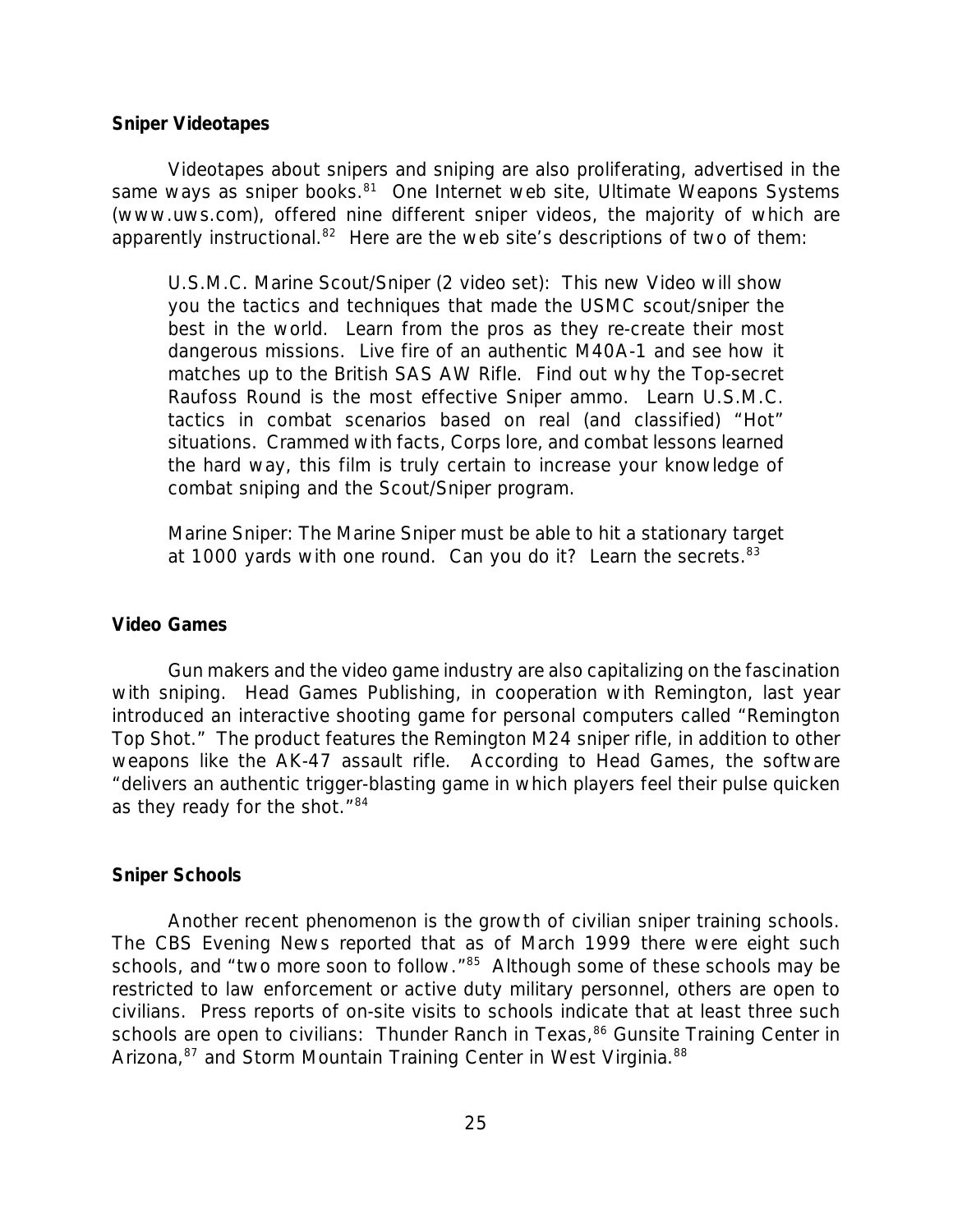## *Web Sites*

There are numerous sniper-related Internet web sites. A few representative sites among many others devoted specifically to sniper rifles and sniping include:

- C "Sniper Country" (www.aspire.net/snipercountry/sniper.htm) offers extensive links to other sites, as well as links to books, articles, events, history, and "tools of the trade," among other things.
- "Sniper's Paradise" (www.snipersparadise.com) opines that "the sniping profession is misunderstood by many" and offers links to books, equipment, classes, and "essays and papers," among other things.
- "Mel's Sniper Page" (www.imt.net/~mele/index.html) is "intended to provide useful information to both military snipers and law enforcement sharpshooters."

## *Gear*

A wide variety of sniper-related gear is also marketed to the sniper subculture. These include such items as tee shirts bearing mottos like "One shot, one kill" and "Long Distance—reach out and touch someone," posters (including Nazi recruiting and sniper posters), and sniper camouflage outfits (known as Ghillie suits).

## *The Cult of Carlos Hathcock*

No discussion of the sniper subculture would be complete without reference to the late Carlos Hathcock, a Marine Corps sniper in the Vietnam War. Hathcock's exploits, recounted in his own book and a video about him,<sup>89</sup> were indeed phenomenal. He is credited with 93 confirmed kills in the Vietnam War and the longest confirmed sniper kill in history (with a .50 BMG rifle). Hathcock has become a singularly mythic hero of the sniper subculture. Competitions are held to raise money in his name,<sup>90</sup> web pages offer tributes to him, and posters featuring his image are sold. He has become the John Wayne of the sniper culture.

For example, Mel's sniper web site contains a "tribute to Carlos Hathcock... [who] will always be remembered as a true American Hero, a legendary sniper, and a gentleman."<sup>91</sup> Contrasting Hathcock to President Bill Clinton and actor Sylvester Stallone (who will "forever be known as Rambo, though he was teaching gymnastics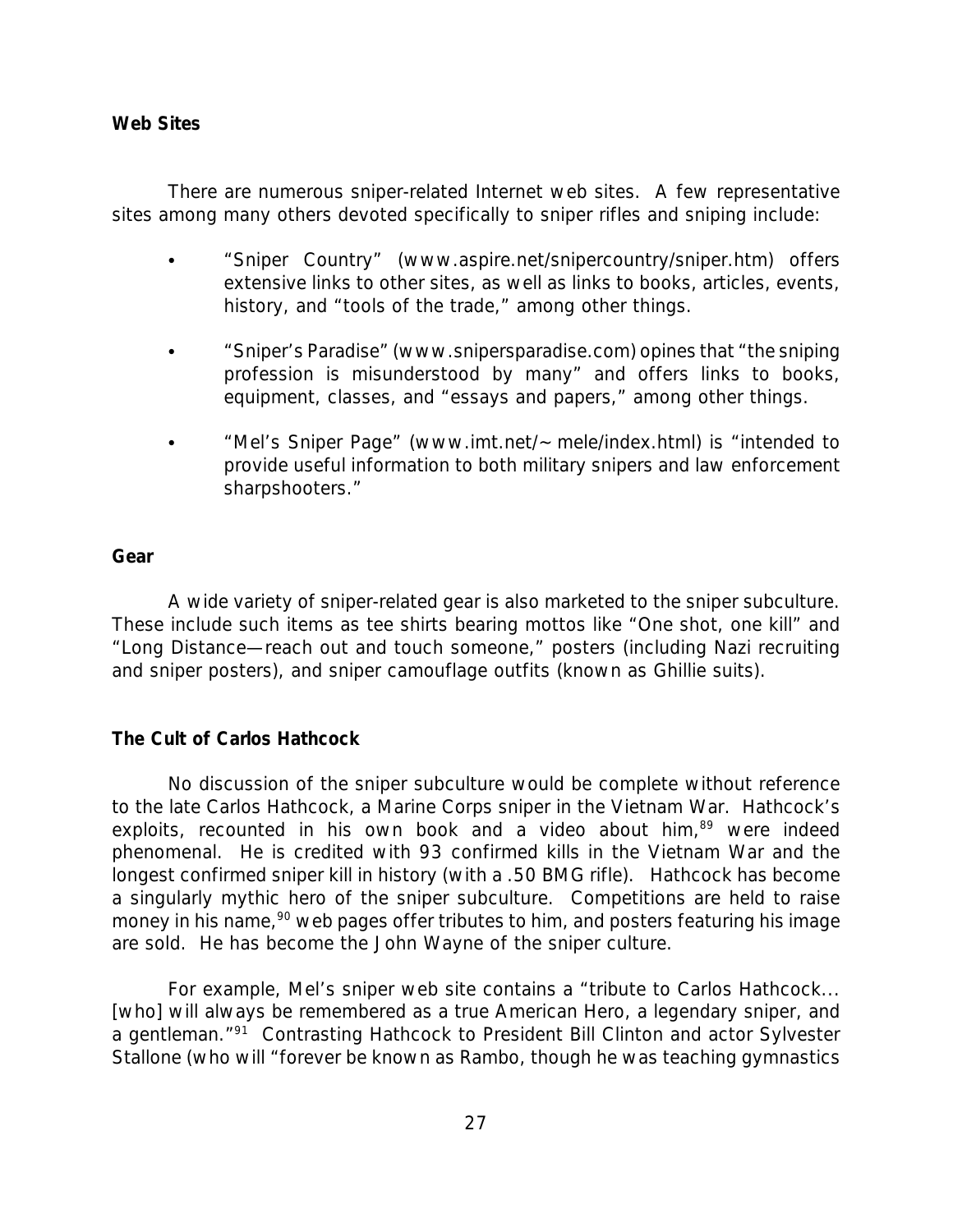to girls in Switzerland during the Vietnam War"), *Soldier of Fortune* suggested that Congress award Hathcock a special medal.<sup>92</sup>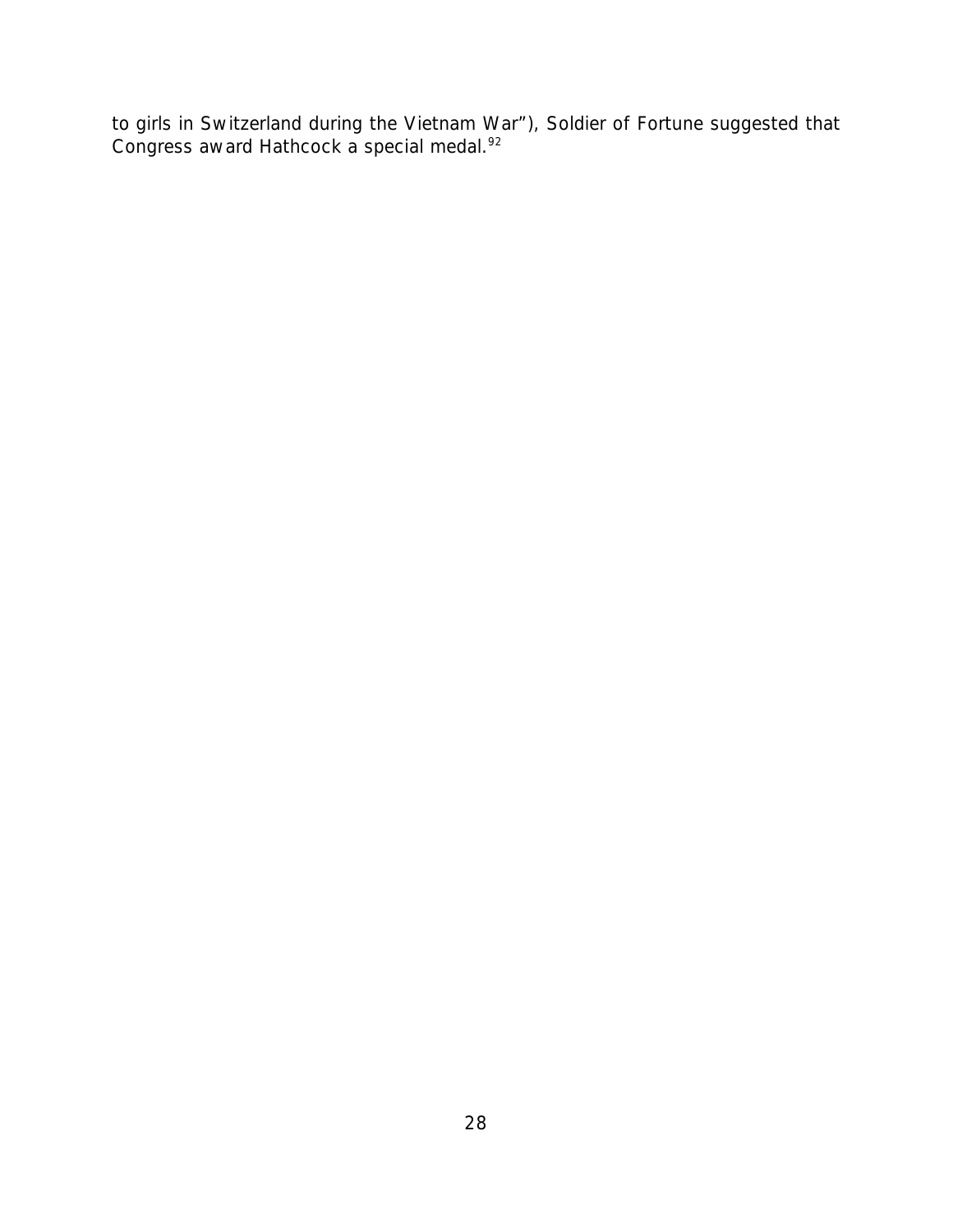## *SECTION FOUR: The Threat of Sniper Rifles*

**"Given the suspected weaponry of the Branch Davidians, it would have been advisable to have had at least three of these armored vehicles [Bradley Fighting Vehicles] standing by at the Command Post."**

## **—John A. Kolman, Expert Report for the U.S. Department of the Treasury's Waco Administrative Review**<sup>93</sup>

Just as the sniper rifle is the functional opposite of the assault weapon on the battlefield, the threat of the sniper rifle in civilian hands is the inverse of the dangers posed by assault weapons. Assault weapons entered into fairly wide civilian circulation and were used by malcontents who capitalized on their spray-fire capability to shoot indiscriminately. Sniper rifles are not produced in large quantities, and cost far more than most other firearms, including assault weapons. As a result, the danger of the sniper rifle does not come from widespread availability, but from a relatively small number of weapons used by shooters who take advantage of their deadly combination of accuracy, range, and power.

This different threat is no less real. If sniper rifles remained merely the object of lurid fantasy for a sect of the American gun culture, the danger would be minimal. In fact, counter-terrorism experts and other law enforcement figures are seriously concerned about the potential use of sniper rifles for assassination and for criminal destruction of materiel—anything from aircraft to crucial physical components of the nation's critical infrastructure, such as radar or public utility switching facilities, among others. Although the ability of sniper rifles in the standard NATO round (.308 Winchester in the civilian market) to damage material targets is significant,  $94$  the welldocumented power of the heavy 50 caliber and intermediate .338 Lapua Magnum rounds to penetrate and destroy even armored materiel at long range is still greater.

For understandable reasons, professional security personnel are reluctant to publicly discuss the threat of assassinations or attacks on infrastructure. Their concerns are well-founded. The available evidence suggests that sniper rifles are already falling into the hands of people who are capable of turning such scenarios into tragic reality. The following three diverse examples, in which assailants used or planned to use .50 sniper rifles, illustrate the threat that these weapons pose to national security. All three cases involve civilians who purchased the weapons in the United States.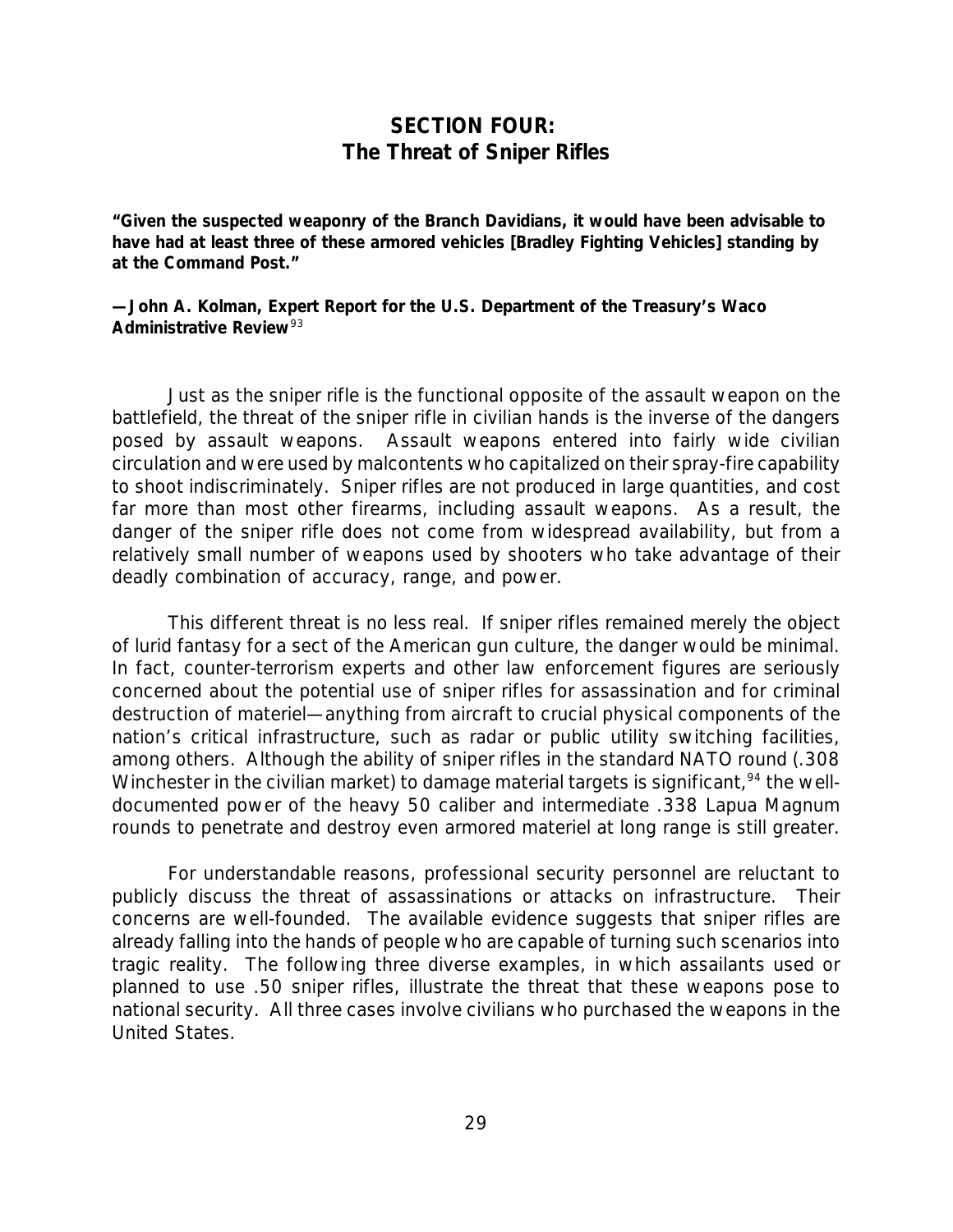#### *Branch Davidians*

Perhaps the most well-known instance in which law and order were threatened by civilian-owned sniper rifles occurred at the Branch Davidian compound in Waco, Texas. David Koresh and his followers reportedly had several 50 caliber sniper rifles among the weapons in their substantial arsenal.<sup>95</sup> The presence of these powerful long-range weapons influenced the decision of ATF agents to storm the compound rather than maintain a siege, a decision that led to the fatalities of four ATF agents and the death of at least three Davidians in the initial assault. In fact, one of the medics who struggled unsuccessfully to reach a fallen agent "had one of his medical bags shot out of his hand by .50-caliber gunfire." The fallen agent was among those who died.<sup>96</sup>

After the ATF raid failed, the Federal Bureau of Investigation took over the siege of the compound and utilized armored vehicles to protect against potential sniper rifle fire. Anyone concerned about the increasing militarization of American police forces should note that the presence of 50 caliber weapons forced civilian law enforcement officers to adopt military-style defensive measures.

#### *Anti-Castro Operatives*

On August 25, 1998, a federal grand jury indicted seven Cuban exiles on charges of plotting to murder Cuban President Fidel Castro with a sniper rifle. The charges stemmed from the interception of a sea-going yacht, *La Esperanza,* by a U.S. Coast Guard cutter on October 27, 1997. *La Esperanza,* which had been modified to give it the range to cruise throughout the Carribean, was registered in Miami and manned by four of the Cuban exiles who were later indicted. A search of the vessel uncovered two 50 caliber Barrett sniper rifles, ammunition for the rifles, night vision equipment, and a hand-held device for pin-pointing location using the global positioning satellite system.<sup>97</sup>

According to the indictment and news reports, the exiles planned to assassinate Castro during a meeting of Latin American heads of state at Isla Margarita, a Venezuelan island resort. The conspirators had previously scouted a hilltop vantage point overlooking the island's airport, from which they allegedly planned to use the Barrett rifles either to shoot down Castro's airplane or shoot the Cuban leader as he exited the plane.

This example particularly underscores the grave assassination threat posed by the long-range sniper rifle.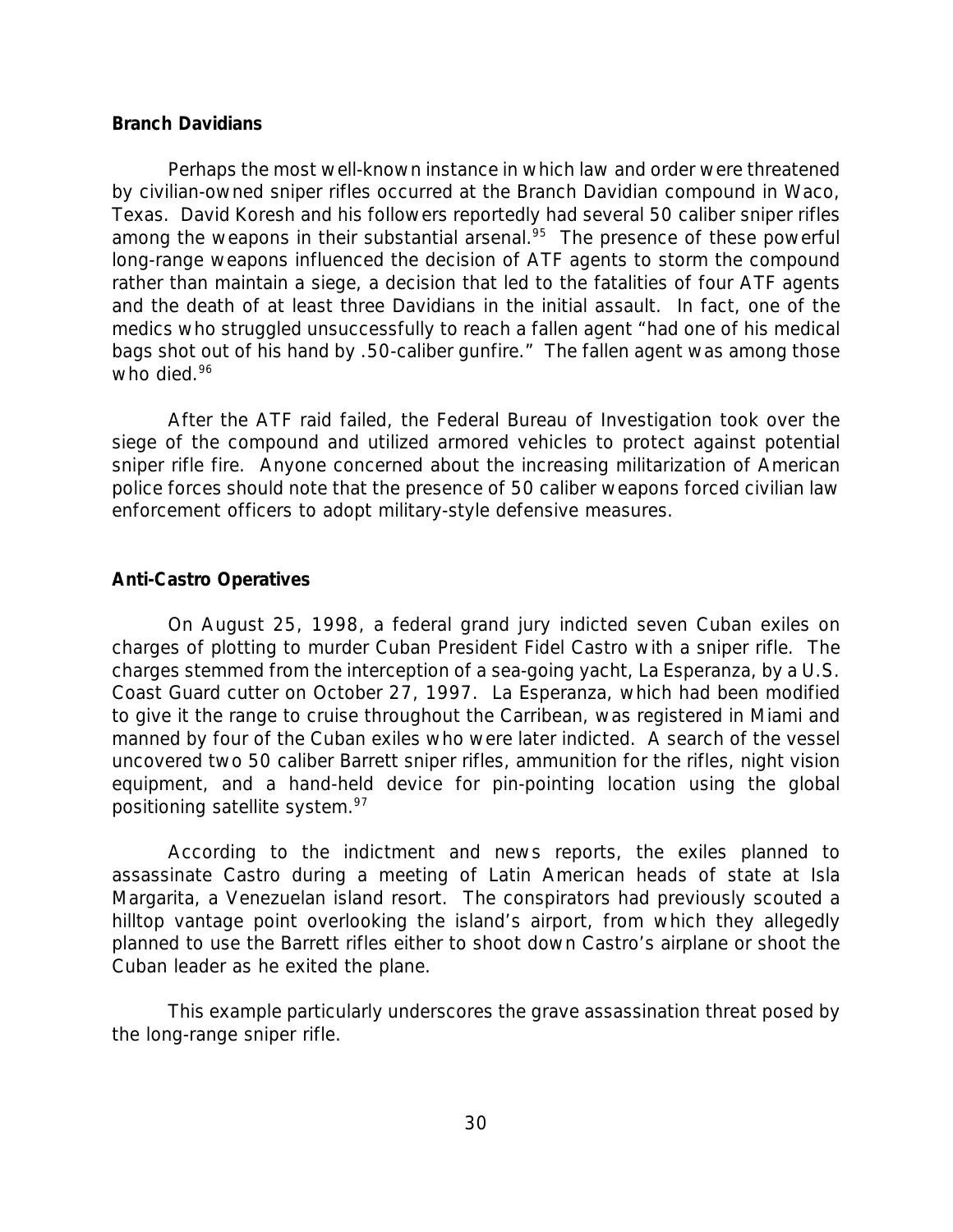## *Irish Republican Army*

Several sources, including Jane's *Intelligence Review*, have reported that the terrorist Irish Republican Army acquired at least one Barrett .50 BMG Model 82A1 and used it to kill British soldiers at long range.<sup>98</sup> According to a recent article in *The Irish Times*, after the British Army adopted the tactic of protecting its troops from massive land mines by keeping them in fortified compounds, the IRA sent agents to the United States to acquire Barrett rifles for long-range sniping attacks. Although several Barretts were intercepted by authorities, the IRA acquired at least one. An IRA sniper unit reportedly killed its first victim with the Barrett on August 25, 1992, shooting 18 year-old Private Paul Turner through his body armor, killing him instantly as he stood at a checkpoint on the outskirts of Crossmaglen.<sup>99</sup>

The notion that insurgents in another country traveled to the United States to purchase sniper rifles on the open market provides chilling perspective on the easy availability of the weapons in this country and their attractiveness to terrorists.

Given the nature of the sniper subculture in the United States, it is entirely legitimate to ask whether home-grown insurgents might not learn from this example. Viewed in that light, the political sentiments expressed in some books within the sniper milieu take on a more alarming face. The following quote from *The Militia Battle Manual* is a perfect example:

You may ask, 'why should anyone be interested in this military stuff? This is America, we are a free society, and we have a powerful Army to defend us.' To this I reply, what are you, special? Do you think that just because you live in America you are immune to oppression, or foreign occupation? Just how free is this society you were told was free and for how much longer? What makes you think that the Army is around just to protect you anyway?<sup>100</sup>

For those interested in forming their own miniature armies, the gun industry is apparently willing to provide the tools.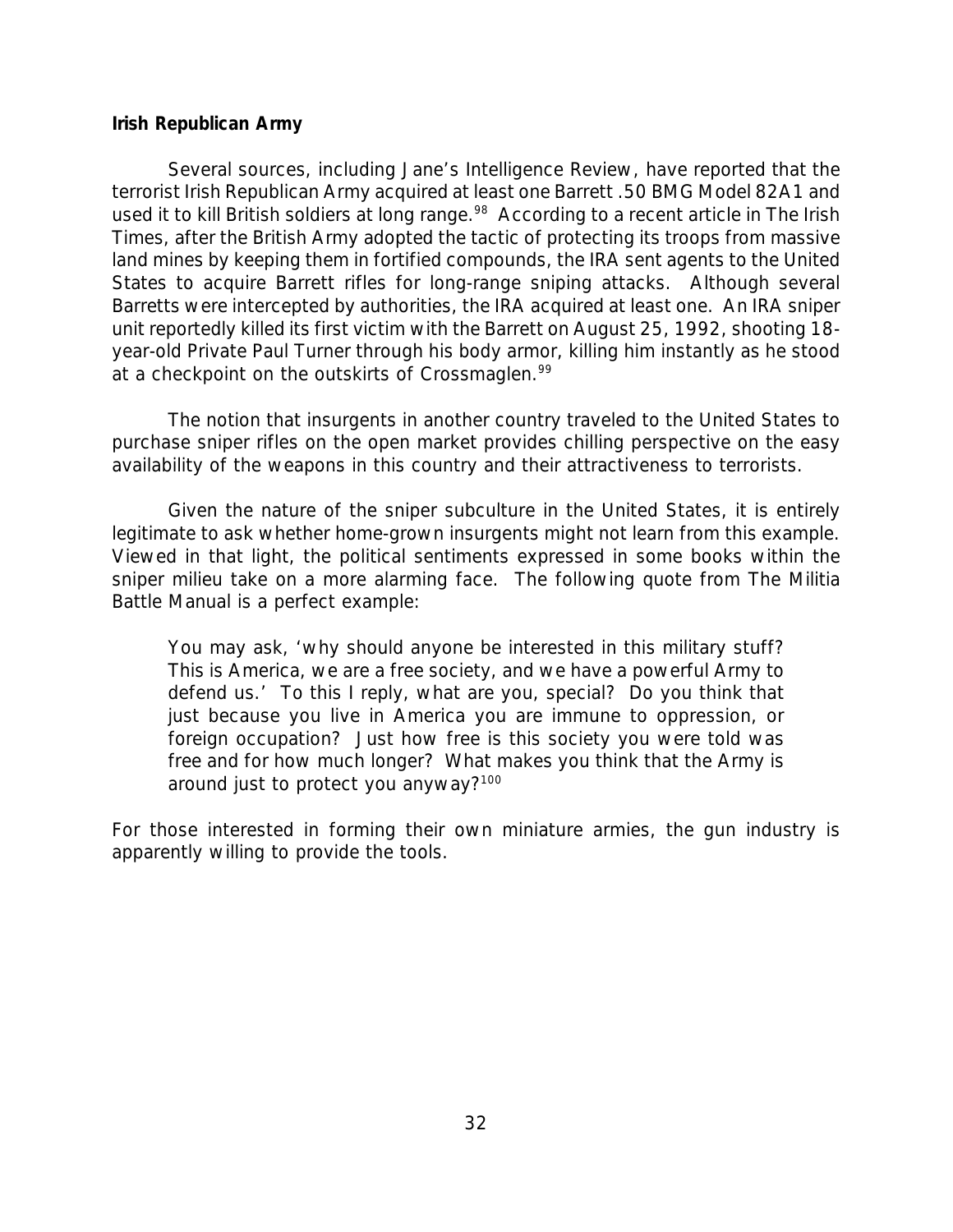## *SECTION FIVE: Solving the Sniper Rifle Problem*

In 1988, the Violence Policy Center issued a report warning of the menace of growing civilian sales of military-style semiautomatic assault weapons. At the time, that weapon was viewed by many observers as a rare and esoteric firearm, unlikely to cause significant problems in crime. Of course, that view changed rapidly. Assault weapons became the sidearm of choice for drug kingpins and gang members on American streets. They were used in massacres from a schoolyard in Stockton, California to a law office in San Francisco to the headquarters of the Metropolitan Police Department in Washington, D.C. Finally, Congress took some action in the 1994 assault weapons ban—although the use of a TEC DC-9 at Columbine High School serves as a recent reminder that far more still needs to be done to control assault weapons.

Once again, the gun industry has begun aggressively marketing a military weapon to civilians. Once again, there are early examples of the misuse of sniper rifles, and it is easy to predict other scenarios in which the weapons could be used by criminals or terrorists in the near future. Once again, in the interests of national security and public safety, a swift response is warranted—before the inevitable tragedy involving sniper rifles occurs.

The Violence Policy Center proposes the following strategy for dealing with the deadly consequences that are certain to follow this cynical gun-industry marketing campaign.

## *Add Heavy and Intermediate Sniper Rifles to the National Firearms Act*

The failure of the federal assault weapons ban demonstrates the likely futility of successfully controlling all forms of sniper rifles through statute.<sup>d</sup> Congress, however, should immediately amend federal law to bring heavy and intermediate sniper rifles (.50 BMG, .338 Lapua, and perhaps others) under the National Firearms Act. This action would subject these weapons to the same regimen of registration, background checks, taxation, and special permits to which other weapons of war, such as machine guns and destructive devices, are currently subjected.

<sup>&</sup>lt;sup>d</sup> The 1994 law was fatally crippled by compromises in drafting and anemic enforcement by the federal Bureau of Alcohol, Tobacco and Firearms (ATF). The gun industry has so aggressively exploited the loopholes in this law that more candid observers consider it a failure.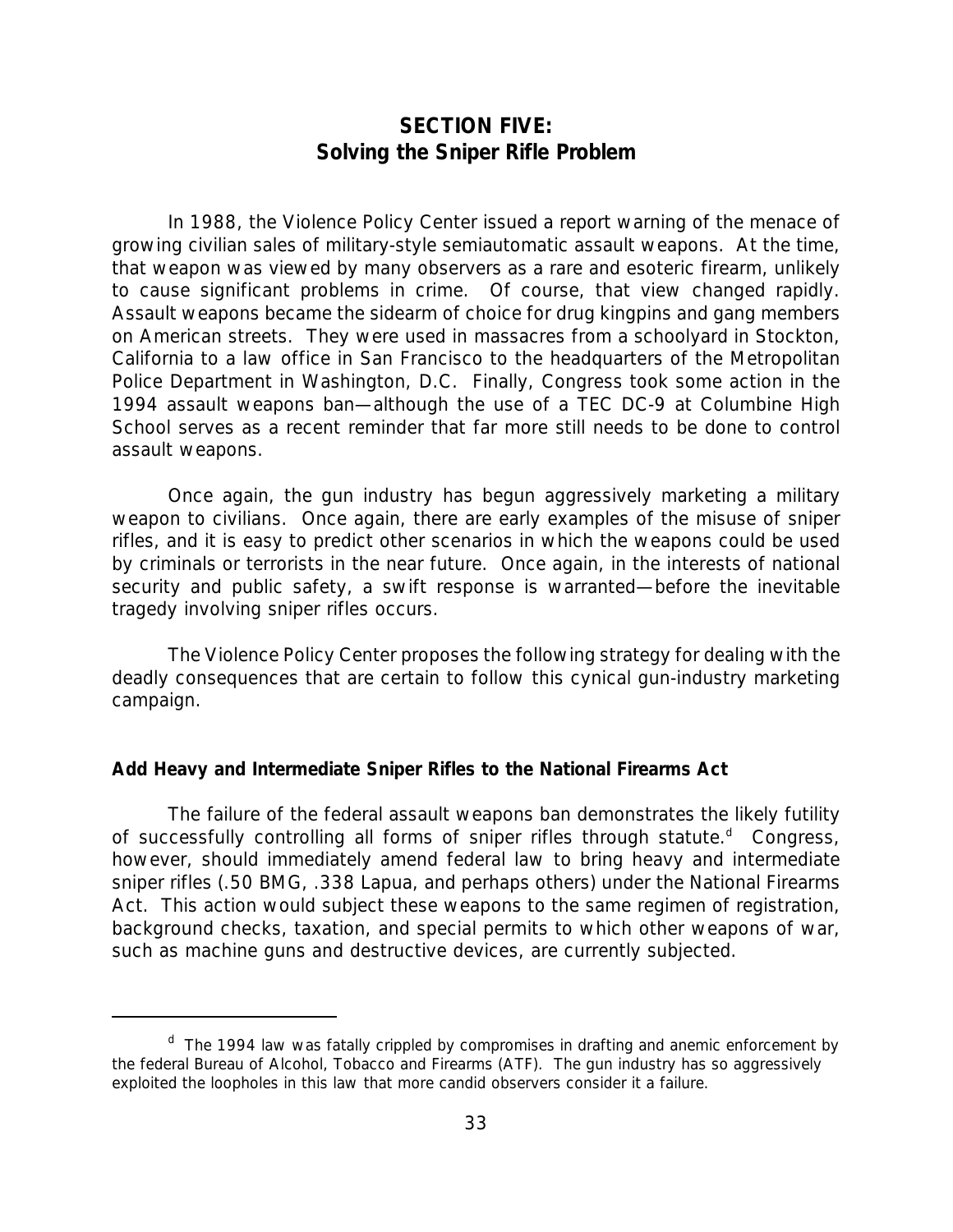#### *Evaluate an Import Ban on Sniper Rifles*

In the case of imported sniper rifles, the President does not need to wait for Congress to take action. He should immediately order the Bureau of Alcohol, Tobacco and Firearms to review whether these weapons pass the "sporting purposes" test<sup>e</sup> that controls which firearms can be brought into the United States. ATF currently denies importation to unsafe, ultra-concealable "junk guns" and foreignmade assault weapons because they fail the sporting purposes test. Given the combat mission of "purpose-designed" and "purpose-built" sniper rifles, it seems likely that these weapons would be barred from import under this standard.

#### *Improve Reporting and Record-Keeping Requirements*

Under current procedures, ATF cannot state with certainty how many 50 caliber rifles have been manufactured in the United States. Moreover, the minimum reporting requirements that apply to firearm manufacturers do not even include the reporting of model numbers.

 Likewise, information regarding how many of these sniper rifles have been used in crime is sketchy at best. ATF keeps track of how many times local police departments request that such weapons be traced. However, no information regarding the police department requesting the trace or the type of crime with which the weapon was involved is available.

This kind of information is essential to fully assessing the level of threat posed by these weapons. ATF should immediately revamp its reporting standards to require that the manufacturers of sniper rifles report the exact number of such weapons produced each year, including the caliber and model designation and the identity of any person to whom the weapon has been transferred by the manufacturer.

ATF should also enhance the collection, analysis, and dissemination of tracing data related to all sniper rifles. Specifically, ATF should collect and make available to the public information regarding the frequency of the use of such weapons in crime, including the nature of those crimes.

<sup>&</sup>lt;sup>e</sup> 18 U.S.C. 925 (d)(3) requires the Secretary of the Treasury to authorize the importation only of those weapons that are "generally recognized as particularly suitable for or readily adaptable to sporting purposes..."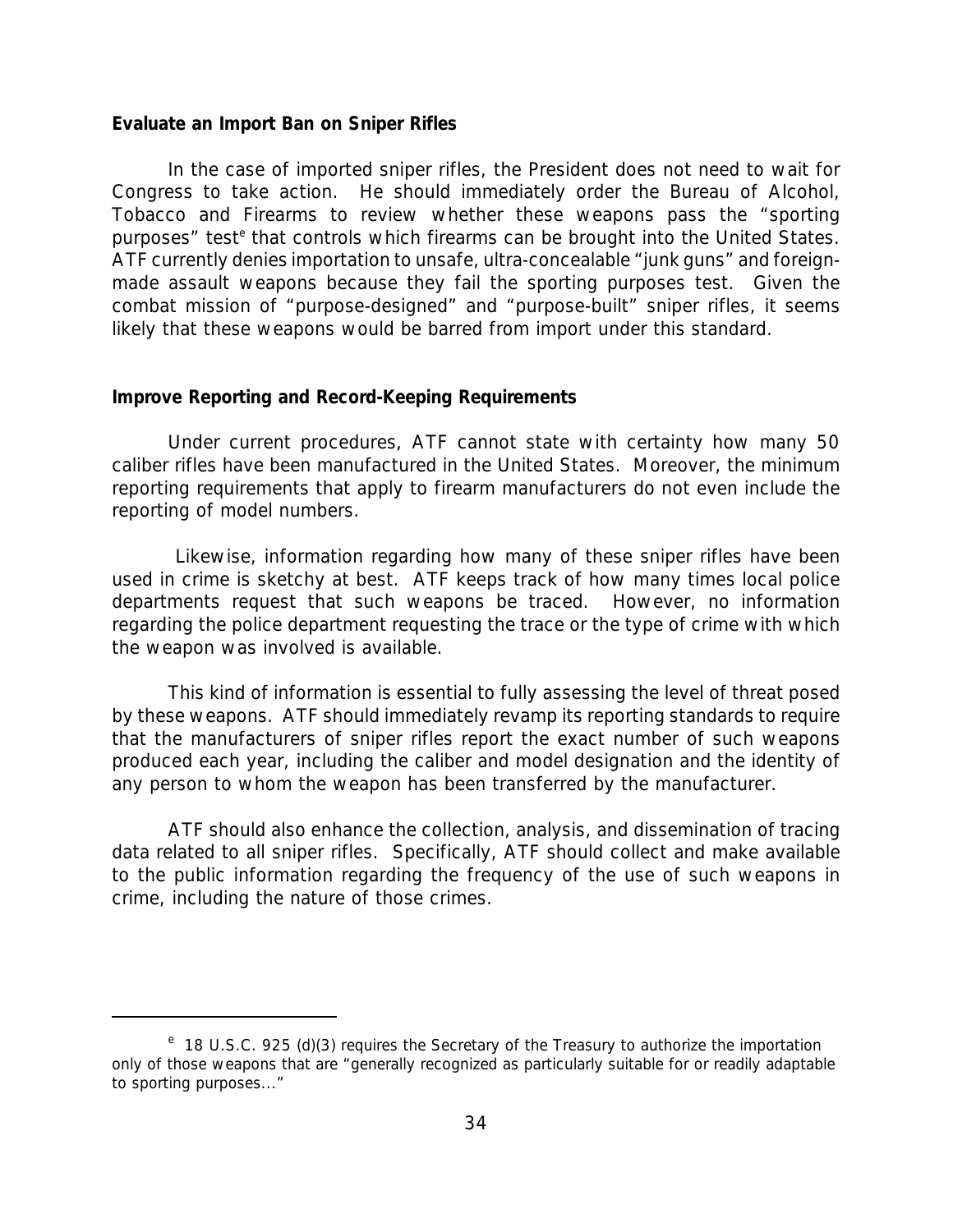#### *Use the Civil Justice System to Hold Manufacturers Accountable*

Another promising avenue may be recognition that the marketing of sniper rifles presents a classic case, using ordinary "black letter" tort concepts, of an industry's calculated decision to sell "purpose-designed" and "purpose-built" instruments of war without restraint—in reckless disregard of clearly foreseeable consequences stemming from the intended and advertised use of the product.

Given their acknowledged design purpose, sniper rifles are clearly *qualitatively* different from any other class of firearms. Other firearms sold in the civilian market are at least nominally designed and sold for sporting or supposed self-defense purposes. Sniper rifles, on the other hand, are designed and sold for the express purpose of killing people. Civil courts should be prepared to recognize that difference.

Therefore, a useful strategy for effective control may lie in civil litigation, a strategy that would be enhanced if states passed legislation clearly establishing strict liability for damages resulting from the use or misuse of such weapons. Such litigation could impose tort liability, including punitive damages, for manufacturers, wholesalers, distributors, importers, retailers, and any others who participate in bringing to the civilian market any sniper rifle (in any caliber) or associated gear (such as ammunition or optics) that is used to kill or injure a human being or to damage property.

In short, the gun industry should be held to the strictest standards of legal accountability available for the design and marketing to civilians of military sniper rifles, as detailed in this report.

## *Ban the Sale of Armor-Piercing Ammunition*

Military surplus armor-piercing (AP) and armor-piercing incendiary (API) ammunition for .50 sniper rifles is widely and readily available. Although Congress has banned the manufacture of some armor-piercing ammunition, those restrictions apply only to handgun ammunition. The existing ban on armor-piercing ammunition should be updated and expanded to cover all AP and API ammunition. This would most effectively be accomplished through the promulgation of a performance standard in which ammunition is tested for its ability to *penetrate* bullet-resistant vests, ballistic glass, and armor,<sup>f</sup> as opposed to the existing standard based on the bullet's *content*.

<sup>&</sup>lt;sup>f</sup> The current definition of armor-piercing ammunition is based on the materials employed in the construction of the projectile and the relative weight of the projectile jacket. See 18 U.S.C. § 921 (a)(17)(A) & (B).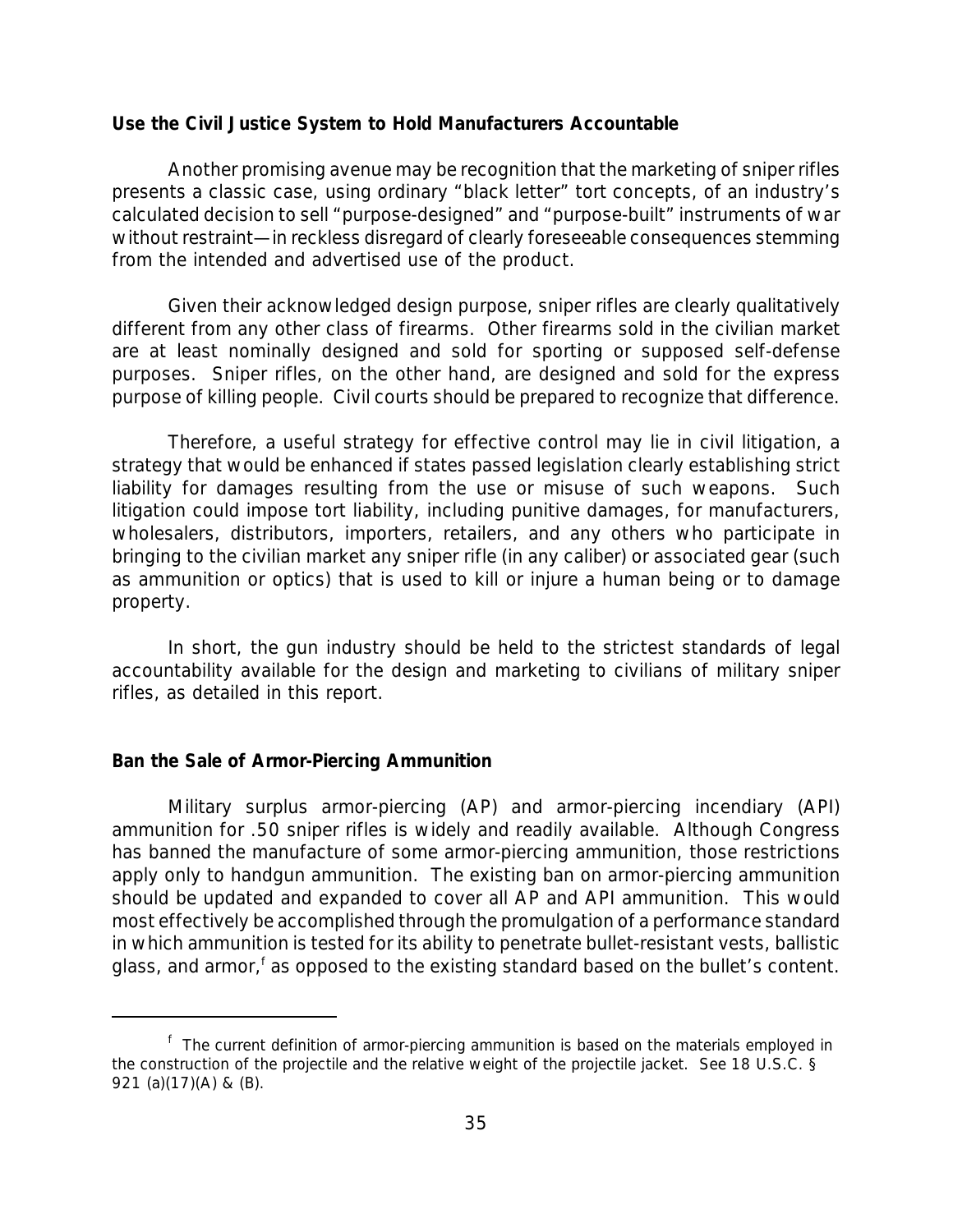## *Enact Comprehensive Regulation of the Gun Industry*

Taken together, these recommendations would significantly reduce the severe and immediate threat that heavy and intermediate civilian sniper rifles pose to public safety and national security. On a broader level, however, this situation highlights the problems stemming from the lack of comprehensive regulation of the firearms industry.

As the gun industry markets each new deadly innovation, public policy typically responds on a reactive, piecemeal basis. This must change if we are to keep up with the industry's consistent ingenuity.

To effectively respond to the threat to public safety posed by weapons such as sniper rifles and assault weapons, the firearms industry must be subject to the same type of regulation that already applies to virtually every other industry in America. The gun industry is currently exempt from even the most basic consumer health and safety laws.

Congress should act on legislation introduced by Senator Robert Torricelli (D-NJ) and Representative Patrick Kennedy (D-RI), the Firearms Safety and Consumer Protection Act. The bill would vest the Department of the Treasury with strong consumer protection authority to regulate the design, manufacture, and distribution of firearms and ammunition. The agency would be empowered to take the steps necessary to protect the public from *unreasonable* risk of injury resulting from the use of firearms or firearm products. The agency would be able to set minimum safety standards for firearms and ammunition, issue recalls, mandate safety warnings and, in extreme circumstances, ban certain models or classes of weapons.

This legislation would end the gun industry's deadly immunity from regulation and permit the Department of the Treasury to respond immediately to new threats to public safety such as sniper rifles.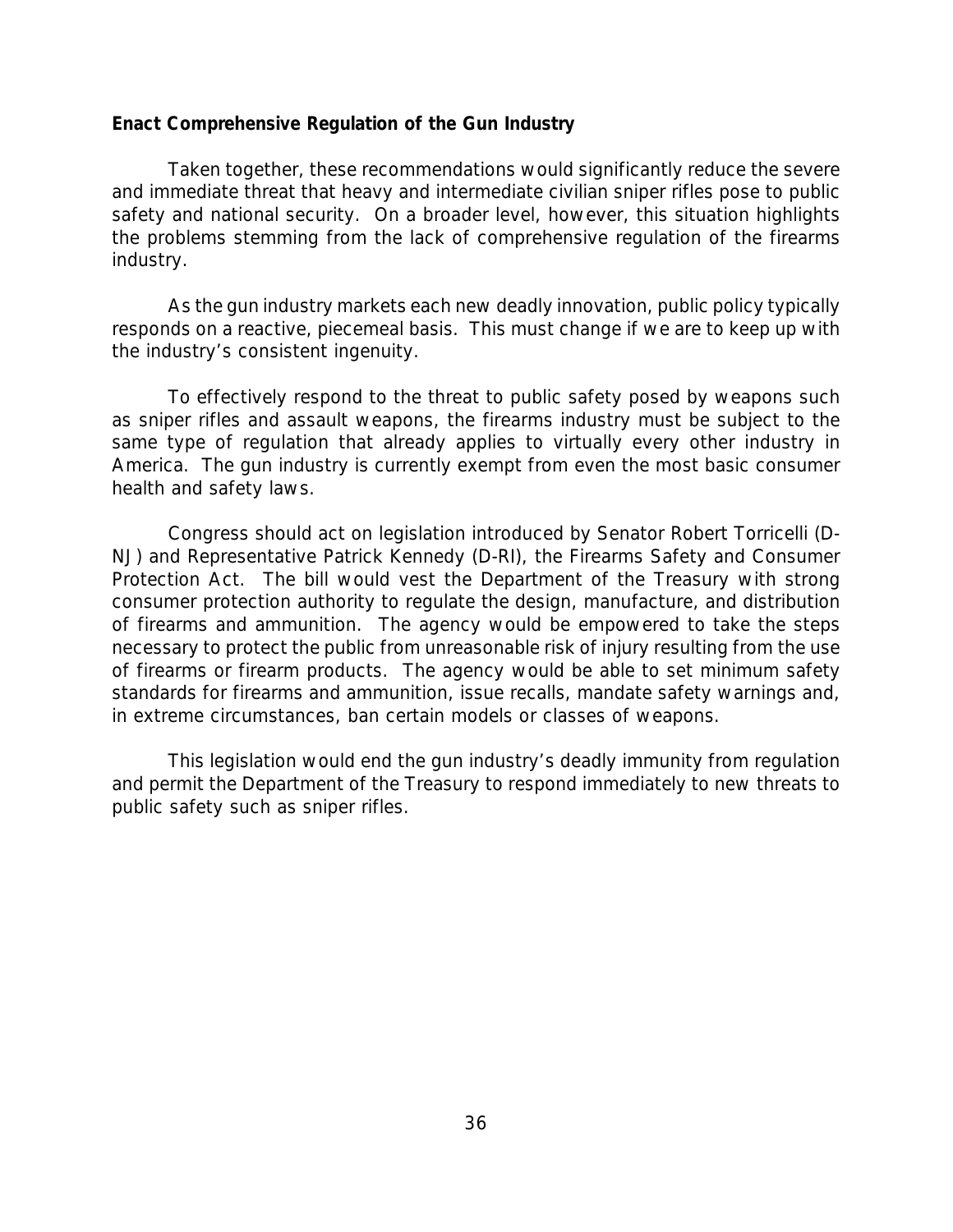## *APPENDIX A: Defining Sniper Rifles*

The sniper rifles discussed in this report are "purpose-designed" and "purposebuilt." That is, they are specifically designed and built expressly for true military and police sniping—a very different matter from the usual criminal pot-shot from hiding. In every respect, such weapons are radically different from the typical hunting rifle.

While it is important to emphasize what a sniper rifle is *not*, it is obviously crucial to define what one is. Rather than rely on our own opinion about what rifles available on the civilian market are sniper rifles, we relied principally on the expertise of the gun industry itself, and on the words of gun experts specializing in sniper rifles. Thus, we used two restrictive criteria to identify the sniper rifles described and discussed in this study:

- If the firearms industry itself calls a weapon a "sniper" or "counter-sniper" rifle, *we took the industry's word for it.* If a manufacturer, a book about sniping written by a recognized expert, a trade magazine, or industry advertising calls a given firearm a "sniper" or "counter-sniper" rifle, we consider it to be a sniper rifle.
- If the firearms industry calls a weapon by a euphemism such as "tactical rifle," *but the rifle has essentially the same design features and accessories as, or is simply a production derivative of, a recognized sniper rifle, we consider it to be a sniper rifle.* This criterion is necessary because of the semantic evasion employed by the firearms industry to sell sniper rifles without calling them such.

When using the first test, note that we did not consider the designation of a firearm as a "sniper" or "counter-sniper" rifle relevant unless that judgment was made by a recognized sniper expert. Casual usage of the terminology was insufficient under this criterion.

We used the second test very sparingly—there are probably many more such crypto-sniper rifles than we name. When defining sniper rifles under the second criterion, the entire design of the rifle was considered. Manufacturers and gunsmiths focus on four major groups to achieve the uniform performance essential to a sniper rifle's precision: the receiver and action, which together constitute the working mechanism by which the gun is loaded and fired; the barrel; the stock; and the sights and mount.101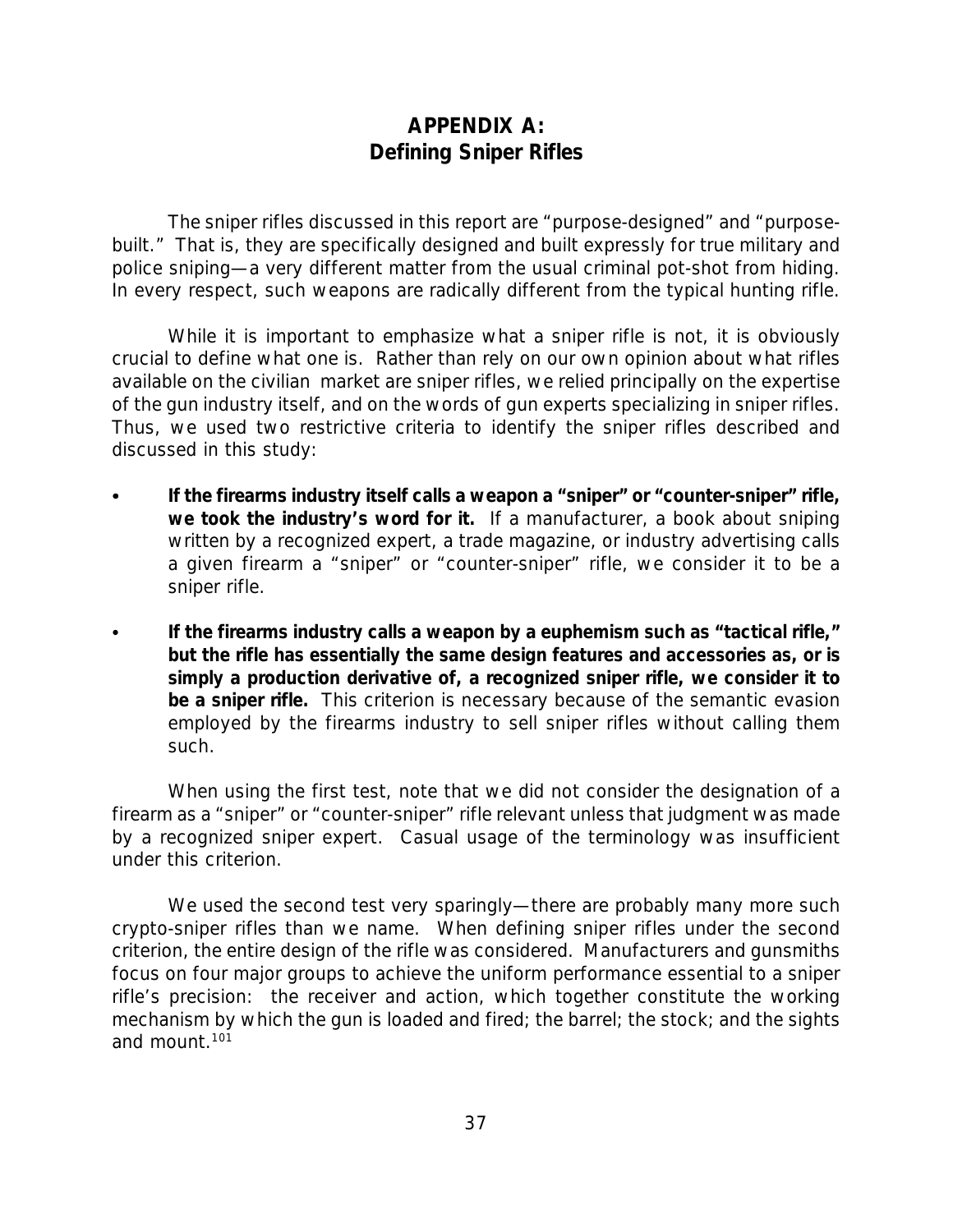Several detailed books about sniping and sniper rifles, available on the civilian market, devote a substantial amount of discussion to the details of how these assemblies are especially handled in design and construction.<sup>102</sup> These details are too voluminous to repeat here, but the common thread is to eliminate as much random motion as possible—a part shouldn't move in a sniper rifle unless it has to, and if it must move, it should always move in the same way.

Thus, for example, special attention is given to the "action," the moving parts that feed the round into the chamber of the barrel, cause it to fire, and extract the empty casing after firing. Most sniper rifles use a "bolt action," both because the bolt is a rigid piece that, when locked up, gives the entire action more stability, and because semiautomatic actions use more moving parts, with the consequent potential for the introduction of random or inconsistent movement. In recent years, however, a number of semiautomatic sniper rifles, particularly in the heavy and intermediate calibers, have gained favor.

Sniper rifle trigger mechanisms are designed to operate extraordinarily smoothly. They often feature a two-stage action, in which slack is first taken up on the trigger, and then a final crisp pull releases the firing pin when the target is finally acquired. Special firing pins, made of metals such as titanium, are also used. These pins move more quickly and smoothly than conventional firing pins, so that the lag time between release of the trigger and firing of the round, known as "lock time," is reduced. The fractions of a second gained in firing time helps ensure that the shot the sniper sees is the shot he makes. "You want a very fast lock time so the rifle has no time to move between the instant you pull the trigger and a split second later when it actually fires."<sup>103</sup>

Care is also lavished on the rifle barrel, which is subject to warping as it heats up (either from firing or ambient conditions), and actually "resonates," much like a tuning fork, when the rifle is fired and the bullet passes its length. The design objectives are to minimize warping and vibration, and to have the barrel resonate as consistently as possible each time it is fired.

To these ends, sniper rifles often have so-called "bull" or "target" barrels.<sup>104</sup> These barrels are heavier and fatter than the usual sporting rifle barrel. They may be "free-floated," so that no part of the barrel touches the stock beyond the receiver. Distinguishing sniper rifles from sporting rifles, sniper authority John Plaster notes that some hunting rifle manufacturers free-float all but the last two inches of the forearm tip. "This," he advises, "may result in acceptable accuracy for hunting, but it is not appropriate for a sniper rifle."<sup>105</sup> Some thick barrels for sniper rifles are "fluted" (i.e., grooves carved horizontally on the exterior of the barrel) to reduce weight and facilitate cooling while maintaining rigidity.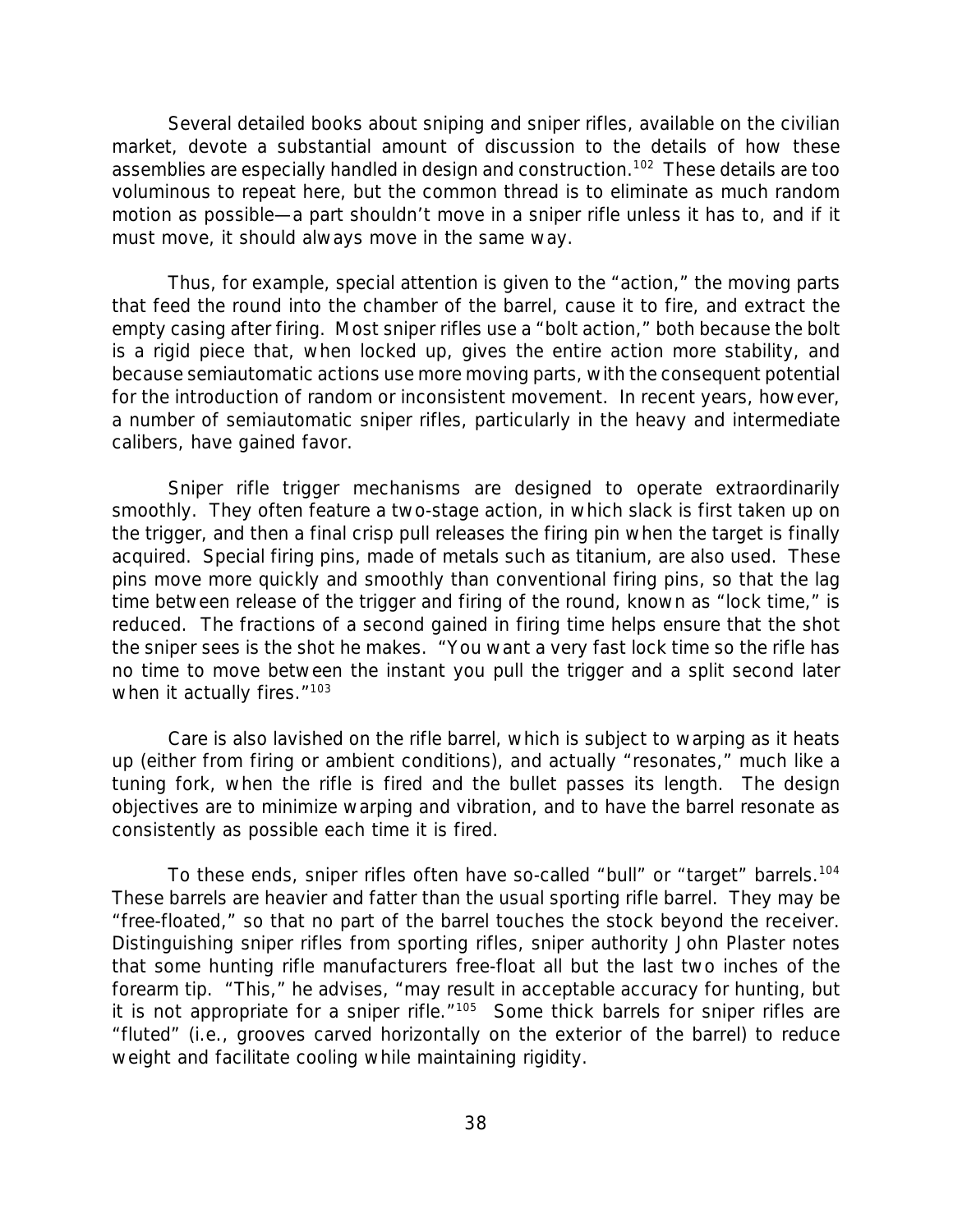The end product of these and other fine-tuning features is a precision instrument that is more rugged and more accurate than its hunting cousins, and probably exceeds the capabilities of the person who shoots it. "At the present, sniping rifles are generally so good that they are far more accurate than 99 out of 100 people can shoot them," according to weapons expert Ian V. Hogg.<sup>106</sup>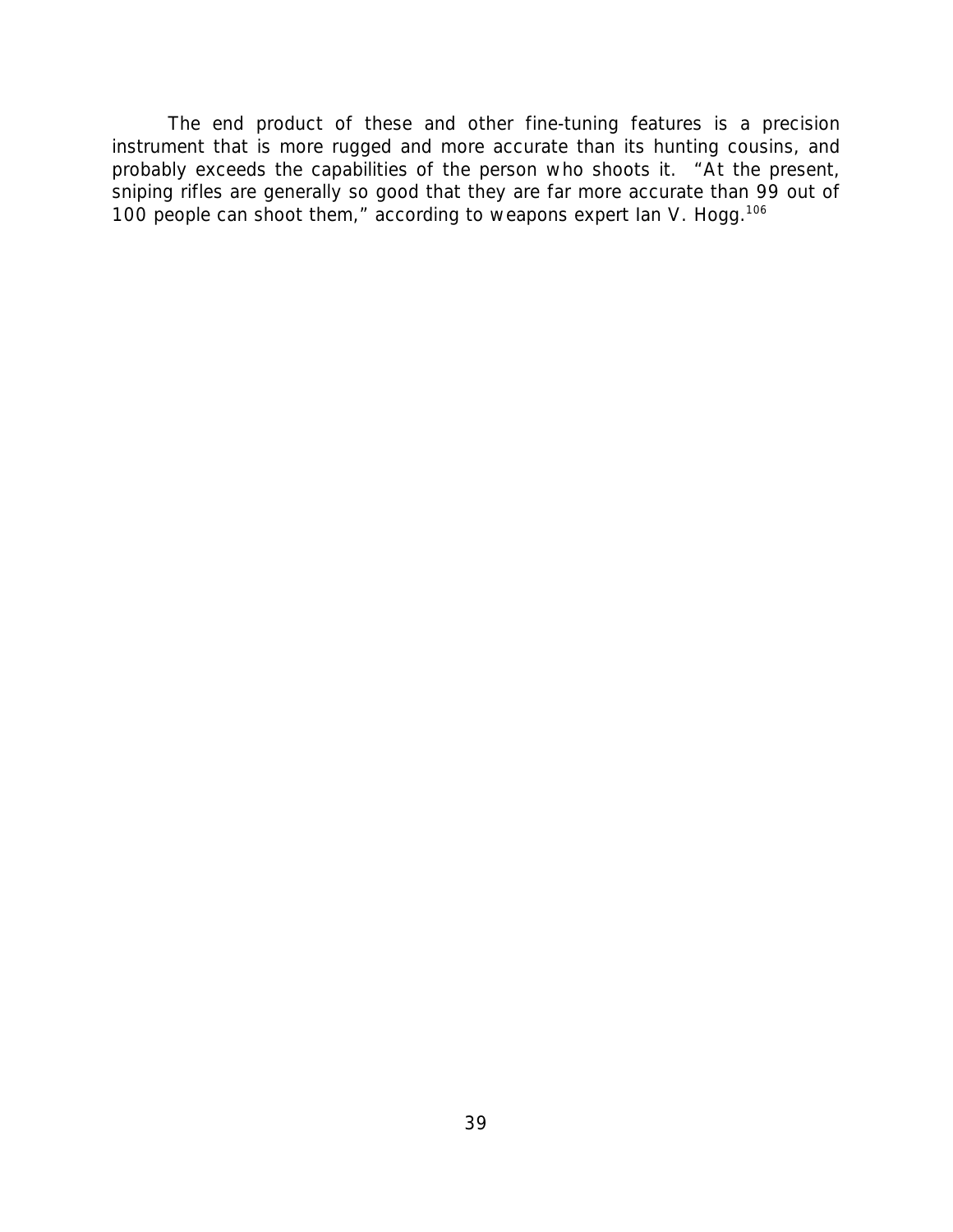## *APPENDIX B: Gallery of Sniper Rifles*

The following gallery of sniper rifles demonstrates how prolific the gun industry has been in bringing these weapons to the civilian market. Since new sniper rifles are appearing frequently,<sup>g</sup> it is by no means all-inclusive. Nevertheless, this list provides a robust sample of sniper rifles being designed, manufactured, imported, and sold on the U.S. civilian gun market today.

## *Heavy and Intermediate Sniping Rifles*

A growing trend in both military and civilian sniper rifles is the emergence of "heavy" sniping rifles.<sup>107</sup> These guns are appearing in the older .50 BMG and the more recently developed .338 Lapua Magnum, an intermediate round falling in size and power somewhere between the traditional military 30 calibers and the .50 BMG.

These bigger rounds have two potential applications: anti-personnel sniping at extremely long distances because of their greater reach, and anti-materiel sniping because of their extraordinary power.

"How can anyone exaggerate .50-caliber performance?" asks sniping expert John Plaster, noting that the round was originally developed to destroy tanks during World War I. "Here's a bullet that even at 1<sup>1</sup>/<sub>2</sub> miles crashes into a target with more energy than Dirty Harry's famous .44 Magnum at point-blank. But tremendous energy can hardly be surprising for a cartridge that's five times larger than a .30- 06—indeed, its 750-grain projectile is almost twice that of many elephant gun cartridges."<sup>108</sup> Lethal hits have been recorded at ranges of up to 3,000 yards with the .50 BMG.<sup>109</sup>

But, Plaster counsels, it's the round's "tremendous ability to penetrate bunkers and buildings that makes it so deadly...This means you can pulverize enemy positions and induce casualties without necessarily seeing an enemy soldier.<sup>"110</sup> According to Jane's *International Defense Review,* by mid-1994 two American companies alone had supplied 50 caliber sniper rifles to "scout/sniper teams, special-operation forces (SOF), combat engineers, and explosive ordnance disposal (EOD) personnel in over two dozen countries."<sup>111</sup> These companies actively market the same rifles on the U.S. domestic civilian market.

g A book promoted recently by the Paladin Press, *The Home Workshop .50-Caliber Sniper Rifle*, "teaches you how to make a 50-caliber bolt-action sniper rifle in your home workshop." *Petersen's Rifle Shooter* (June 1999), p. 33.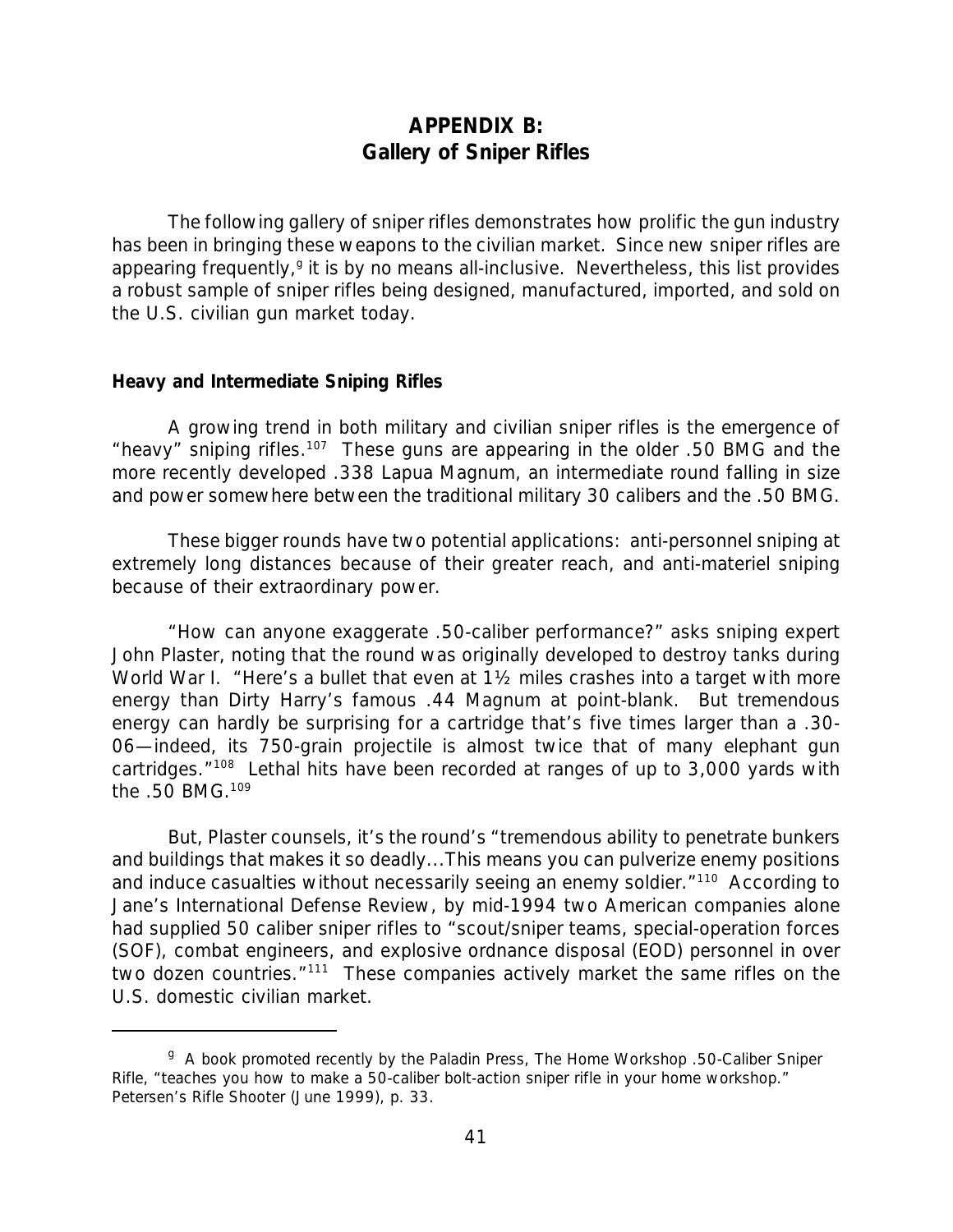The .338 Lapua Magnum was designed in the late 1980s "as a long-range European military sniping round," according to Plaster. He advises that its "great speed and heavy weight makes for especially lethal long-range shooting and good penetration against vehicles and aircraft—typical counterterrorist targets—as well as building materials."<sup>112</sup>

The enormous destructive power of these heavy sniper rifles notwithstanding, there has been a virtual explosion in their availability on the civilian market. Here are some of the more prominent rifles, a list that is intended to be representative rather than exhaustive.

*ADVANCED WEAPONS TECHNOLOGIES.* This Greek company distributed at the 1999 SHOT Show advertising material for its M93 Black Arrow 50 caliber sniper rifle, noting among its "military purposes" the "long range engagement of important live targets."<sup>113</sup> It is not clear whether any of these firearms have been imported into the United States for the civilian market yet.

*ARMALITE, INC.* This Illinois company, specializing in military-style semiautomatic assault weapons, announced in 1999 the addition to its product line of the 50 caliber AR-50, a single shot bolt-action rifle "for shooters interested in the challenges of long range shooting."<sup>114</sup>

*BARRETT FIREARMS MANUFACTURING, INC. (VARIOUS MODELS)*. Barrett, located in Murfreesboro, Tennessee, markets several models of heavy semiautomatic sniper rifles.

According to sniper expert Hogg, Barrett was the first to introduce a production 50 caliber sniping rifle, in 1983. "There was a good deal of scepticism at the thought of using such a heavy weapon for sniping but, after Barrett pointed out that the object was to wreck several million dollars' worth of jet aircraft with one or two dollars worth of cartridge, the whole thing began to make sense and the idea spread."<sup>115</sup>

Barrett calls its Model 82A1 "heavy firepower for light infantry" and boasts in its promotional brochure that the rifle "allows sophisticated targets to be destroyed or disabled by a single soldier. Armored personnel carriers, radar dishes, communications vehicles, aircraft...are all vulnerable to the quick strike capability of the Barrett 82A1."<sup>116</sup>

In January 1998 the company introduced its Model 98 in .338 Lapua Magnum, thus capitalizing on a trend and bringing yet more long-range firepower to the civilian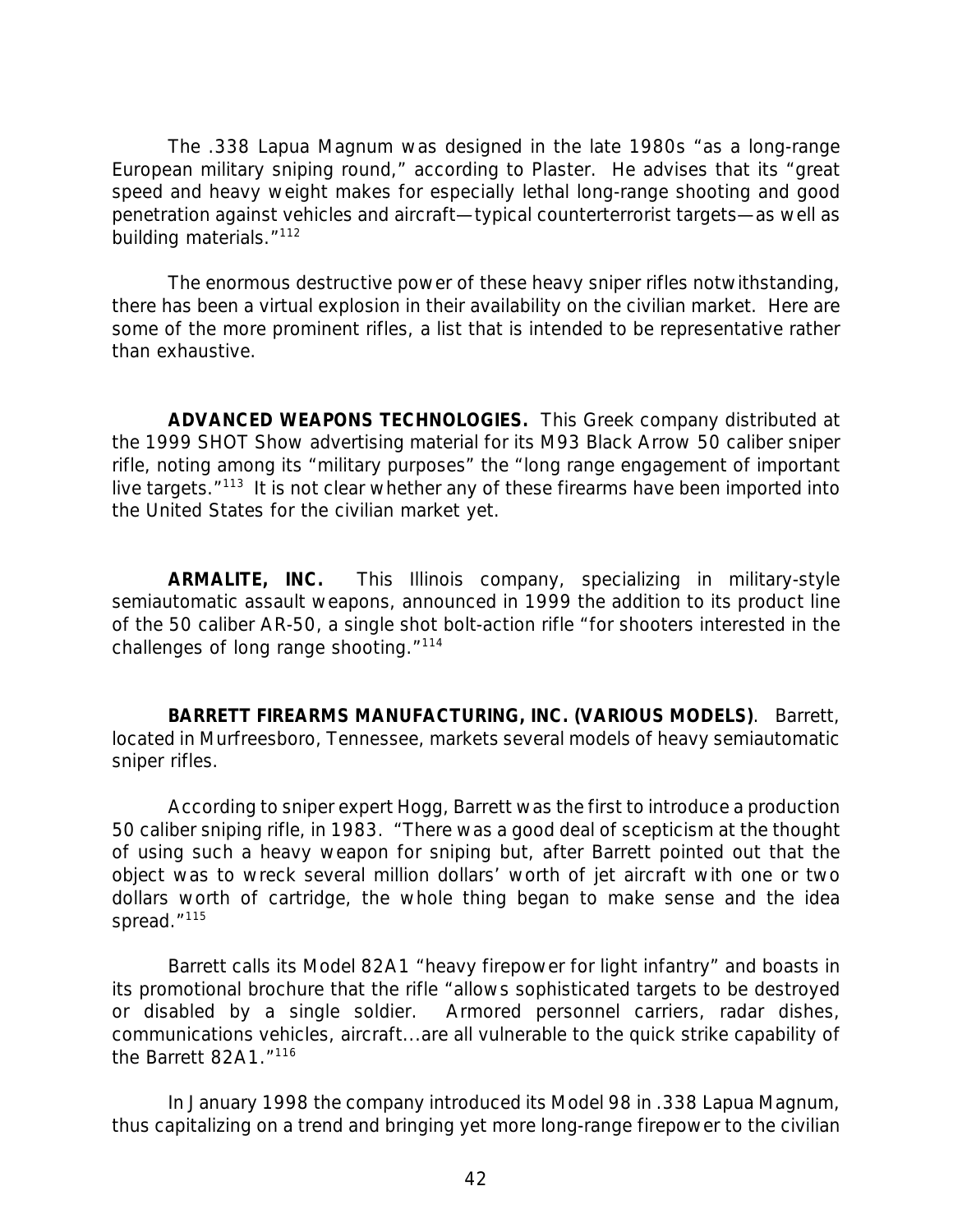gun market.

*DAKOTA ARMS, INC.* Dakota, located in Sturgis, South Dakota, says on its Internet web site that its T-76 longbow tactical engagement rifle in .338 Lapua Magnum "was developed from the ground up at the request of one of the world's more sophisticated governments, seeking a tactical military rifle of unprecedented accuracy, power and flexibility...the Longbow offers range and power vastly superior to .30 tactical rifles, without the weight and bulk of .50 weapons."<sup>117</sup> The company advertises that the bolt-action rifle has "an effective range of 1500 meters."<sup>118</sup>

Dakota Arms regularly advertises the Longbow sniper rifle in consumer gun magazines. Recently, sniper expert Plaster wrote in *Soldier of Fortune* magazine, "On this side of the Atlantic, the most impressive .338 Lapua I've come across is the excellent Dakota Arms Longbow rifle, a purpose-built counter-sniper rifle."<sup>119</sup>

*ERMA*. Manufactured by the German Emma-Werke GmbH, Munchen-Dachau, and apparently imported by H&R 1871 of Gardner, Massachusetts, the SR-100 sniper rifle is offered in a variety of calibers including the .338 Lapua Magnum.<sup>120</sup> According to a 1997 article in *Gun World* magazine, the SR100 in .338 Lapua was promoted for the civilian market at the 1996 SHOT Show.<sup>121</sup>

*HARRIS GUN WORKS, INC./McMILLAN GUN WORKS, INC. (See also listing under standard service caliber rifles)*. McMillan Gun Works of Phoenix, developed and marketed several models of sniper rifles from the late 1980s into at least the early 1990s. "Seeing that the market was there," writes Hogg, "in 1986 they introduced a 7.62mm sniping rifle and in 1987 followed it with a 50 caliber weapon known as the M87."<sup>122</sup> These rifles still appear for sale in the classified ad sections of mass industry publications.<sup>123</sup> The company was apparently absorbed by Harris Gun Works, Inc., which now markets a similar line from the same city. Carrying on the tradition of heavy sniping rifles, Harris Gun Works markets several different models of bolt-action 50 caliber sniping rifles. Its most recent catalog announced "2 exciting additions to the 50 Caliber line-up" including the M-95 Ultra-light "designed for a high efficiency of 'hits' providing operational capability at ranges of 2000 meters on hard targets, allowing the engagement of fast moving vehicles, helicopters, etc. with greater portability."<sup>124</sup> The M87 comes in three variants (single shot, repeating, and folding stock butt) and the M92 is a short stock or "bullpup" configuration.<sup>125</sup>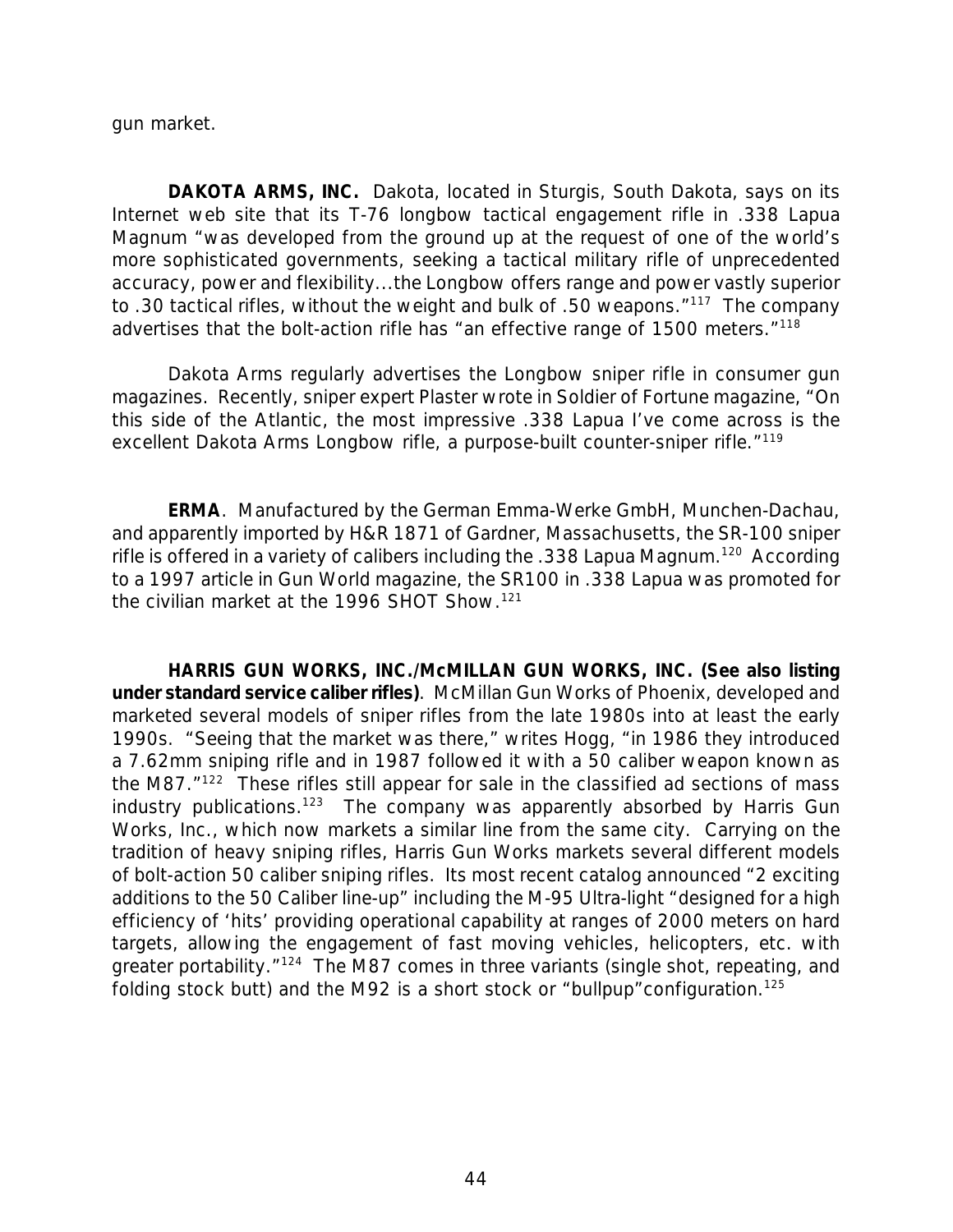*KNIGHT'S MANUFACTURING COMPANY.* Located in Vero Beach, Florida, Knight's manufactures the SR-50 semiautomatic .50 BMG rifle. Its catalog quotes the sniper book *Death From Afar* as stating, "Yes, Sir! The Stoner is exactly what the Corps needs."<sup>126</sup>

*L.A.R. MANUFACTURING, INC.* This Utah company markets a single shot boltaction .50 BMG "precision crafted" rifle, the Grizzly 50 Big Boar which, it states, has a "3,000 yards effective range."<sup>127</sup>

*McMILLAN BROS. RIFLE CO., INC. (See also listing under standard service caliber sniper rifles).* This Phoenix company, which calls itself "the most respected family in the firearms business," markets a variety of sniper rifles. The company's "Tactical 50" bolt-action 50 caliber is a straightforward heavy "tactical" or sniper instrument.

*THE ROBAR COMPANIES, INC. (See also listing under standard service caliber sniper rifles).* This Arizona company specializes in custom-built rifles and bills itself as "internationally recognized as a world leader in precision sniper weapons."<sup>128</sup> Robar currently markets two 50 caliber sniper rifles, the RC50 and the RC50-F.

## *Standard Service Caliber Rifles*

The gun industry offers on the civilian market a plethora of military sniper rifles chambered in the civilian equivalent of standard military infantry rounds. Since these calibers are identical to those used in many hunting rifles, it is especially important in some cases to focus on the purpose of the weapon's design and manufacture.

One of the most popular of these is the .308 Winchester round, the civilian equivalent of the 7.62x51mm round, the standard NATO infantry rifle round from the 1950s to the 1980s. In the early 1980s, NATO followed the U.S. lead and adopted the smaller 5.56x45mm round as its standard infantry rifle round. The smaller round, sold as .223 in the civilian market, was developed for use in assault rifles like the M-16. It has never gained acceptance as a sniping round, because it is generally not believed to have adequate striking power over the long ranges at which snipers operate. Sniper expert Plaster explains the consequences:

Beyond any doubt, the .308 Winchester (7.62mm NATO) is the world's most popular military and law enforcement sniping cartridge, and for good reason...I am not aware of a single incident in which a perpetrator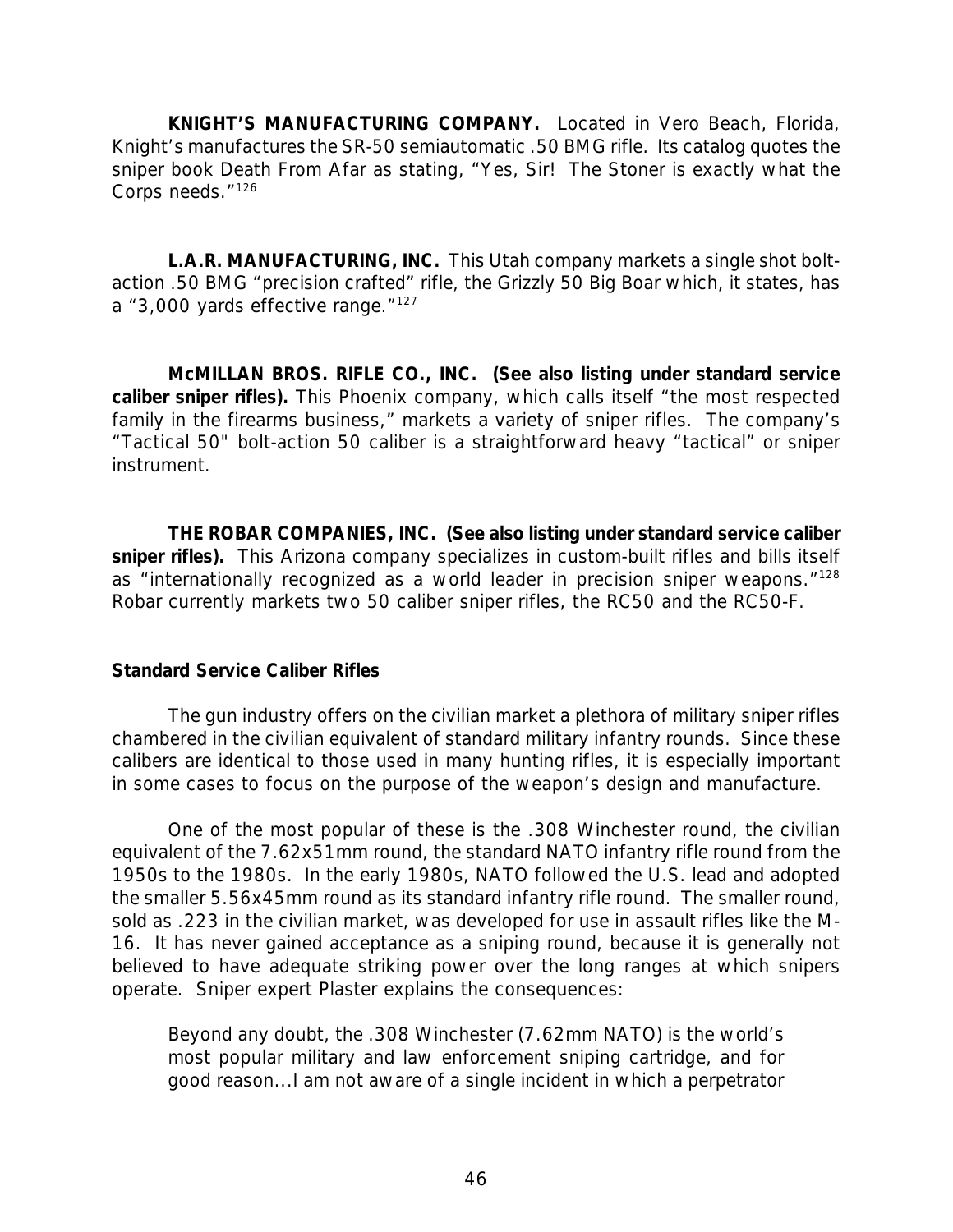has been hit solidly by a .308 and not been rapidly incapacitated. Indeed, in the great majority of cases, he was instantly incapacitated. Unfortunately, in contrary, I know of several stateside police sniping engagements in which suspects were solidly hit with .223 bullets but went on to kill hostages or police before being incapacitated.<sup>129</sup>

Some imports from Russia and other former Soviet bloc countries are chambered in a 7.62x54R Soviet infantry round. Some manufacturers and importers offer military sniper rifles chambered in other popular commercial rifle rounds like the .243 Winchester. Older military surplus sniper rifles are also available on the civilian market in a variety of civilian calibers. These include, for example, sniper versions of the M1903 Springfield and M-1 Garand, the U.S. Army's standard infantry rifles for the First and Second World Wars respectively, in .30-06.

The following list contains many of the more popular military and police sniper rifles available in the civilian gun market.

*ACCURACY INTERNATIONAL.* Accuracy International of Portsmouth, England, manufactures a variety of infantry sniping rifles, including standard issue for the British and Swedish Armies, in 7.62x51mm NATO.<sup>130</sup> For a time, its Model AWP (a later version) was marketed in the United States through Gunsite Training Center, Inc., an Arizona shooting school that offers "precision rifle" courses. Gunsite enthused about the AWP in ads as "not just a modified sporting rifle, the Accuracy International is all-sniper, from concept to finished rifle. Its incredible accuracy requires no special tuning, just a skilled trigger finger. In use worldwide by elite units in 22 countries..."<sup>131</sup> Gunsite no longer handles the Accuracy International line,<sup>132</sup> but various models of the rifle are offered for sale by private parties in the classified advertising sections of mass marketing publications widely circulated in the United States.<sup>133</sup> There is no way of telling how these guns were acquired, but it is clear they are in commerce in the civilian market. Accuracy International also distributed promotional material at the 1999 SHOT Show.<sup>134</sup>

*ARNOLD ARMS.* The Arnold Arms Company of Arlington, Washington offers two models of its "special purpose rifle," the Neutralizer. The rifles are available in a choice of calibers from .223 to .300 Winchester Magnum. The Mark I is built on Remington or Winchester actions, and the Mark II is built on the company's own "Apollo" action. Range in .308 Winchester is said to be 500 yards, and in .300 Winchester Magnum out to 1,000 yards "plus."

Although the company's brochure and Internet web page list the rifles as "special purpose," the accompanying descriptions and illustrations make clear that they are in fact sniper rifles. "Special situations require special tools and equipment to get the job done right the first time with surgical precision!" boasts Arnold's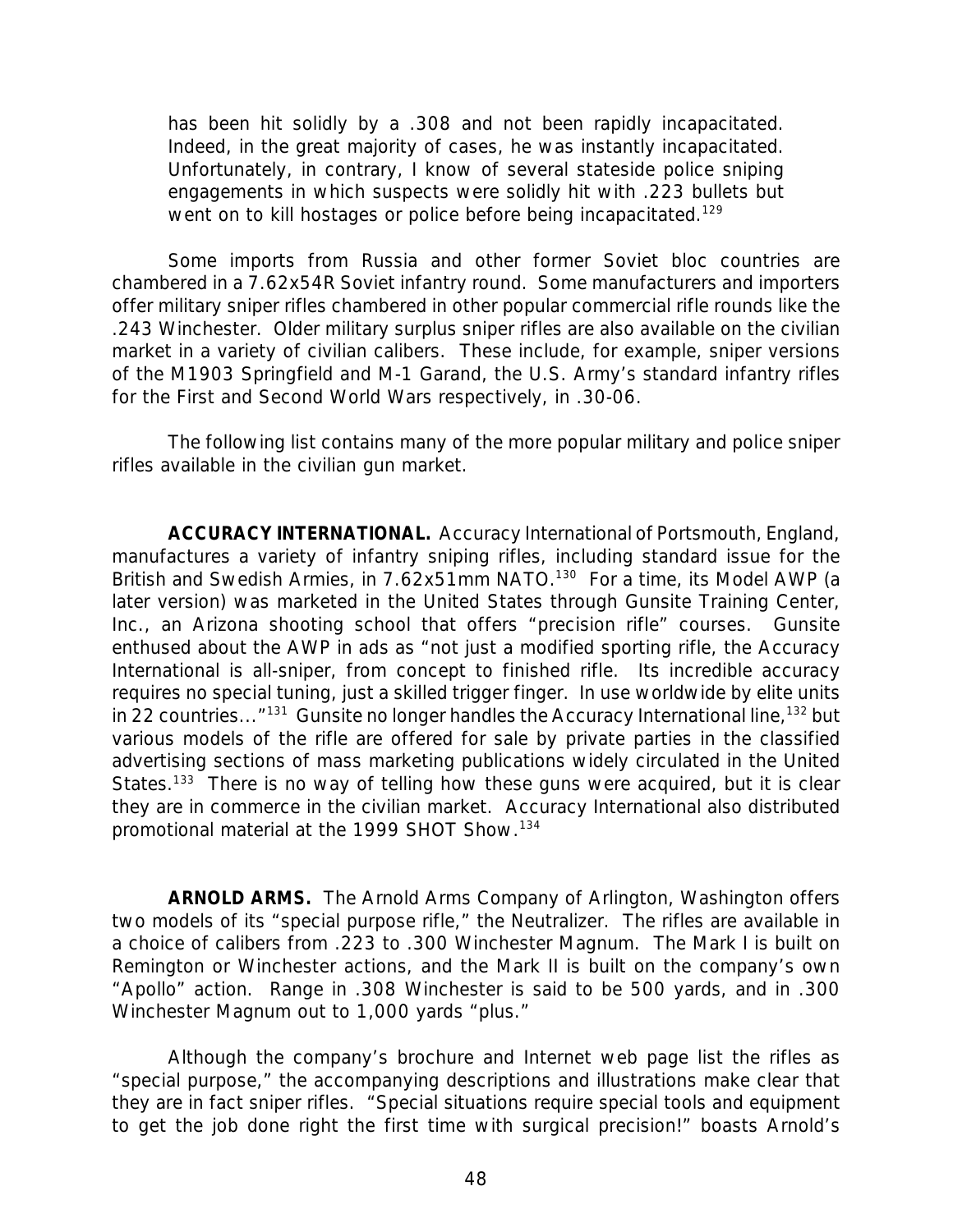copy,<sup>135</sup> echoing the "One shot, one kill" sniper's mantra. The company also notes that the rifles are "made to accept all standard military and law enforcement sighting systems" and "meticulously machined and assembled to meet your special needs—day or night, whether in the city, rural or overseas!"<sup>136</sup> The copy is accompanied by a photograph of a camouflaged shooter aiming over the trunk of a sedan with what appears to be a horizontal police stripe down its length. Moreover, it is difficult to imagine what "special purpose" in a "city" such a weapon could have other than sniping—certainly not hunting or long-range sport shooting.

In any case, whatever cover the company may have hoped to create by using the euphemistic term "special purpose," all doubt was removed by *American Firearms Industry* magazine, the mouthpiece of the National Association of Federally Licensed Firearms Dealers. The association is "The World's Largest and Oldest Professional Firearms Retailers Association," and certainly qualifies as an informed industry observer. The magazine describes the Arnold Arms Mark II as a "sniper rifle" in a review found in the "Hot Products Network" section of its Internet web site.<sup>137</sup>

*AUTAUGA ARMS*. This Alabama-based company specializes in custom-building what it calls "precision rifles."<sup>138</sup> It sponsors an annual "Super Sniper Shootout," a competition among "active certified police, SWAT, government or private agencies...to determine the world's best sniper team."<sup>139</sup>

*CHANDLER SNIPER RIFLE.* Made by Iron Brigade Armory, Ltd. of Jacksonville, North Carolina, the Chandler Sniper Rifle was recently praised by *Soldier of Fortune* as "the very best military/law-enforcement long range sniper rifle in the world, bar none." The magazine assessed the bolt-action rifle, built on a modified Remington 700 action and chambered in .308 Winchester, as "a genuine 1,000-yard rifle built to exceed USMC specifications."<sup>140</sup> The rifle's designer, Lt. Col. Norman A. Chandler, USMC (Ret.) is the same Norm Chandler described in the Lau book (quoted earlier) as having been "hassled" at the SHOT Show for displaying his rifle and *Death From Afar* books (co-authored by his brother, Roy F. Chandler).<sup>141</sup>

*DRAGUNOV SVD AND SVDS (VARIOUS MODELS).* An exception to the rule favoring bolt actions for sniper rifles, the Dragunov SVD is a semiautomatic sniper rifle. Development of this Soviet infantry weapon began in 1958. Although the Dragunov SVD is generally based on the same mechanism as the Kalishnakov rifles (e.g., the AK-47 assault rifle), major modifications were made along the way, including shortening the stroke of the gas-driven piston which operates the mechanism to reduce jarring. The final design was chambered for an older, powerful long-range cartridge, the 7.62X54R, and entered Soviet military service in 1963.<sup>142</sup> The Dragunov was subsequently deployed in the armies of most of the Soviet bloc countries and has been used in conflicts wherever Soviet arms were an influence.<sup>143</sup>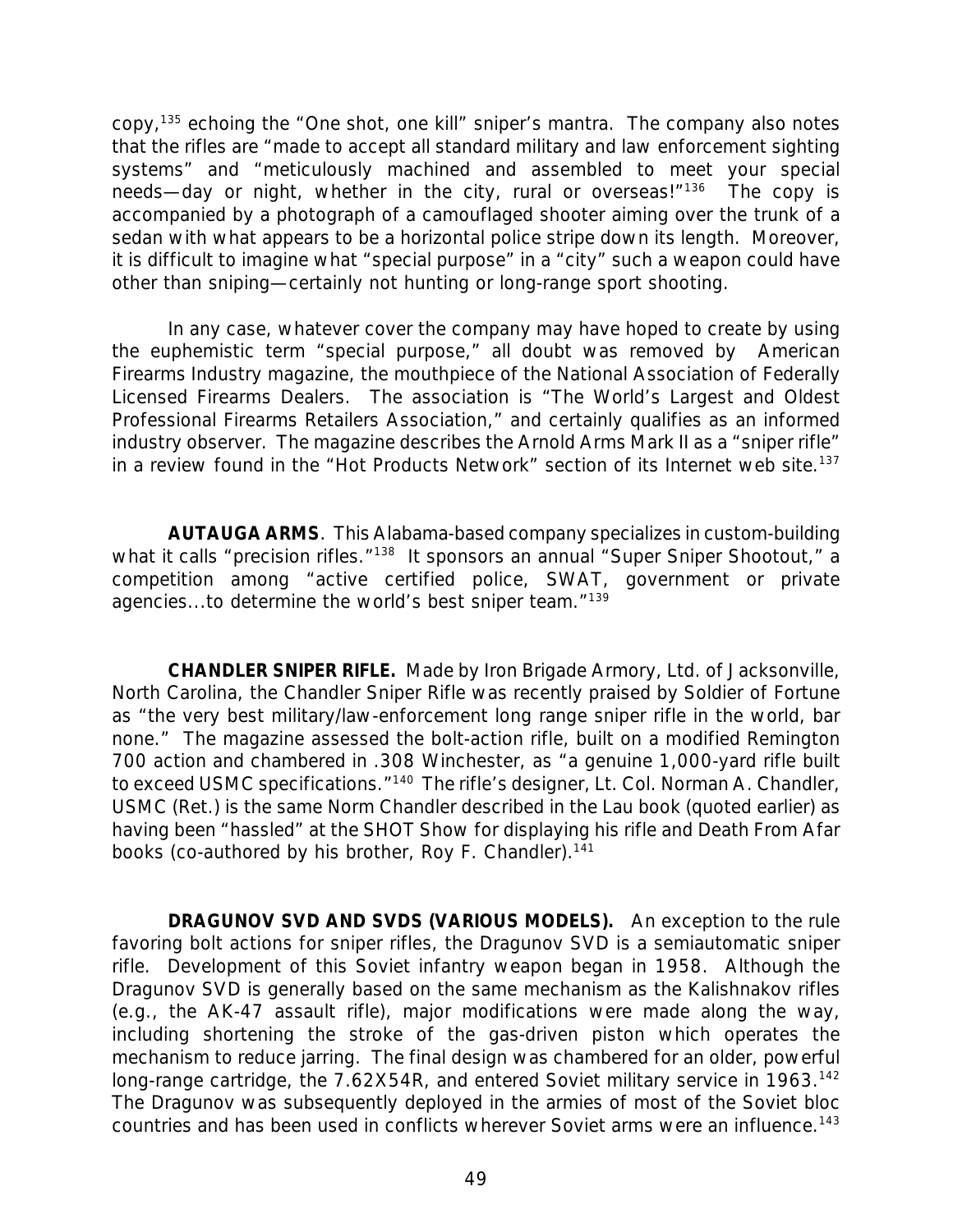Current production of the Dragunov continues at the IZHMASH Joint Stock Company in Izhevsk, Russia. The company's Internet web site states "the Dragunov sniper's rifle excels in engaging fleeting, moving, open and masked single targets."<sup>144</sup> The SVDS is a variant with a folding stock and other features that make it more compact and thus better suited for use by paratroopers and tank crews.<sup>145</sup>

Several other countries have produced Dragunov-style sniper rifles, including Romania, Yugoslavia, and China North Industries (Norinco), an arsenal of the People's Republic of China.<sup>146</sup> Norinco's sniper rifle, recently imported into the United States by Brolin Industries of Pomona, California, is available in .308 Winchester, and was described in a recent *Soldier of Fortune* review as "a well-built example of one of the most famous sniper weapons systems of the Cold War."<sup>147</sup> Gibbs Rifle Company of Martinsburg, West Virginia, imported an earlier Chinese version of the Dragunov in 7.62x54, which it called an "exact copy" and "as well made as its Russian counterpart."<sup>148</sup>

Norinco's sniper rifle and numerous other Dragunov variants are regularly advertised in widely circulated gun industry publications and openly available on the U.S. civilian market.<sup>149</sup>

*GARAND (M1C, M1D)*. The M1 semiautomatic rifle, chambered in .30-06, was the U.S. military force's standard infantry battle rifle throughout the Second World War and the Korean War. Two sniper versions, the M1C and the M1D, were issued.<sup>150</sup>

Surplus M1 rifles have been fairly common on the U.S. civilian market in years past, are still offered in classified ad gun publications, and can be found at gun shows. More recently, however, completely reconditioned versions of the M1D sniper rifles have been offered through Miltech, Inc. of Los Altos, California. The company's advertisement in *American Rifleman*, the NRA's official magazine, offers "the M1-D Garand Sniper Rifle hand restored to original issue condition."<sup>151</sup> In an earlier article (conveniently published just one month before Miltech's ad appeared), the NRA magazine described the company's reconditioning process, which includes "thoroughly cleaning and reconditioning the guns" and "repla[cing] any missing, damaged, defective or incorrect parts."<sup>152</sup> Another source of new condition M1 sniper rifles for civilians is through the Civilian Marksmanship Program according to a question and answer published recently in the NRA magazine.<sup>153</sup>

In short, these military sniper rifles are currently sold not only as old surplus in variable condition, but in new condition on the U.S. civilian firearms market.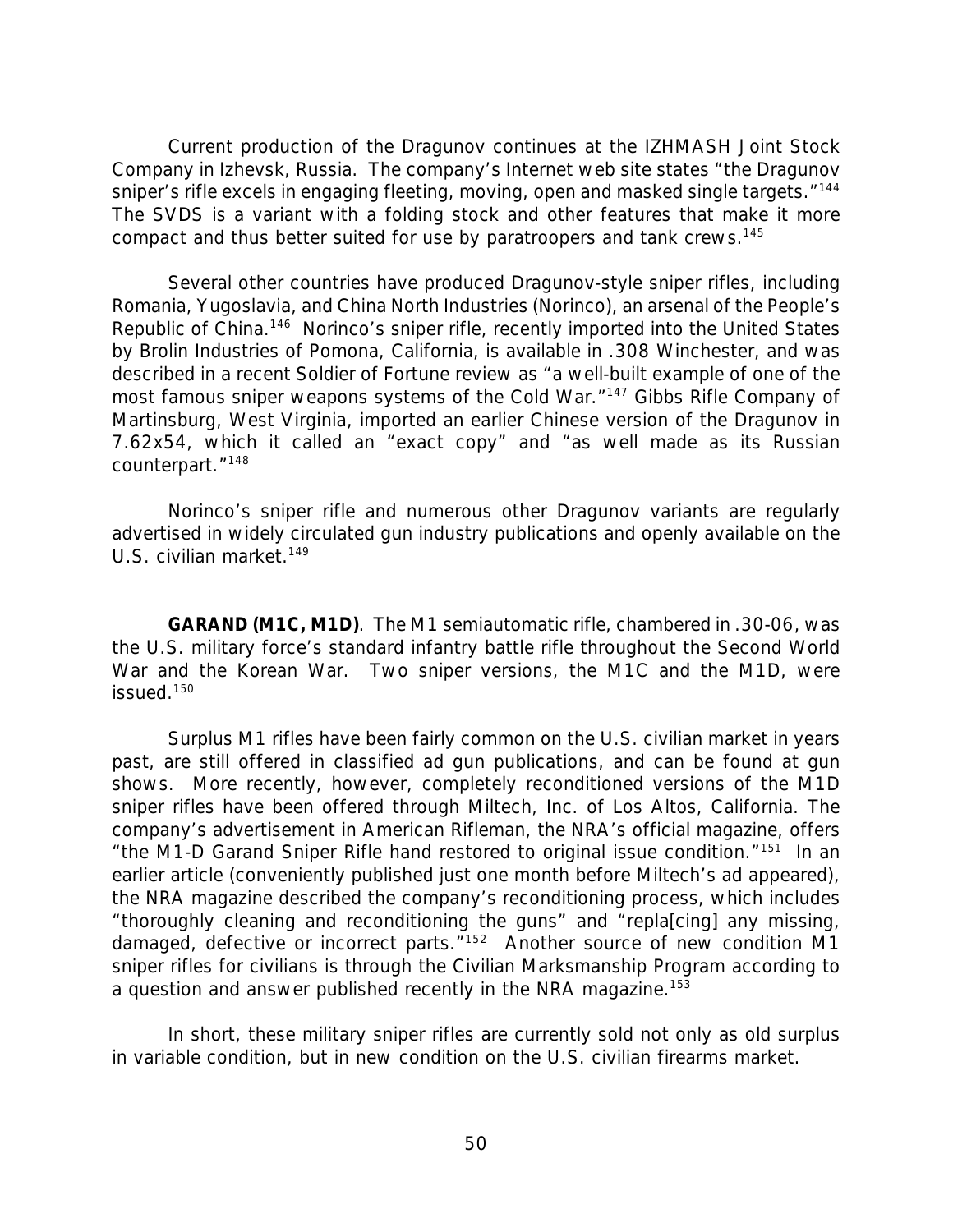*HARRIS GUN WORKS, INC./McMILLAN GUN WORKS, INC. (See also listing under heavy and intermediate sniper rifles)*. McMillan Gun Works should not be confused with McMillan Bros. Rifles (see listing below), also of Phoenix, although there is apparently a common family line.<sup>154</sup>

McMillan Gun Works sniper rifles, available in .30-06 and a variety of other calibers, have included the Model 86 (or M-86) Sniper Rifle, introduced in 1986 and described by the company as "a sniper weapon for tactical deployment at extended ranges,"<sup>155</sup> the Model 89 (M-89) Sniper Rifle, introduced in 1990 and said to be an improved version of the M-86,<sup>156</sup> and the M-40, based on a Remington action.<sup>157</sup> Plaster says U.S. Navy SEALS use the M-86, which "led the way for a whole field of .308 sniper rifles in the 1980s."<sup>158</sup>

*McMILLAN BROS. RIFLE CO., INC. (See also listing under heavy and intermediate sniper rifles).* McMillan Bros. entries in the standard caliber "tactical," or sniper, market are the MCRT and MCR, which apparently differ in that the former is based on an in-house action while the latter is based on a Remington Model 700 action.<sup>159</sup> The rifles are chambered in .308 Winchester, although other calibers are available.

*PARKER–HALE/GIBBS*. Parker-Hale, an English manufacturer, produced several models of bolt-action sniping rifles in 7.62x51mm NATO for the British armed services. According to Hogg, the Gibbs Rifle Company of Martinsburg, West Virginia, reported by him to be a subsidiary of Navy Arms, bought the name and design of the latest model, M-85, from Parker-Hale in 1990 and began to manufacture and sell it in the United States.<sup>160</sup> Although it is not clear whether Gibbs is currently producing the Parker-Hale line, the company carried the "M-85 Sniper System" in its catalog for a time, and stated that it would "continue to produce the full line of Parker-Hale" rifles.<sup>161</sup> Gilbert calls the Parker-Hale Model 85 a "first-rate sniper rifle."<sup>162</sup>

*REMINGTON*. The Remington Model 77 (Varmint) is described by sniping expert Lau as an example of a "politically correct" variant of a sniper rifle.

 Remington introduced its Model 700 line in 1962, and the basic bolt-action rifle is still offered today in a variety of calibers and configurations.<sup>163</sup>

At about the same time that the Model 700 was introduced, the U.S. Marine Corps was looking for a new sniper rifle to replace the Winchester Model 70. After trials in 1965, the Marine Corps selected the Model 700 as the basic new sniper rifle,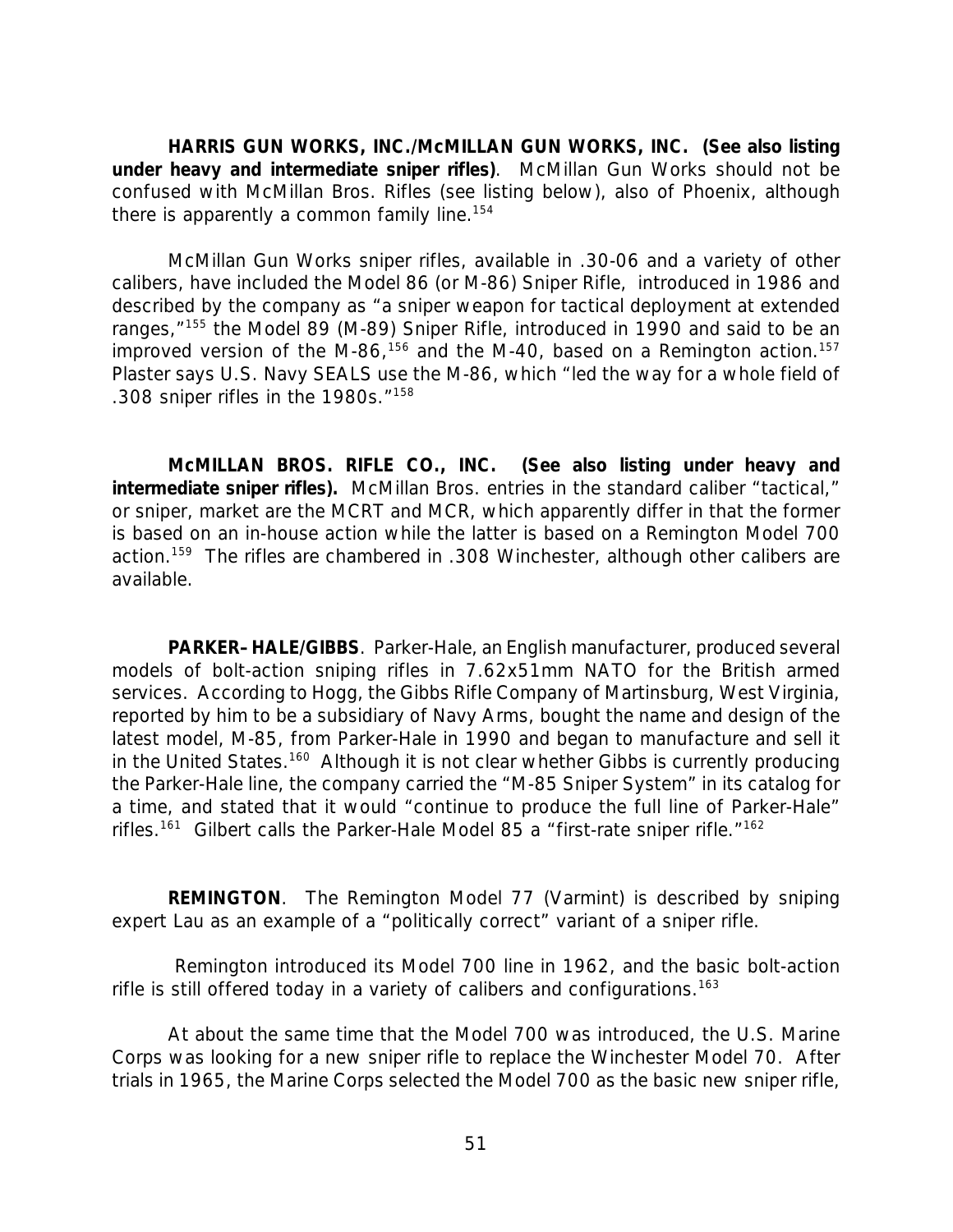with custom features—including a "varmint" weight barrel—manufactured and assembled at Remington's Custom Shop at Ilion, New York. The rifle entered Marine Corps service in 1966 as the M40, and later in an improved version, the M40A1.<sup>164</sup> In the late 1980s the U.S. Army also selected a Model 700 variant, with a special rifling and trigger system, as its standard issue sniper rifle, which entered service as the M24 Sniper Weapon System.<sup>165</sup>

In addition to these military sniper models, Remington offers Model 700 Police and Varmint rifles using essentially the same actions and barrel as the military sniper versions.<sup>166</sup> In fact, Remington emphasizes the military features in its advertising for both the police model *and for the civilian "varmint" model.* In its 1998 law enforcement catalog, Remington states that "the heart of Remington's law enforcement rifles is the legendary Model 700 action. This is the same action that is at the core of the advanced M-24 Sniper Weapon System we built for the U.S. Army.<sup>"167</sup> In its 1998 commercial catalog, and on its Internet web site, the company boasts that the Model 700 VS, its varmint version, "incorporates the technology of police and military rifle design."<sup>168</sup>

As already noted, the virtual identity of these sniper rifles has not escaped experts such as Lau. Remington's Model 700 "is undoubtedly the most popular boltaction sniper rifle in the United States," according to expert Plaster. "Whether encountered as a Varmint Special, Police Special, USMC M40A1, or Army M24, the Remington has proven itself a dependable and very accurate rifle.<sup>"169</sup>

Given the virtual identity of the core systems, the outright equivalence accorded the sniper and varmint model by the experts, and Remington's own emphasis on the inclusion of military and police technology in its advertising, we include the Remington Model 700 Varmint Special on this list of civilian sniper rifles.

*THE ROBAR COMPANIES, INC.* A contender for *Guns & Ammo* magazine's "gun of the year," $170$  the Robar QR2F made a splash this year in the popular gun press, clearly marking the emergence of the sniper rifle niche as a leader in the civilian mass market. *Gun World* praised the rifle, built on a Remington 700 action, as "a unique and exemplary example of the new breed of super-accurate bolt-action centerfire precision rifles that are now becoming more and more common on America's firing lines. Yet, the QR2-F is a highly accurate sniper rifle that comes with a folding stock."<sup>171</sup> *Guns & Ammo* saw the rifle as demonstrating that "many of the most intriguing items in the tactical rifle field are being offered by smaller companies," as opposed to "major companies like Remington and Winchester."<sup>172</sup> (The variety of companies listed in this gallery confirms that observation).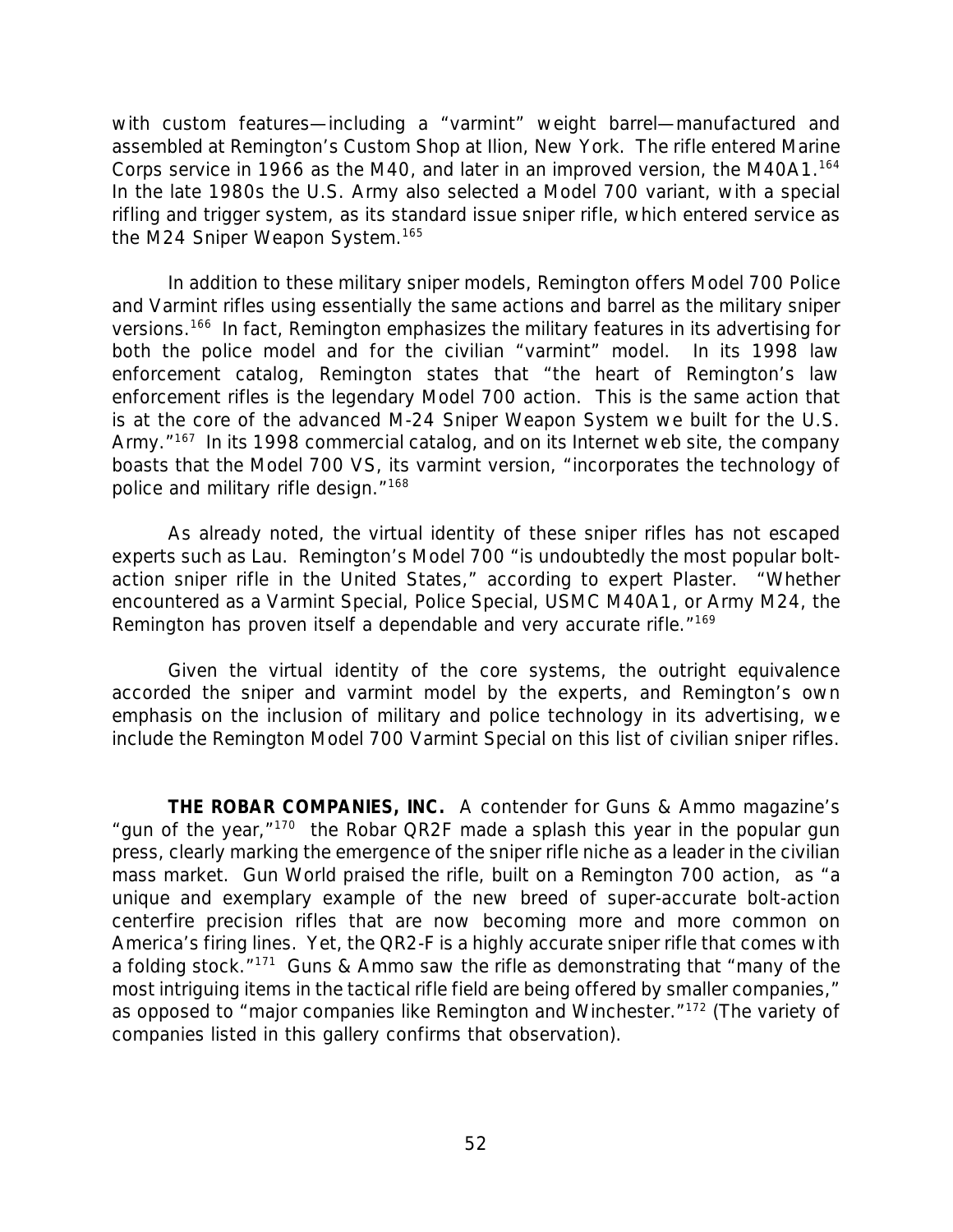*SAKO (See also listing under heavy and intermediate sniper rifles).* Sako, a Finnish company, manufactures several models of military sniper rifles. Its TRG 21 sniper rifle is ambiguously referred to in the company's literature for the civilian market as a "sharpshooting system."<sup>173</sup> The same rifle, however, is listed in at least three expert publications as a sniper rifle.<sup>174</sup> John Plaster praises it as providing "the best out-of-the-box, untuned performance I've ever had from a sniper-grade weapon..."<sup>175</sup> Moreover, the company's literature describes the TRG 21 rifle's genesis as a "challenge by the Finnish government to create 'the world's most accurate sharpshooter's rifle.'"<sup>176</sup>

**SAVAGE ARMS.** Savage presents its Model 110 FP "tactical rifle" in its catalog and advertising as "designed for the 'TACTICAL' specialist who demands pinpoint accuracy in a high power rifle...flawless in critical use situations."<sup>177</sup> The rifle features a heavy barrel, and its receiver is drilled and tapped for mounting telescopic sights; it is available in a range of calibers from .223 Remington to .300 Winchester Magnum.<sup>178</sup> Direct evidence of consumer acceptance of this "tactical" rifle as a "sniper rifle" is found in a letter to the editor published in *Fighting Firearms* in which the correspondent reported that he had "bought a Savage 110FP bolt-action sniper rifle in caliber .223 Remington..."<sup>179</sup> Writing in *Soldier of Fortune* about sniping trends, Plaster called this rifle "the best buy on the American market."<sup>180</sup>

*SIGARMS.* The Swiss company SIG (Schweizerische Industrie Gesellschaft) has been making rifles for the Swiss army since the middle of the last century, and has been making specialized sniping rifles since the 1970s, most in 7.62x51mm NATO, but one (the SSG 550) in 5.56x45mm.<sup>181</sup> These rifles are highly regarded in the sniping community, and in the past at least some have been imported into this country for civilian sale.<sup>182</sup> SIG products are imported through its U.S. subsidiary*,* SIG Arms, Inc. of Exeter, New Hampshire.

The company's 1998 new products catalog features a new "tactical" rifle in .308 Winchester, the R93 Tactical. The rifle is available for sale to civilians, according to the customer service department at SIG Arms.<sup>183</sup> Other SIG sniper rifles may also be available in the civilian market in this country.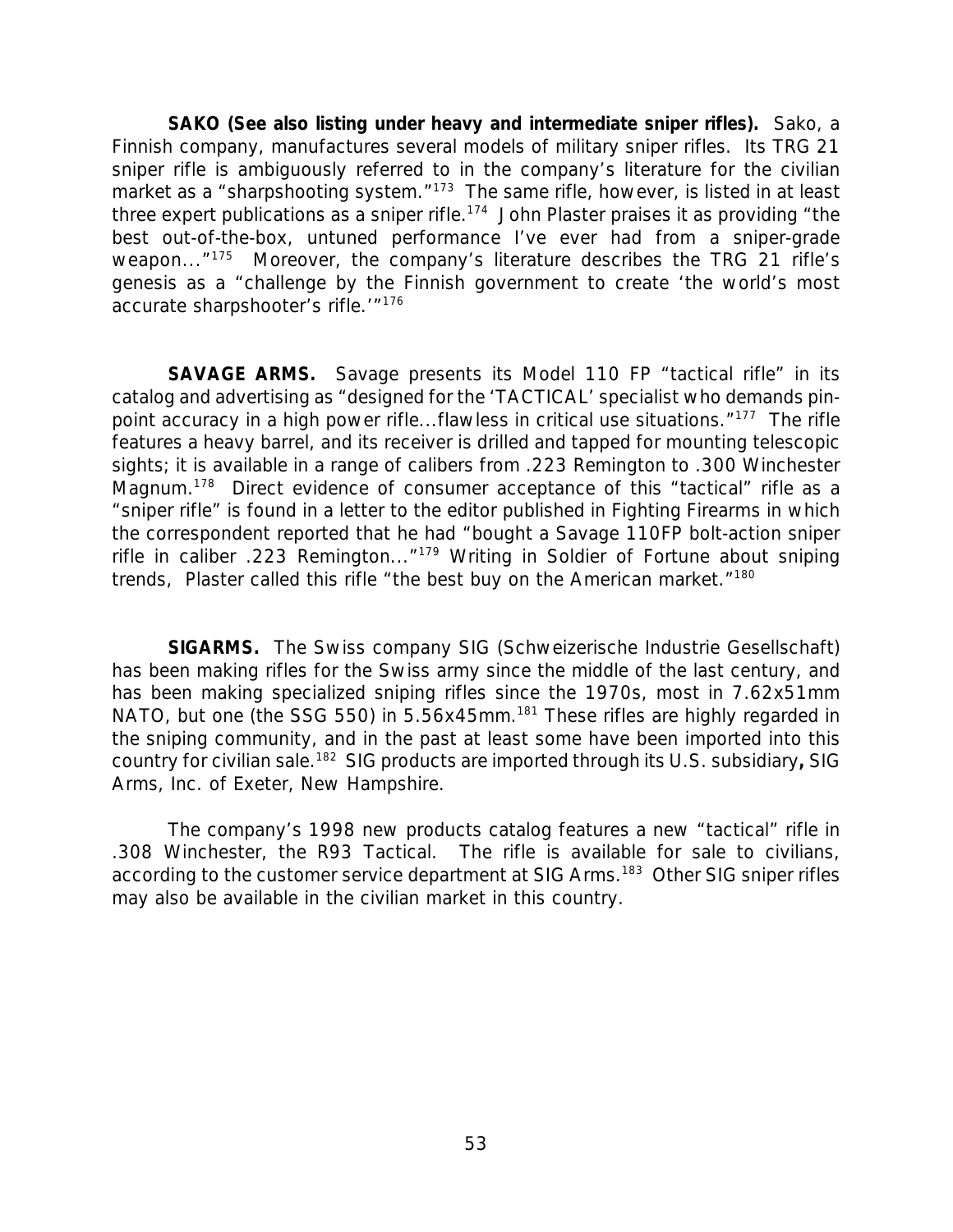*SPRINGFIELD ARMORY.* The Springfield Armory of Geneseo, Illinois, manufactures and sells a variety of rifles that are essentially copies of classic modern military firearms, such as the M-14. It owns the name Springfield Armory, but is not the actual successor of the government arsenal by the same name that produced military weapons for almost two centuries in Massachusetts.

The company makes no bones about the sniper rifle nature of the semiautomatic SAR-8 Heavy Barrel Counter Sniper Rifle featured in its 1998 catalog.<sup>184</sup> Springfield's promotional literature boasts that the rifle, chambered in .308 Winchester, is "modeled after" the Heckler and Koch PSG-1 sniper rifle, but at  $1/5$ th the price.<sup>185</sup> Plaster calls its PSG-1 "the finest semiauto sniper rifle in the world" and "the most expensive" at over \$10,000 a copy.<sup>186</sup>

The company distributes similar promotional material for the IDF (Israeli Defense Force) M14 sniper rifle. "The M14 was selected by the IDF as its sniper rifle due to the rifle's inherent long range accuracy."<sup>187</sup>

**TEXAS BRIGADE ARMORY.** This custom gun shop, operated by expert Lau,<sup>188</sup> produces a variety of custom sniper rifles, including what it describes on its web site as "a true copy of the rifle currently being used by Marine Corps scout snipers."<sup>189</sup> Lau discusses in detail the process and features involved in the shop's production of various civilian sniper rifle models.<sup>190</sup>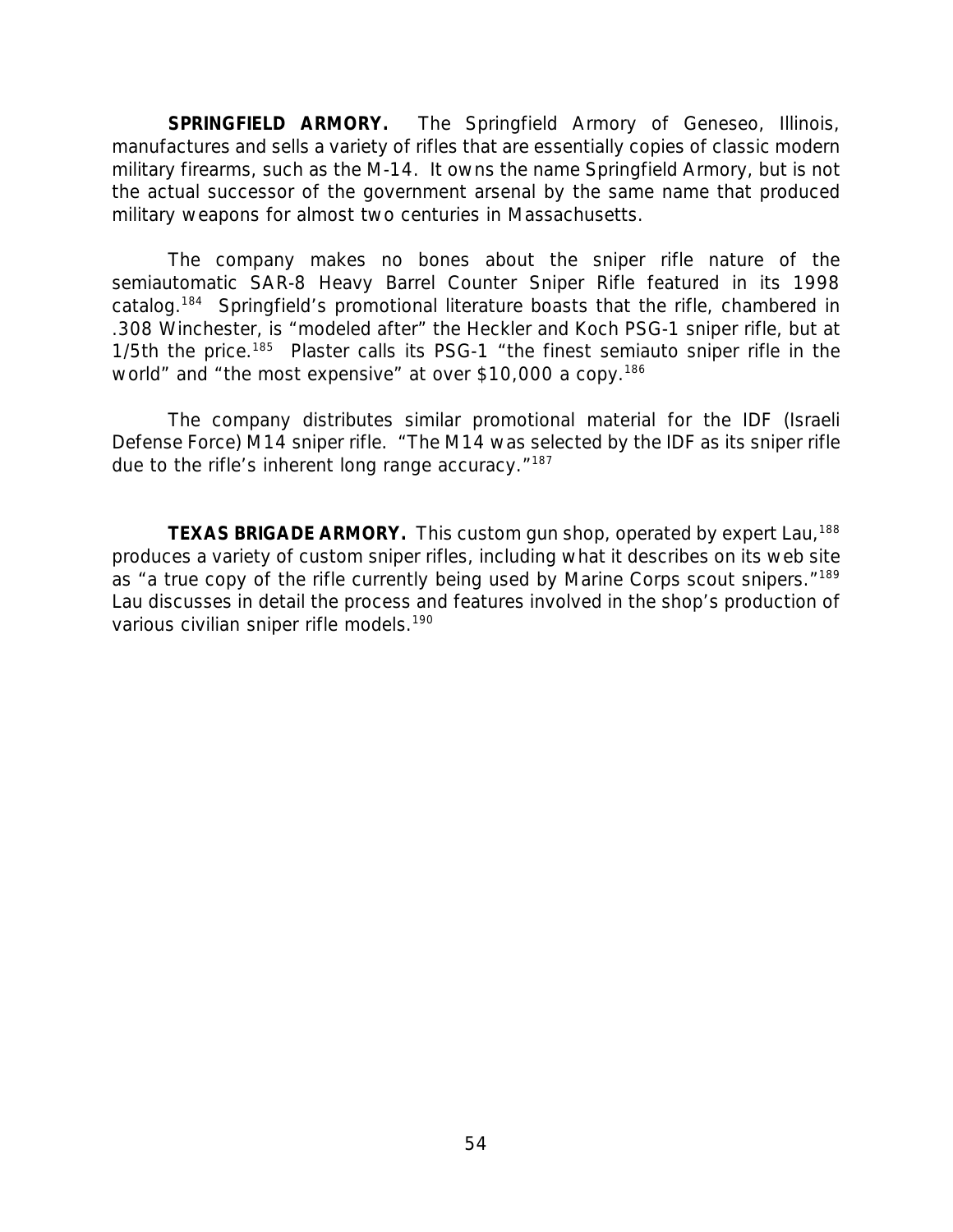## *NOTES*

1. Tom Diaz, *Making A Killing: The Business of Guns in America* (New Press, New York, 1999). The gun industry's virtually unchecked efforts to increase lethality are charted throughout this book.

2. See, e.g. "A tale of two fifties; 0.50-calibre sniper rifles gain popularity," *International Defense Review* (June 1, 1994), p. 67.

3. "A tale of two fifties," p. 67.

4. "A tale of two fifties," p. 67.

5. John L. Plaster, *The Ultimate Sniper: An Advanced Training Manual for Military & Police Snipers* (Paladin Press, Boulder, Colorado, 1993), p. 215.

6. *"*Weapons for the one shot kill," *Jane's Defence Weekly* (August 21, 1993), p. 24. For another example of the use of these terms, see, "Spring '94 long gun review," *Shooting Industry* (May 1994), p. 36 ("...the AWP is a purpose-built sniper rifle...").

7. Plaster, p. 33.

8. Adrian Gilbert, *Sniper: The Skills, the Weapons, and the Experiences* (St. Martin's Paperbacks, New York, 1996), p. 259.

9. See, e.g.: "Sniper Country: One Shot—One Kill," at www.snipercountry.com.

10. Frank W. James, "The ROBAR QR2-F," *Gun World* (September 1998), p. 22.

11. See, e.g.: "Sniper Schools Growing Rapidly," CBS News Transcripts (March 15, 1999).

12. Mike R. Lau, *The Military and Police Sniper: Advanced Precision Shooting for Combat and Law Enforcement* (Precision Shooting, Inc., Manchester, CT, June 1998), p. 97. Lau's book was reviewed by a leading gun industry newspaper, *The New Gun Week*, and praised as "authoritative" and a potential "Bible" for military and police snipers. "A Valuable Book for Shooters Wanting Long-Range Accuracy," *The New Gun Week* (October 1, 1998), p. 13.

13. "Weapons for the one shot kill," p. 24.

14. "More choice than ever for the sniper of the 1990s," *International Defense Review* (July 1, 1990), p. 765.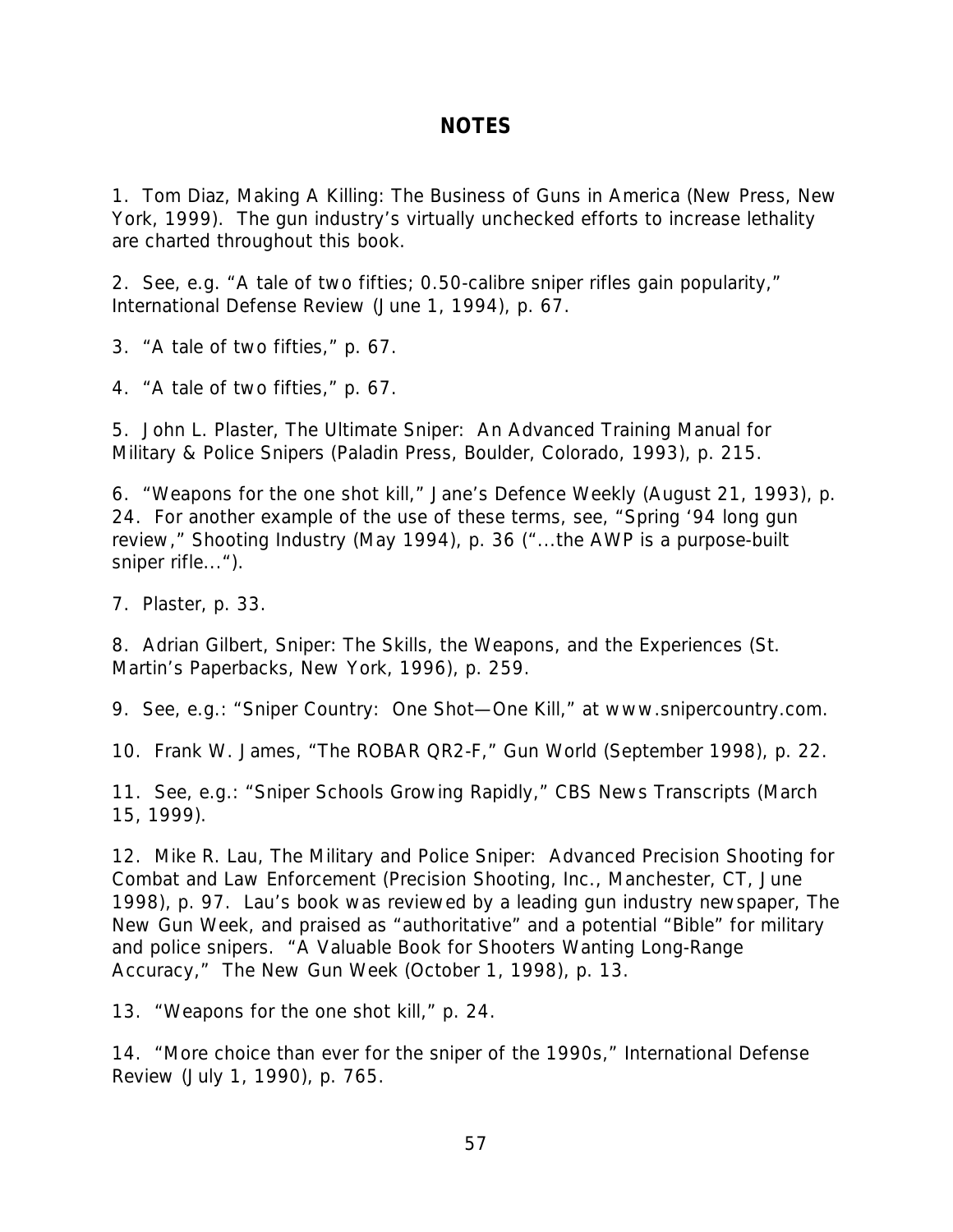15. "Pinpoint precision: rifle accuracy," *Sports Afield* (November 1998), p. 64. ("How far do I expect to shoot when hunting? Start with an honest assessment and you'll realize that almost any functional rifle—one that will plunk bullets within a four-inch circle at 150 yards and less—will do the job. Most deer, after all, are taken at that distance and under."). See also Plaster, p.13.

16. Plaster, p. 13.

17. "Sniper—maximum havoc for minimum expenditure," *International Defense Review* (December 1, 1993), p. 945.

18. "Killer Competition or How Real Snipers Spend the Weekends," *Wall Street Journal* (May 18, 1998), p. A1.

19. "The range-to-target distance of these [police] positions varies, but in an urban environment is normally less than one hundred yards. This differs dramatically from military snipers, who often shoot at ranges in excess of five hundred yards." Craig Roberts, *Police Sniper* (Pocket Books, New York, 1993), pp. xxv-xxvi (Introduction by Gunnery Sergeant Carlos N. Hathcock II, USMC, Ret.). The police sniper "desires to be closer than 100 yards," but the military sniper desires to use the longer range of his weapon to his advantage, "meaning the sniper rifle has better accuracy and lethality than the enemy's assault rifles when the sniper is more than 400 yards away." The antipersonnel range of the 50 caliber is 2,700 yards. Plaster, pp. 13, 215.

20. Plaster, p. 13.

21. Plaster, p. 14.

22. Ian V. Hogg, *The World's Sniping Rifles* (Stackpole Books, Pennsylvania, 1998), p. 123; "Semi-Automatic Browning .50," *Guns & Ammo* (January 1998), pp. 40-41.

23. Barrett Firearms Manufacturing, Inc. promotional brochure, in files of the Violence Policy Center.

24. "Improved sniper/counter-sniper rifle," *International Defense Review* (January 1, 1997), p. 19.

25. "More choice than ever for the sniper," p. 765.

26. "More choice than ever for the sniper," p. 765.

27. Barrett Firearms Manufacturing, Inc. advertising brochure in files of the Violence Policy Center.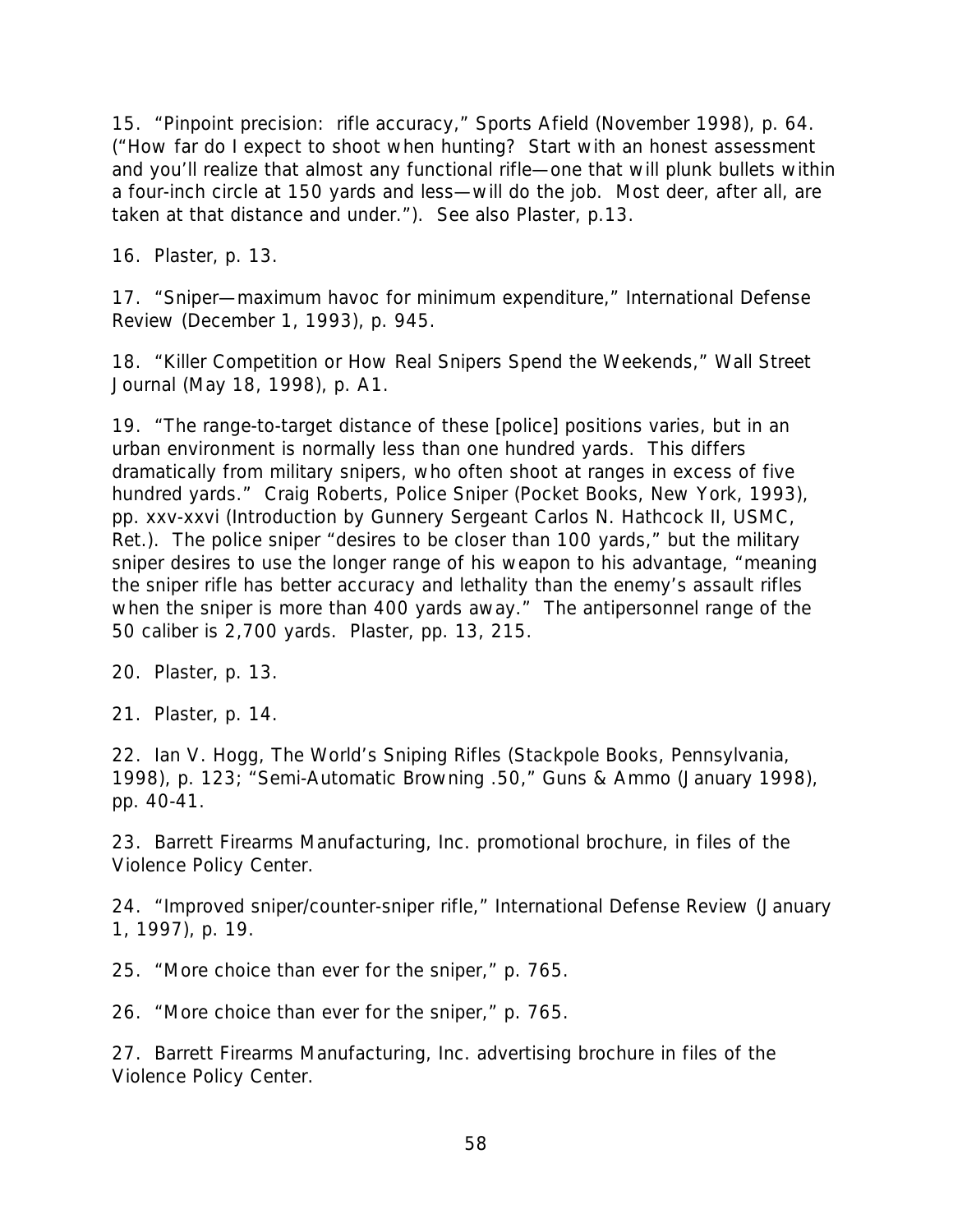28. "A tale of two fifties," p. 67 ("The Barrett can fire 11 rounds per minute, and under some circumstances may be capable of as many hits as an M2HB machinegun"); "Sniper rifles—maximum havoc," p. 945 ("with an accurate rate of fire of 10/rounds/min...").

29. "Combat Weaponcraft: Semiauto Snipers," *Soldier of Fortune* (May 1998), p. 29.

30. "Body armor races to keep up as guns get nastier," *Reuters North American Wire* (April 2, 1995). The National Institute of Justice Standard for the Ballistic Resistance of Police Body Armor establishes seven levels of protection, in ascending order of the armor's ability to resist penetration: Types I, II-A, II, III-A, III, IV, and "Special Type." Levels used for routine full-time patrol wear are Types I, II-A and II. "Type III-A, which will provide protection from 9mm submachine guns and 44 Magnum handguns...and types III and IV, which will protect against high-powered rifles, are normally considered to be special purpose armor most appropriate for use during tactical operations." U.S. Department of Justice, National Institute of Justice, *Ballistic Resistance of Police Body Armor: NIJ Standard 0101.03* (April 1987), Section 2, "Classification." Thus, most police officers will not be wearing Type III-A (submachine gun protection), much less Type IV, which protects against some armor-piercing rifle rounds—but not .338 Lapua Magnum or .50 BMG rounds.

31. "The Model 82 is capable of 'decommissioning' materiel such as radar vans, containerized electrical generators, surface-air missiles, light armored vehicles and parked aircraft at ranges well beyond hostile small arms fire." "Sniper rifles—maximum havoc," p. 945.

32. "A Hostage's Last Hope," *Sun-Sentinel* (Ft. Lauderdale, Florida) (February 16, 1997), p. 1B.

33. Charlton Heston, "From the Capitol," *Guns & Ammo* (September 1998), p. 16.

34. *That Was Then, This Is Now: The NRA and the Gun Industry Talk About Assault Weapons—From Both Sides of Their Mouth*, Violence Policy Center, December 1997.

35. Lau, p. 72.

36. "SIG SG550 Sniper," *The Small Arms Review* (Sept. 1998), p. 24.

37. "Precision on the Prairie: Grad School for Snipers," *Soldier of Fortune* (May, 1998), p. 33 (italics in original).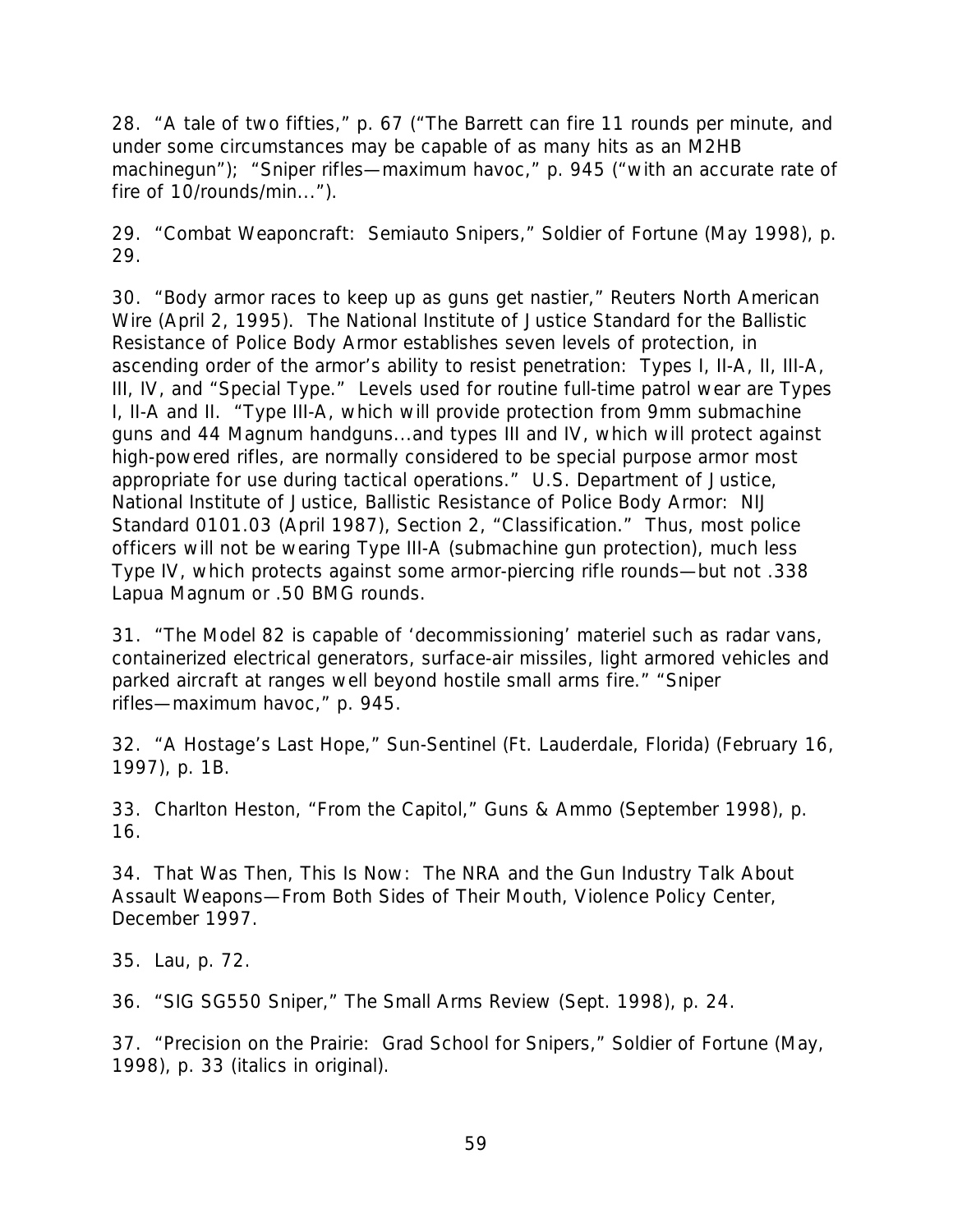38. "Tactical Marksman," *Guns & Weapons for Law Enforcement* (July 1997), p. 74.

39. "Sniper rifles: maximum havoc," p. 945.

40. "Military's massive .50-caliber goes great guns with civilians," *The Orange County Register* (March 30, 1997), p. A13.

41. Philip J. Cook and Jens Ludwig, *Guns In America: Results of a Comprehensive National Survey on Firearms Ownership and Use*, Police Foundation, 1996, pp.13-14.

42. Lucian K. Truscott 4th, "A 'Right' to Bear 50 Assault Weapons?," *The New York Times* (April 7, 1998), op-ed page.

43. "The trend towards 'Species Select' guns: New profits?" *Shooting Sports Retailer* (May/June 1998), p. 8.

44. For more on the use of increasing lethality as a marketing tool, see Diaz, *Making A Killing*.

45. "Dragunov: The Man Behind the Rifle," *Soldier of Fortune* (December 1996), p. 36, 38-39; Ian Hogg, *Jane's Gun Recognition Guide* (HarperCollins 1996), p. 366; Gilbert, p. 262.

46. Gilbert, *Sniper*, p. 262.

47. "A Mini-Sniper With Style," *Guns & Ammo* (April 1998), p. 33.

48. "Sniper rifles—maximum havoc," p. 945.

49. Barrett Firearms Manufacturing, Inc. advertising brochure in files of the Violence Policy Center.

50. See, e.g., ".50 Times Four," *Guns & Ammo* (September 1998), pp. 62-64.

51. Mike R. Lau, *The Military and Police Sniper: Advanced Precision Shooting for Combat and Law Enforcement* (Precision Shooting, Inc., Manchester, CT, June 1998), p. 71.

52. Lucian K. Truscott 4<sup>th</sup>, "A 'Right' to Bear 50 Assault Weapons?."

53. Advertisement for Military Book Club, *Guns & Ammo* (November 1995), p. 11.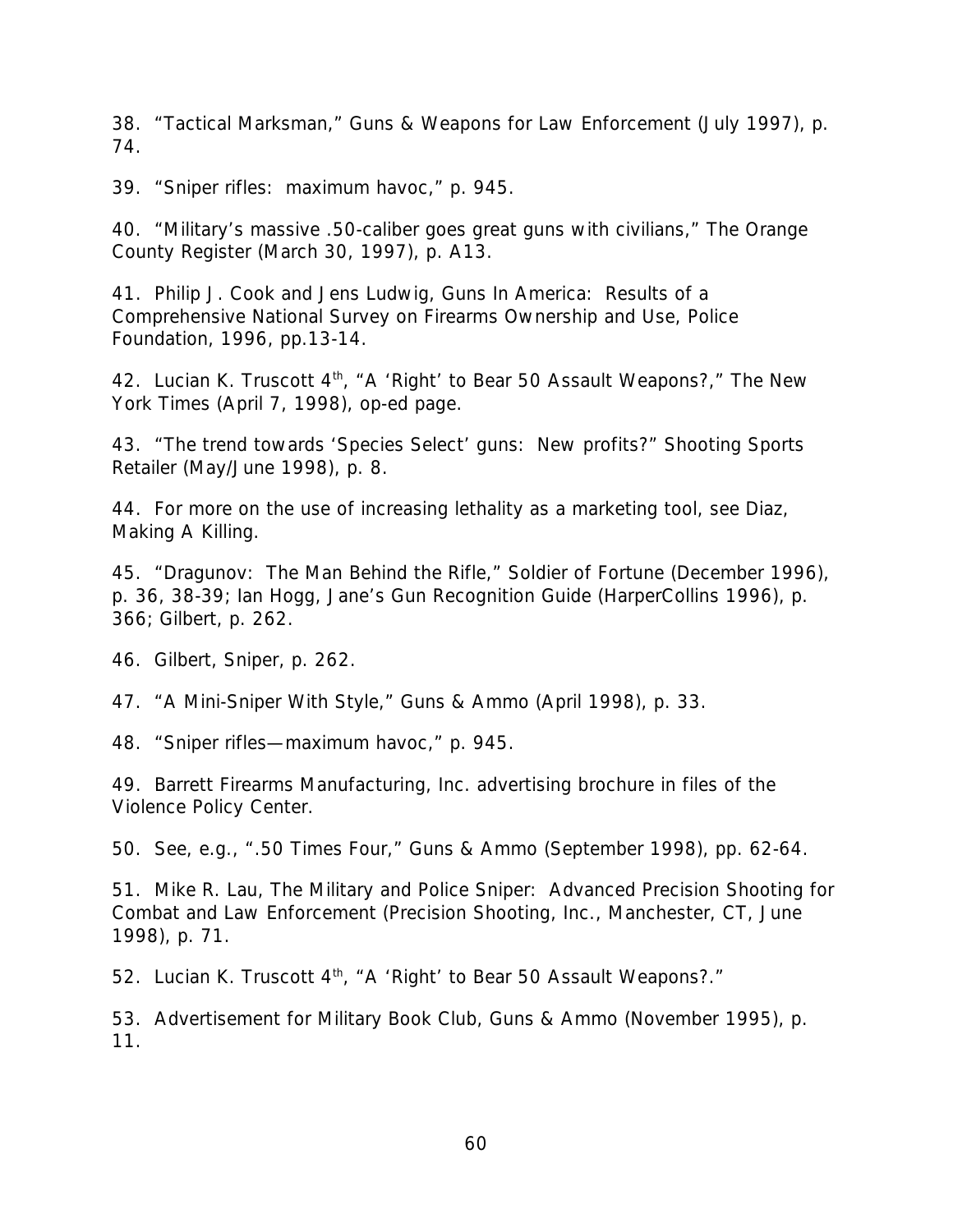54. Charles Henderson, *Marine Sniper: 93 Confirmed Kills* (Berkley Book, New York 1986), p. 128.

55. Lau, p. 97.

56. For a more detailed discussion of the gun press and its relation to the industry see Diaz, *Making a Killing,* pp. 51-60.

57. "Gun Gods or Guileless Gurus," *Shooting Sports Retailer* (January 1999), p. 50.

58. See, e.g., ".50 Times Four," p. 62; "Surgical Precision: An Exclusive Visit to the U.S. Army's Sniper School Yields an Inside Look at the Latest Rifles, Ammo, Optics and Tactics," *Guns & Ammo* (March 1997), p. 62; "Sniping in a Winter Wonderland," *Soldier of Fortune* (May 1997), p. 18; "Leathernecks and Lawmen: Long-Range Mountain Shoot-Off," *Soldier of Fortune* (July 1996), p. 34; "Snipercraft," *Soldier of Fortune* (June 1995), p. 58.

59. See, e.g., James, "The Robar QR2-F," p. 18; "A Mini-Sniper with Style: Robar's QR2F Blends Power and Precision in a Compact Package," *Guns & Ammo* (April 1998), p. 32; "Erma SR 100 Sniper Rifle: .338 Lapua Magnum Is The Missing Link," *Gun World* (February 1997), p. 68; "Norinco's NATO Sniper: Dragunov's Mass-Produced SVD Sharpshooter," *Soldier of Fortune* (June 1998), p. 58. See also "Sniping 2000: New Rules of Engagement for Precision Shooting," *Soldier of Fortune* (April 1998), p. 52 for a general review of developments in sniping rifles, most of which are available on the civilian market.

60. From editorial introducing the magazine, *Tactical Shooter* (January 1998), p. 3. ("...a new publication devoted solely to tactical shooting) (ellipses in original).

61. "Erma SR 100 Sniper Rifle," pp. 68-69.

62. See, e.g., review of Ian V. Hogg, *The World's Sniping Rifles* (Paladin Press) in *Gun Week* (October 1, 1998), p.13.

63. See, e.g., ads in *American Rifleman* (August 1998), p. 7 (three books on sniping); *American Survival Guide* (October 1998), p. 5 (book on sniper camouflage); *Handguns* (November 1998) (six books on sniping), pp. 16-17.

64. See, e.g., Delta Press Ltd. catalog, vol. 42, pp. 28-29.

65. In addition to the commercial sites, see, e.g. "The Sniper Country Bookstore" at www.snipercountry.com.

66. Adrian Gilbert, St. Martin's Press (New York 1997).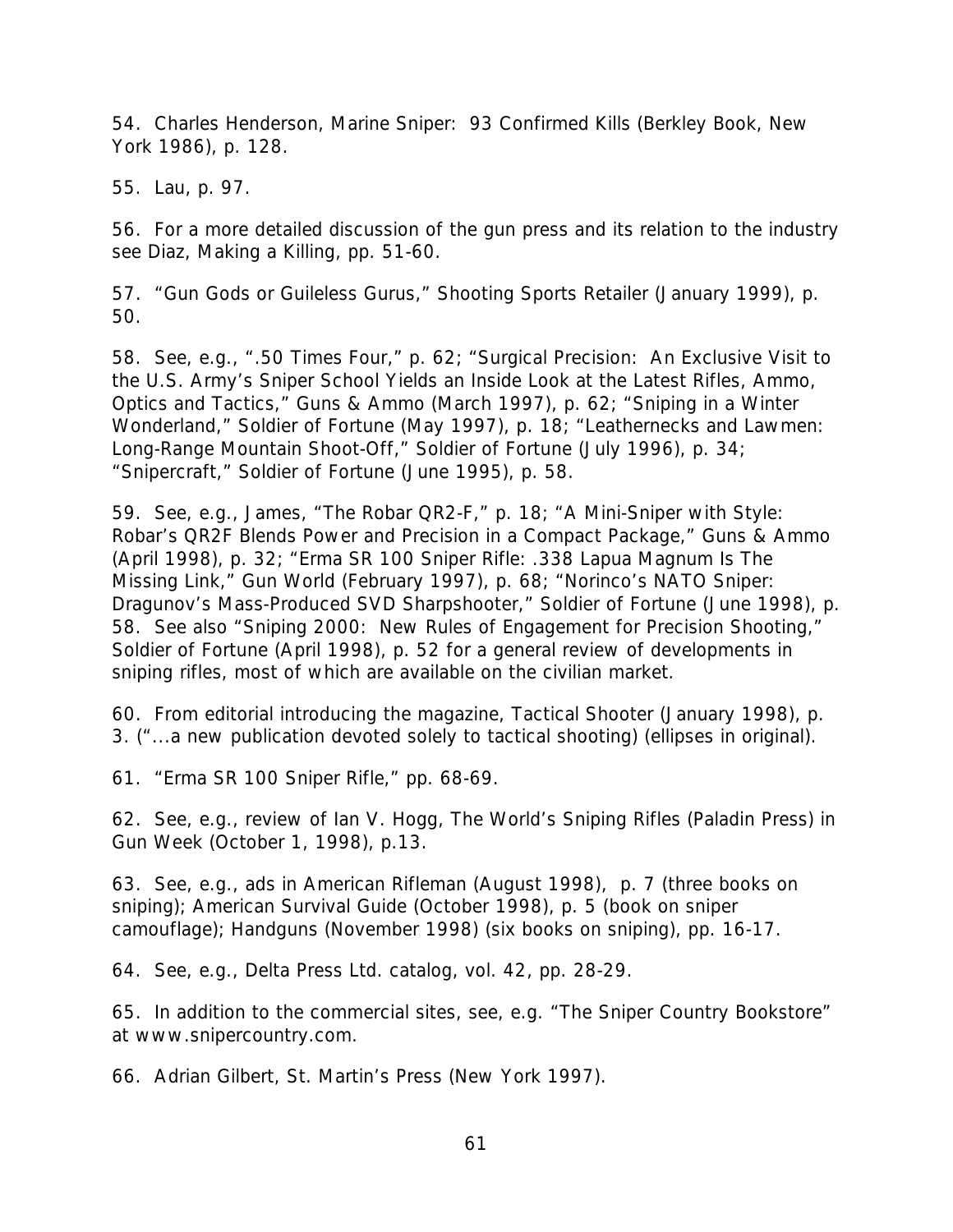- 67. Adrian Gilbert, St. Martin's Paperbacks (New York 1994).
- 68. Charles Henderson, Berkley Books (New York 1986).
- 69. Craig Roberts, Pocket Books (New York 1993).
- 70. Ian V. Hogg, Stackpole Books (Pennsylvania 1998).
- 71. Duncan Long, Paladin Press (Boulder, Colorado 1988).
- 72. Dan Boone, Desert Publications (El Dorado, Arkansas 1995).
- 73. John L. Plaster, Paladin Press (Boulder, Colorado 1993).
- 74. Mike R. Lau, Precision Shooting Inc. (Manchester, Connecticut 1998).
- 75. Anonymous, Paladin Press (Boulder, Colorado 1992).
- 76. Anonymous, Desert Publications (El Dorado, Arkansas 1994).
- 77. Thomas Koch, Desert Publications (El Dorado, Arkansas 1996), p. iii.
- 78. Anonymous, Desert Publications (El Dorado, Arkansas 1982).
- 79. Anonymous, Delta Press (El Dorado, Arkansas 1978).

80. Anonymous, *Defending Your Retreat: A Manual for Combat After the Collapse* (2d ed., 4<sup>th</sup> printing) (Delta Press, 1978), p. 2.

81. See, e.g., Delta Press catalog Volume 42-43, p. 28, offering four different sniper videos.

82. Ultimate Weapons System web site at www.uws.com.

83. Ultimate Weapons System web site.

84. "Head Games Delivers Realistic Shooting Action to the PC With Remington Top Shot," *PR Newswire* (October 26, 1998).

85. "Sniper Schools Growing Rapidly," CBS News Transcripts (March 15, 1999).

86. "Pain & Gain At Thunder Ranch: Hardcore Tactics and Training," *Soldier of Fortune* (March 1997), p. 49 ("Precision Rifle 1: The new, politically correct title for the course previously called Countersniper 1"), p. 51 ("There were 15 students in this course, of which about half were law-enforcement personnel...).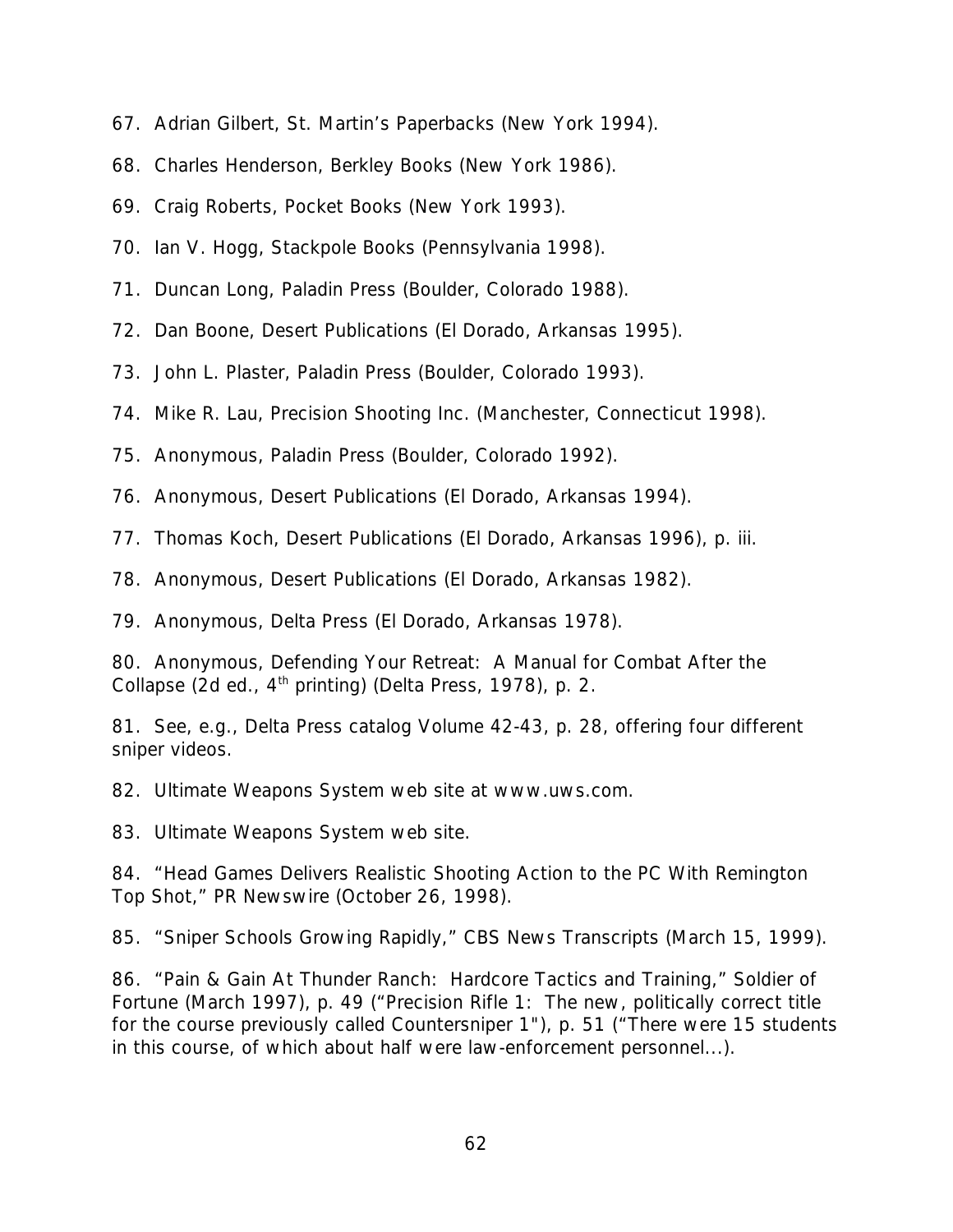87. "An Arizona Training Center Hits The Bull's-Eye for Gun Enthusiasts," *The Washington Post* (February 23, 1997), p. E1. ("Gunsite's classes range from the most basic, the one I took, to sniper training.").

88. "Killer Competition or How Real Snipers Spend the Weekends," *The Wall Street Journal* (May 18, 1998), p. A1 ("Bob Gainer, 35, and an accountant from Silver Spring, Md., has never competed before.")

89. "Carlos Hathcock, Marine Sniper," Paladin Press (Boulder, Colorado) 1993.

90. See, e.g., "Reach Out and Help Someone: Carlos Hathcock Sniper Match," *Soldier of Fortune* (August 1998), p. 48; "One Shot, One Kill—One Ticket, Two Bills," *Soldier of Fortune* (November 1995), p. 60.

91. "A Tribute to Carlos Hathcock," downloaded from Mel's sniper page (www.imt.net/~mele/index.html), April 28, 1999.

92. "93 Kills, 0 Awards," *Soldier of Fortune* (May 1995), p. 3.

93. John A. Kolman, "A Selective Analysis of Operation Trojan Horse Conducted by the Bureau of Alcohol, Tobacco and Firearms," *Report of the Department of the Treasury on the Bureau of Alcohol, Tobacco and Firearms Investigation of Vernon Wayne Howell, Also Known as David Koresh,* U.S. Government Printing Office, September 1993, p. B-52.

94. For a discussion of the penetrative power of the 7.62mm NATO sniper round, see "Combat Weaponcraft: The 7.62 NATO denies cover," *Soldier of Fortune* (September 1998), pp. 31 and 72, recounting among other things the exploits of a U.S. Army 1<sup>st</sup> Cavalry Division sniper in Vietnam who "recorded confirmed kills by engaging enemy soldiers using a tree for cover and simply firing through the tree." The author opines that in the vicinity of his own small farm "there is nothing that would supply cover from a 7.62mm NATO weapon except three boulders and the engine block of any motor vehicles within the area."

95. *Report to the Deputy Attorney General on the Events at Waco, Texas: February 28 to April 19, 1993*, U.S. Department of Justice, October 8, 1993, p. 309.

96. *Report of the Department of the Treasury on the Bureau of Alcohol, Tobacco and Firearms Investigation of Vernon Wayne Howell, Also Known as David Koresh*, U.S. Department of the Treasury, September 1993, pp. 26, 53, 101-104.

97. U.S. Department of Justice press release, "Seven Cuban-Americans Charged With Conspiracy to Murder Fidel Castro" (August 25, 1998); *United States v. Angel Manuel Alfonso et al.* (Criminal No. 97-247(HL)), U.S. District Ct. (Puerto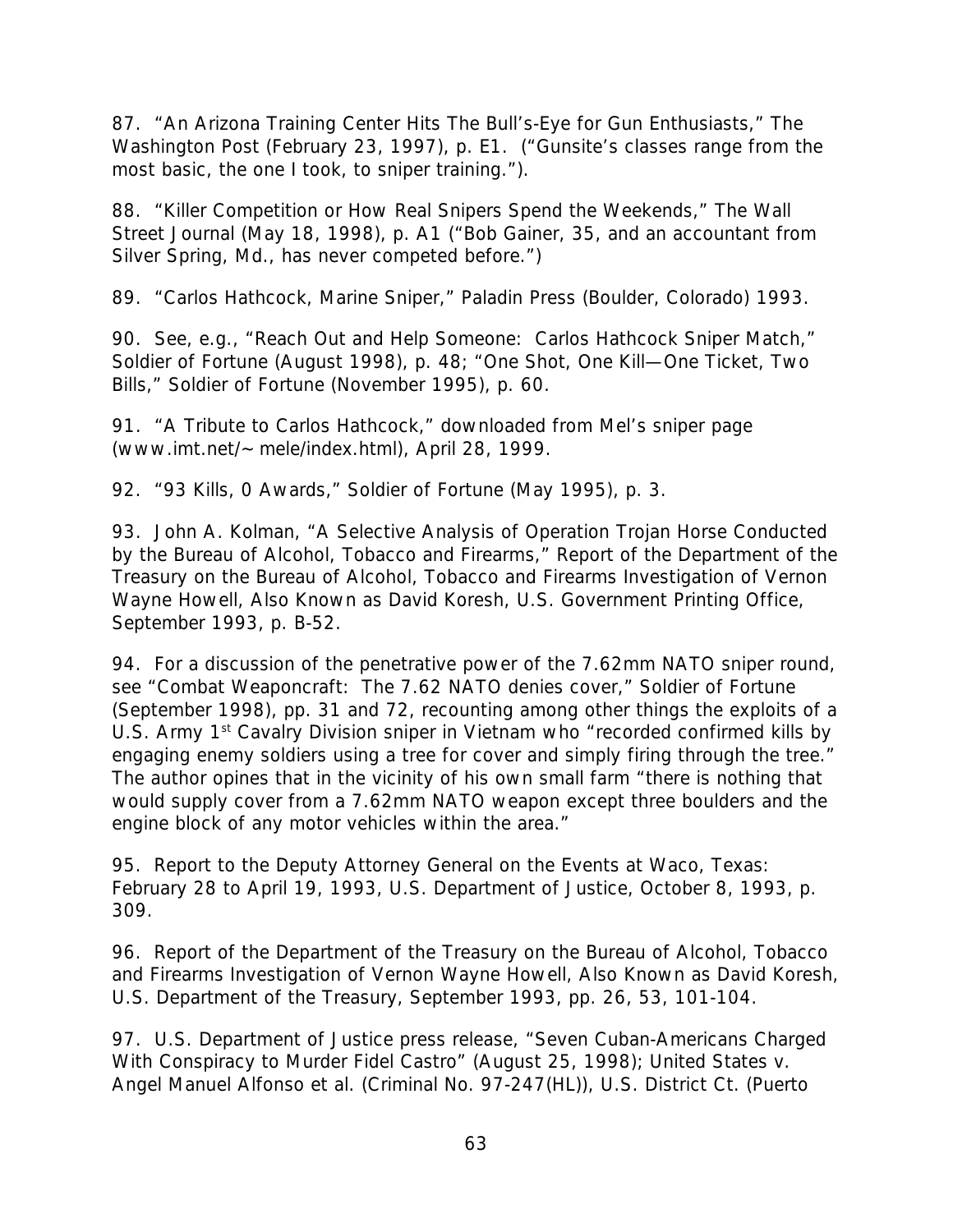Rico), superceding indictment (August 25, 1998); "7 Indicted in Plot to Kill Castro; CANF Official Named in Grand Jury Probe," *The Miami Herald* (August 26, 1998), p. 1A; "Exile Group's Officials Facing Indictment in Anti-Castro Plot," *The Miami Herald* (August 21, 1998), p. 1A.

98. "Uncovering the Irish Republican Army," *Jane's Intelligence Review* (August 1, 1996), p. 343.

99. "Sniper unit equipped with deadliest rifle ever made," *The Irish Times* (March 20, 1999).

100. Thomas Koch, *The Militia Battle Manual* (Desert Publications, 1996), p. iii.

101. Gilbert, *Sniper*, p. 259.

102. See, e.g., Plaster, Chapter II; Lau, Chapter 4; Gilbert, Chapter 15.

103. Plaster, p. 34.

104. See "More choice than ever for the sniper," p. 765 ("The target barrel is significant, since it represents a notable change in thinking" from earlier sniper rifles, which were often simply selected service rifles to which a telescopic sight had been attached).

105. Plaster, p. 43.

106. Hogg, *The World's Sniping Rifles*, p. 13.

107. See Plaster, pp. 215-30, "Sniping 2000," p. 52.

108. Plaster, p. 215.

109. Plaster, p. 215.

110. Plaster, p. 222.

111. "A tale of two fifties," p. 67.

112. Plaster, pp. 226-27.

113. Advanced Weapons Technologies promotional brochure obtained at the 1999 SHOT Show and in the files of the Violence Policy Center.

114. Page downloaded from Armalite, Inc. Web site on April 29, 1999; cover of *Shooting Industry* (April 1999).

115. Hogg, *The World's Sniping Rifles*, p. 108.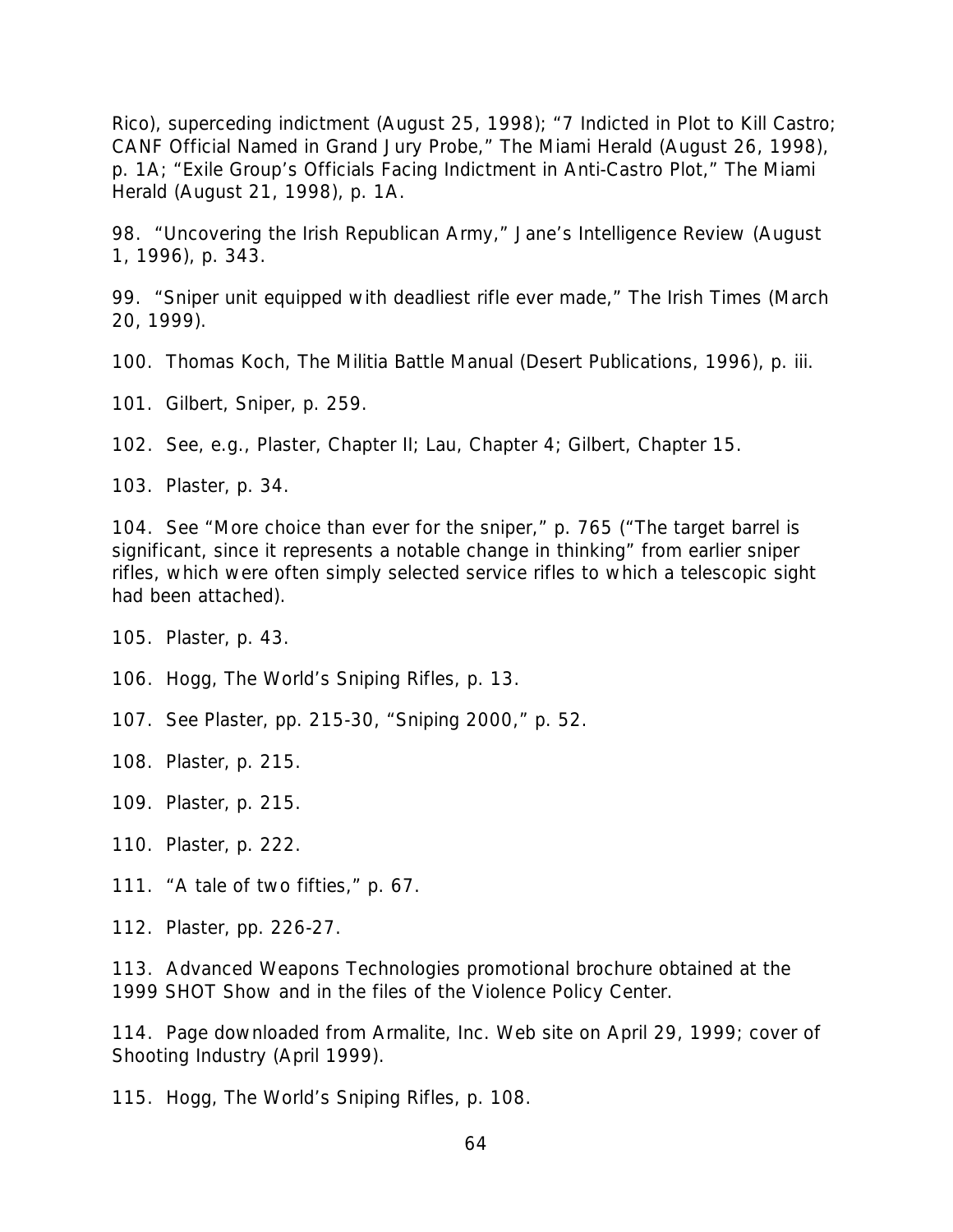116. Barrett Firearms Manufacturing, Inc. promotional brochure, in files of the Violence Policy Center.

117. "Dakota Tactical Engagement Rifle," page downloaded from Dakota Arms, Inc. Internet web site, November 9, 1998.

118. Dakota Arms, Inc. advertisement in *Soldier of Fortune* (December 1997), p. 27.

119. "Sniping 2000," pp. 52, 54.

120. Walter, p. 173.

121. "ERMA SR100 Sniper Rifle," p. 68, 69.

122. Hogg, *The World's Sniping Rifles*, p. 104.

123. See, e.g., classified ad for McMillan (Harris) M-95, *Gun List* (Sept. 18, 1998), p. 122.

124. Harris Gunworks catalog obtained at 1999 SHOT Show and in the files of the Violence Policy Center.

125. Harris Gunworks catalog and "Harris .50 BMG Rifles," *Machine Gun News* (October 1996), p. 28; see also, Hogg, *The World's Sniping Rifles*, 104-107.

126. Knight's Manufacturing Co. 1999 Product Catalog, inside back cover, in files of the Violence Policy Center.

127. L.A.R. Manufacturing, Inc. promotional material in files of Violence Policy Center and promotion on Web site downloaded on April 29, 1999.

128. The Robar Companies, Inc. catalog, obtained at 1999 SHOT Show and in the files of the Violence Policy Center, p. 10.

129. Plaster, p. 115-16.

130. Hogg, *The World's Sniping Rifles*, pp. 84-91; Gilbert, *Sniper* pp. 281-83.

131. Gunsite Training Center, Inc. advertisement in *Guns & Weapons for Law Enforcement* (July, 1997), p. 73.

132. Telephone conversation with Gunsite staff person, Nov. 9, 1998.

133. See, e.g., ads for Models AWP and Super Magnum in *Gun List* (Sept. 18, 1998), p. 95.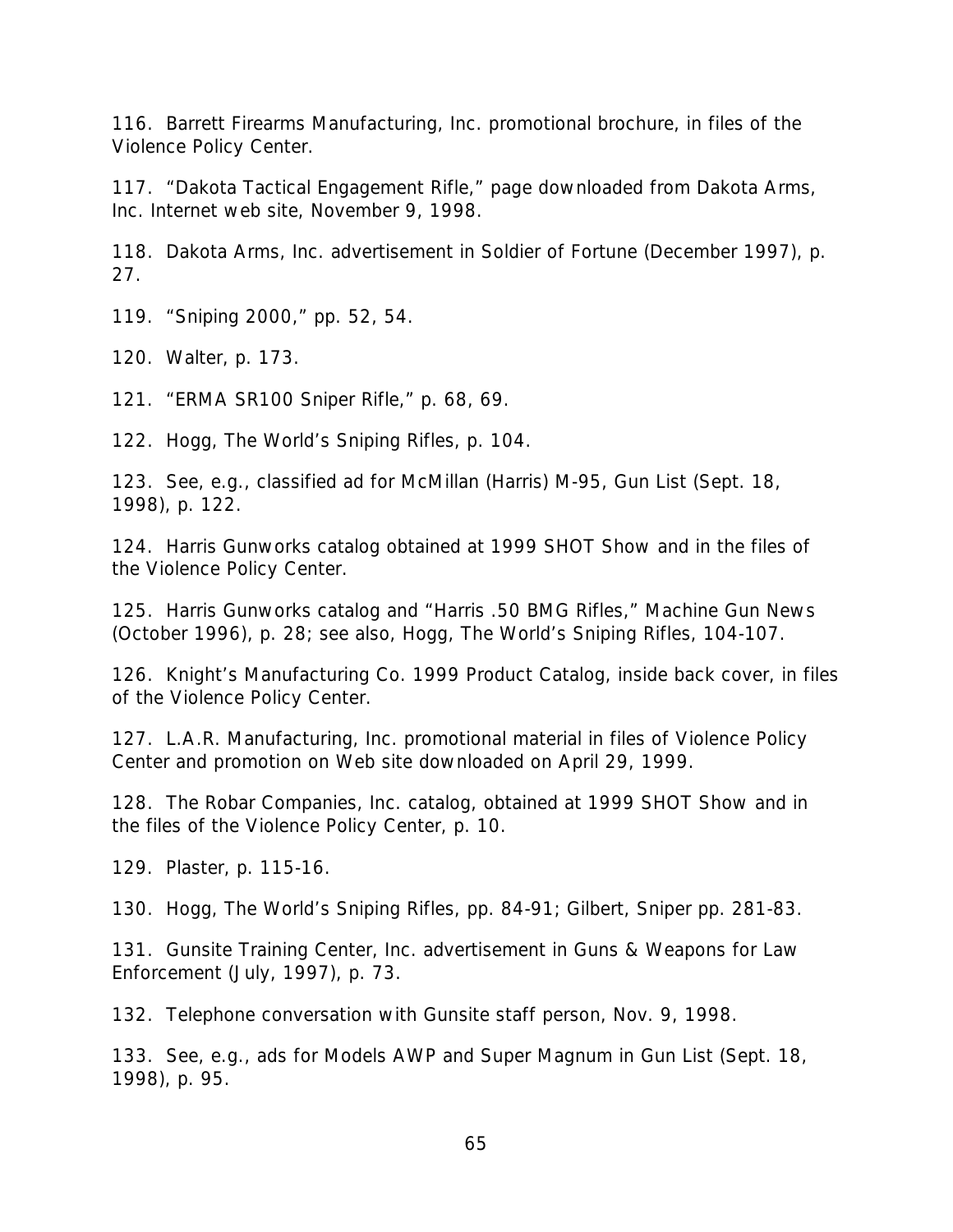134. "Precision Rifles for Sport & Competition," Accuracy International brochure obtained at 1999 SHOT Show and in files of the Violence Policy Center.

135. Arnold Arms Co., Inc. 1998 catalog, p. 13 (in files of the Violence Policy Center); page downloaded from product reviews on company's Internet web site (November 8, 1998).

136. Arnold Arms Co., Inc. 1998 catalog, p. 13 (in files of the Violence Policy Center); page downloaded from product reviews on company's Internet web site (November 8, 1998).

137. "Hot Products Network" description downloaded from *American Firearms Industry* web site (September 16, 1998); description of NAFLFD downloaded from same web site (November 8, 1998).

138. Autauga Arms, Inc. advertisement, *Soldier of Fortune* (May 1998), p. 72.

139. "Super Sniper Shootout," two pages downloaded from Autauga Arms Internet web site (November 9, 1998).

140. "As Far As You Can See: The 1,000 Yard Chandler Rifle," *Soldier of Fortune* (May 1998), p. 36.

141. "As Far As You Can See", p. 64; the books are reviewed in "Required Reading," *Fighting Firearms* (Fall 1995), pp. 26-27.

142. Hogg, *The World's Sniping Rifles*, pp. 66-67. For a history of the development of the Dragunov sniper rifle, see "Dragunov: The Man Behind the Rifle," *Soldier of Fortune* (December 1996), p. 39.

143. John Walter, *Rifles of the World (2d Ed.)* (Krause Publications, Iola, Wisconsin, 1998), p. 471.

144. Second of three pages describing the "7.62mm Dragunov Sniper's Rifle, SVD," from Izhmash Internet web site (June 16, 1998).

145. Second of three pages describing the "7.62mm Dragunov Sniper's Rifle with folding butt, SVDS," from Izhmash Internet web site (June 16, 1998).

146. "Norinco's NATO Sniper: Dragunov's Mass-produced SVD Sharpshooter," *Soldier of Fortune* (June, 1998), pp. 59-60.

147. "Norinco's NATO Sniper," p. 66.

148. Gibbs Rifle Company catalog in files of the Violence Policy Center.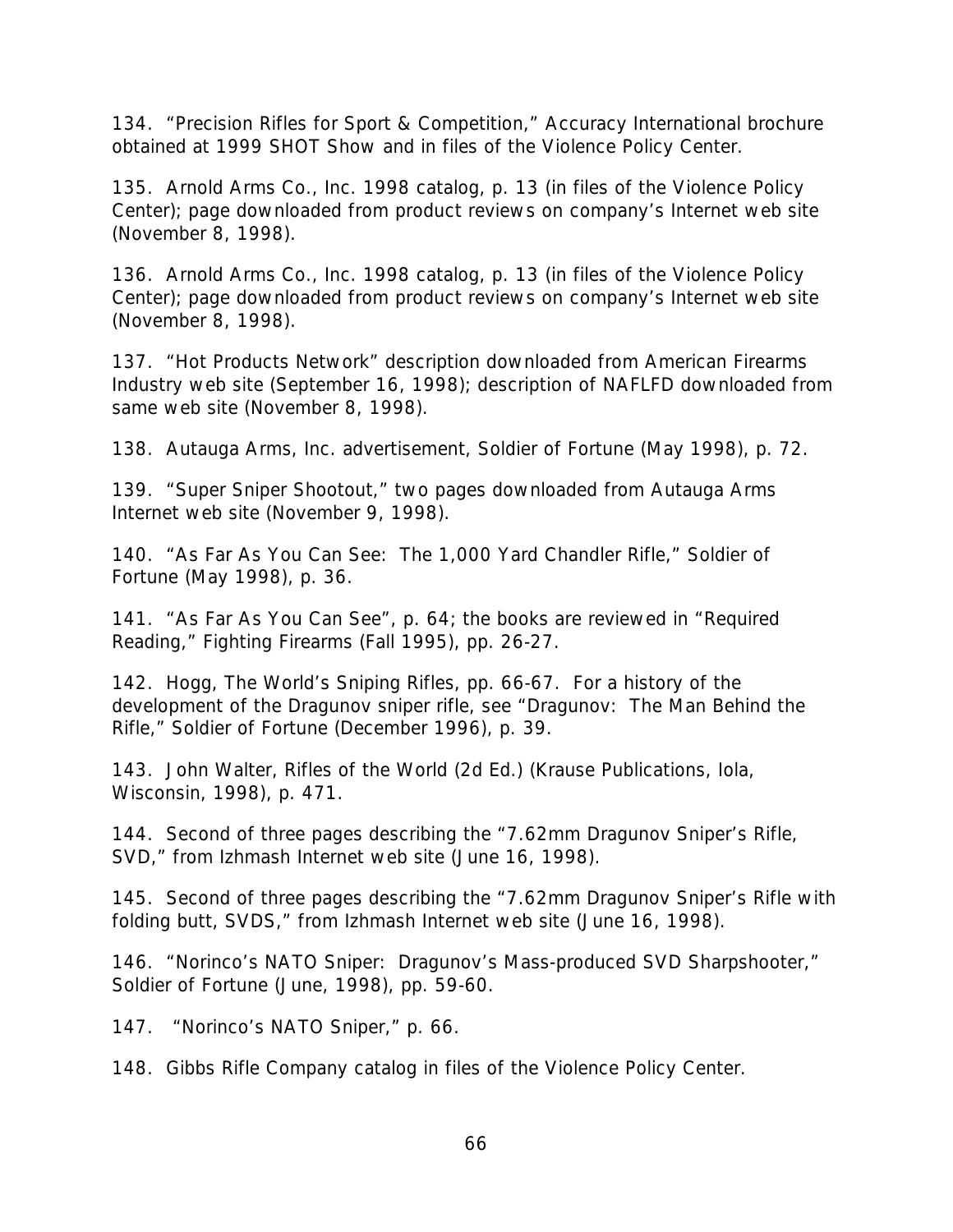149. See, e.g., Classic Arms advertisement in *Gun List* (Sept. 18, 1998), p. 106 ("Romanian 'Romak-3' Dragunov Sniper Rifle"; "Pre Ban .308 Chinese Dragunov NDM86 Sniper Rifle"); CFI advertisement in *Shotgun News* (2d Issue of September, 1998), p. 33 ("Norinco SVD"; "Russian SVD").

150. Walter, p. 339; Gilbert, *Sniper*, p. 284.

151. Miltech advertisement, *American Rifleman* (February 1998), p. 23.

152. "Vintage Service Rifles," *American Rifleman* (January 1998), p. 24.

153. "Weaver K-4 Scopes on M1D Garand," *American Rifleman* (August 1998), p. 22.

154. Telephone conversation with McMillan Bros. Rifle Co., Inc. employee, November 9, 1998.

155. McMillan Gunworks catalog in files of the Violence Policy Center.

156. Walter, p. 360.

157. McMillan Gunworks catalog in files of the Violence Policy Center.

158. Plaster, p. 35.

159. "Tactical" rifle page downloaded from McMillan Internet web site (June 16, 1998).

160. Hogg, *The World's Sniping Rifles*, pp. 92-95; see also Plaster, who says the rifle is "now made in the United States by Navy Arms." Plaster, p. 40.

161. Undated Gibbs Rifle Company catalog in files of the Violence Policy Center (probably 1993).

162. Gilbert, *Sniper*, p. 281.

163. Hogg, *The World's Sniping Rifles*, p. 100.

164. Gilbert, *Sniper*, 285-86; Hogg, *The World's Sniping Rifles*, pp. 100-101; Lau, p. 2; Plaster, p. 35.

165. Lau, pp.20-23; Hogg, *The World's Sniping Rifles*, pp. 98-99.

166. Lau, p. 2.

167. Remington 1998 law enforcement catalog, p.8, in files of the Violence Policy Center.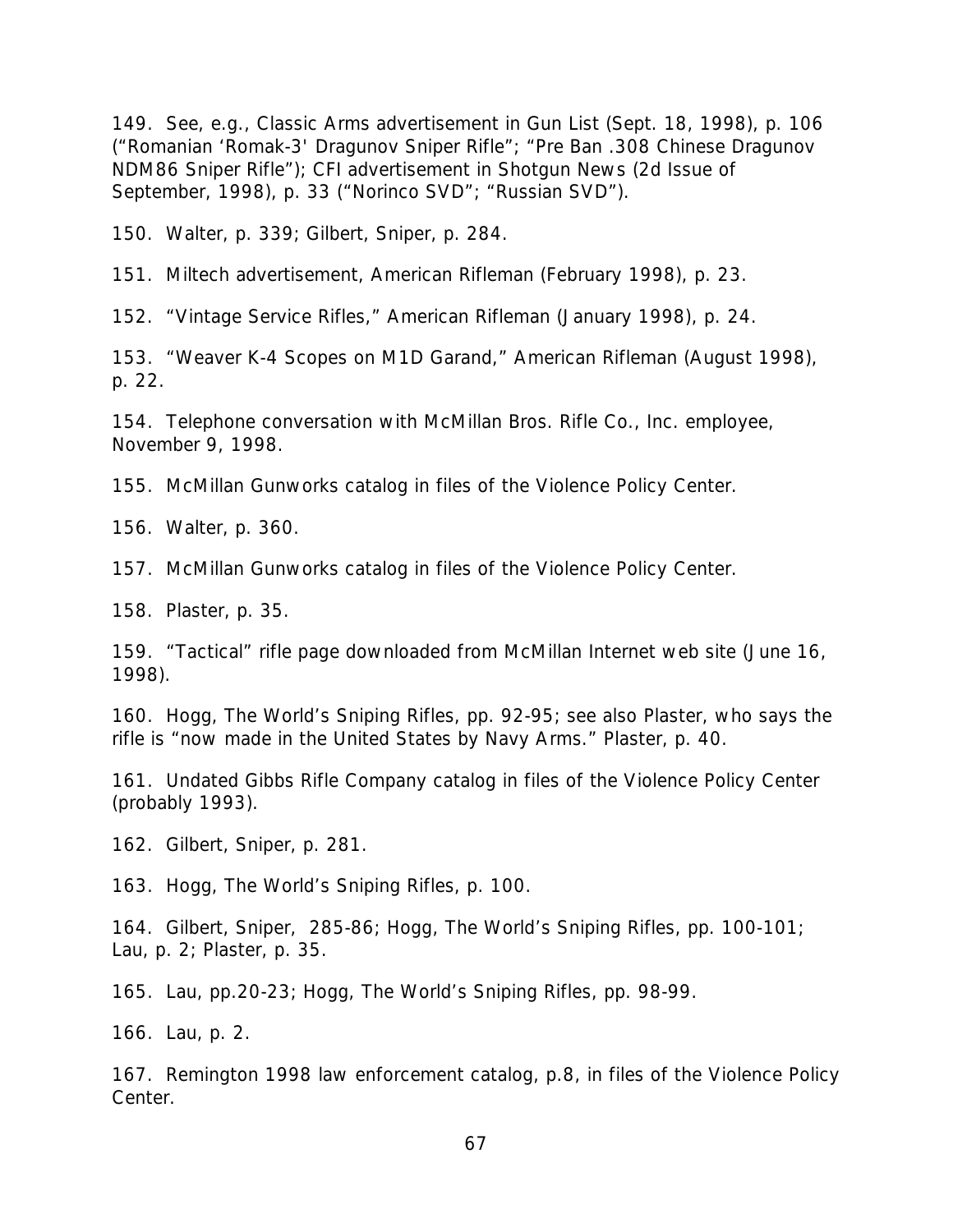168. 1998 *Remington Country* catalog, p. 22, in files of the Violence Policy Center; description downloaded from Remington Internet web site (November 5, 1998); the same language is found in a Remington catalog published as an advertising insert in a popular gun magazine, *Gun World* (April, 1997).

169. Plaster, p. 35.

170. "Gun of the Year," *Guns & Ammo* (August 1998), pp. 68-69.

171. James,"The ROBAR QR2-F," pp. 18-20.

172. "A Mini-Sniper With Style," *Guns & Ammo* (April 1998), p. 33.

173. Sako rifle catalog in files of Violence Policy Center.

174. Walter, p. 130; Hogg, *The World's Sniping Rifles*, p. 23; Gilbert, p. 265.

175. Plaster, p. 36.

176. Sako rifle catalog in files of the Violence Policy Center.

177. Savage Arms 1998 catalog, p. 14, in files of the Violence Policy Center; Savage Arms ads in *American Rifleman* (October 1996), p. 29 and *Guns & Ammo* (October 1996), p. 34.

178. Savage Arms 1998 catalog, p. 14, in files of the Violence Policy Center; Savage Arms ads in *American Rifleman* (October 1996), p. 29 and *Guns & Ammo* (October 1996), p. 34.

179. "Snipers Get What They Pay For," letter to the editor from Stephen Nadeau,  *Fighting Firearms* (Fall, 1995), p. 23. The publication's response was that the Savage rifle was adequate for police use, but not comparable to the more expensive "rigs used by armed professionals" for longer-range work. This is not a material distinction in terms of civilian marketing.

180. "Sniping 2000," pp. 52, 53.

181. See, Hogg, *The World's Sniper Rifles*, pp. 72-77; Gilbert, *Sniper*, 276-77.

182. See, "SIG SG 550 Sniper," *The Small Arms Review* (September 1998), p. 24, 28.

183. Telephone conversation with SIG Arms customer service representative, Nov. 9, 1998.

184. Springfield Armory 1998 catalog (vol. 7), p. 11.